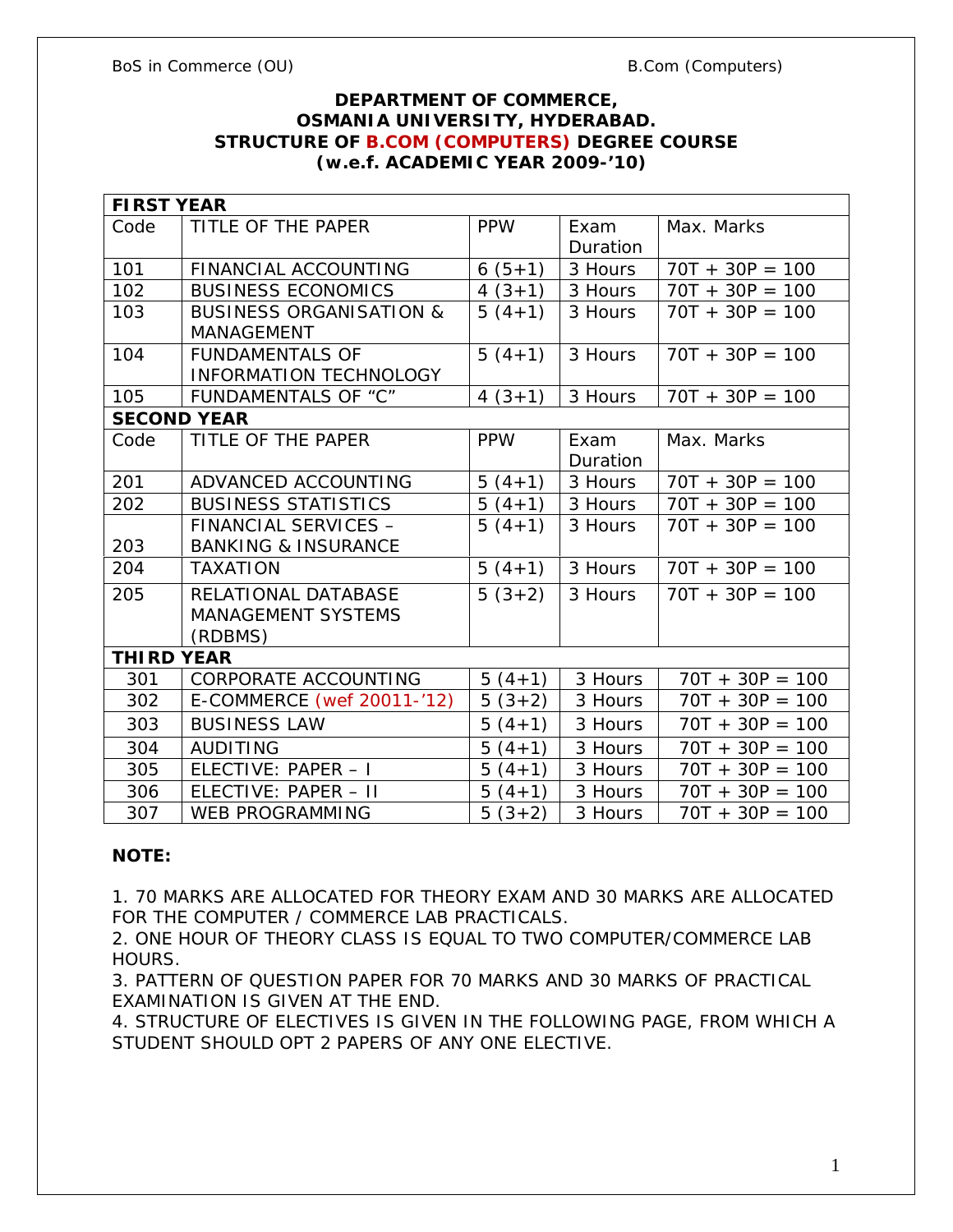BoS in Commerce (OU) and the set of the B.Com (Computers)

# **B.Com (COMPUTERS) THRID YEAR- ELECTIVES (Code 305 & 306)**

| Code    | TITLE OF THE ELECTIVE      | Papers                                  |  |  |
|---------|----------------------------|-----------------------------------------|--|--|
| $E-I$   | <b>INSURANCE</b>           | 1) 305: Life Insurance                  |  |  |
|         |                            | II) 306: Non-Life Insurance             |  |  |
|         | <b>BANKING</b>             | I) 305: Banking in India                |  |  |
| $E-11$  |                            | II) 306: Computer Applications in       |  |  |
|         |                            | Banking                                 |  |  |
|         | <b>ACCOUNTANCY - II</b>    | I) 305: Cost Accounting                 |  |  |
| $E-III$ |                            | II) 306: Management Accounting &        |  |  |
|         |                            | Control                                 |  |  |
| $E-IV$  | <b>RETAILING</b>           | I) 305: Retail Management               |  |  |
|         |                            | II) 306: Retail Marketing & CRM         |  |  |
| $E-V$   | <b>TAXATION</b>            | I) 305: Direct Taxes                    |  |  |
|         |                            | II) 306: Indirect Taxes                 |  |  |
|         | <b>FINANCE</b>             | I) 305: Financial Management            |  |  |
| $E-VI$  |                            | II) 306: Micro-credit and Foreign       |  |  |
|         |                            | <b>Trade Finance</b>                    |  |  |
| E-VII   | <b>MARKETING</b>           | I) 305: Principles of Marketing         |  |  |
|         |                            | 306: Rural Marketing<br>$  \cdot  $     |  |  |
| E-VIII  | SECRETARIAL PRACTICE &     | 305: Secretarial Practice<br>$\vert$ )  |  |  |
|         | <b>OFFICE MANAGEMENT</b>   | 306: Office Management<br>$\vert \vert$ |  |  |
| $E-IX$  | COMPUTER APPLICATIONS-II   | 305: Fundamentals of $C++$<br>$\vert$ ) |  |  |
|         |                            | 306: Fundamentals of Java               |  |  |
| $E-X$   | <b>BUSINES MATHEMATICS</b> | 305: Business Mathematics-I<br>$\Box$   |  |  |
|         |                            | II) 306: Business Mathematics-II        |  |  |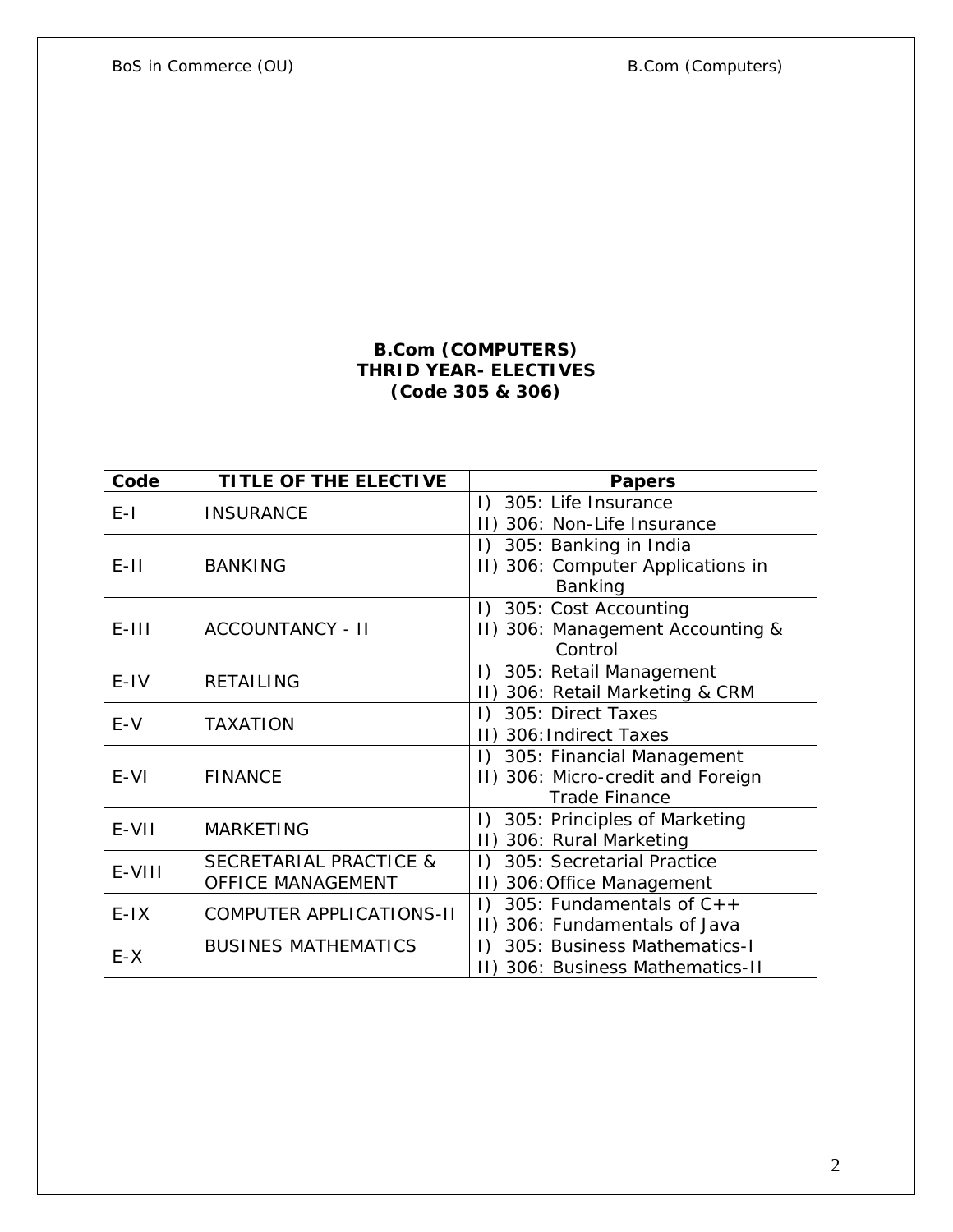# **B.COM. (COMPUTERS) DEGREE COURSE (I YEAR)**

#### **FINANCIAL ACCOUNTING**

Paper: 101 Max Marks =  $70T + 30P$ PPW: 6 (5+1) Hrs Exam Duration: 3 Hrs

**Objectives:**

1. To make the students acquire the conceptual knowledge of accounting

2. To equip the students with the knowledge of accounting process and preparation of final accounts

3. To develop the skills of recording financial transactions and preparation of reports using computers.

**UNIT-I: Introduction to Accounting:**

Need for Accounting – definition, features, objectives, functions, systems and bases and scope of accounting - Book keeping and Accounting - Branches of Accounting - Advantages and limitations - Basic terminology used - Accounting concepts and conventions.

Accounting Process – Accounting cycle - Accounting equation - Classification of accounts - Rules of double entry book keeping  $-$ Identification of financial transactions - Journalizing – Posting to Ledgers - Balancing of Ledger Accounts.

**Computer lab work:** Computerized Accounting: Meaning and Features - Advantages and disadvantages - Creating of an organization - Grouping of accounts – Creation of accounts – Creation of inventory - Creation of stock groups, stock categories, units of measurement, stock items - Entering of financial transactions - Types of vouchers - Voucher entry - Editing and deleting of vouchers - Voucher numbering - Customization of vouchers.

**UNIT - II: Subsidiary Books and Bank Reconciliation Statement:**

Sub Division of Journal: Preparation of Subsidiary Books including different types of cashbooks: Simple cashbook, cashbook with cash and discount columns, cashbook with cash, discount and bank columns, cashbook with cash and bank columns and petty cash book.

**Computer lab work:** Preparation of sales register, purchase register, journal proper, debit note register, credit note register and different cash books including interest and discount transactions using computers.

Bank Reconciliation Statement**:** Need - Reasons for difference between cash book and pass book balances - Problems on favorable and over draft balances - Ascertainment of correct cash book balance.

**Computer lab work:** Preparation of bank reconciliation statement, using computers.

**UNIT-III: Trial Balance, Final Accounts; Errors and Rectification:** Trial Balance: Meaning, objectives, methods of preparation - Final Accounts: Meaning, features, uses and preparation of Manufacturing, Trading Account, Profit & Loss Account and Balance Sheet - Adjusting and Closing entries.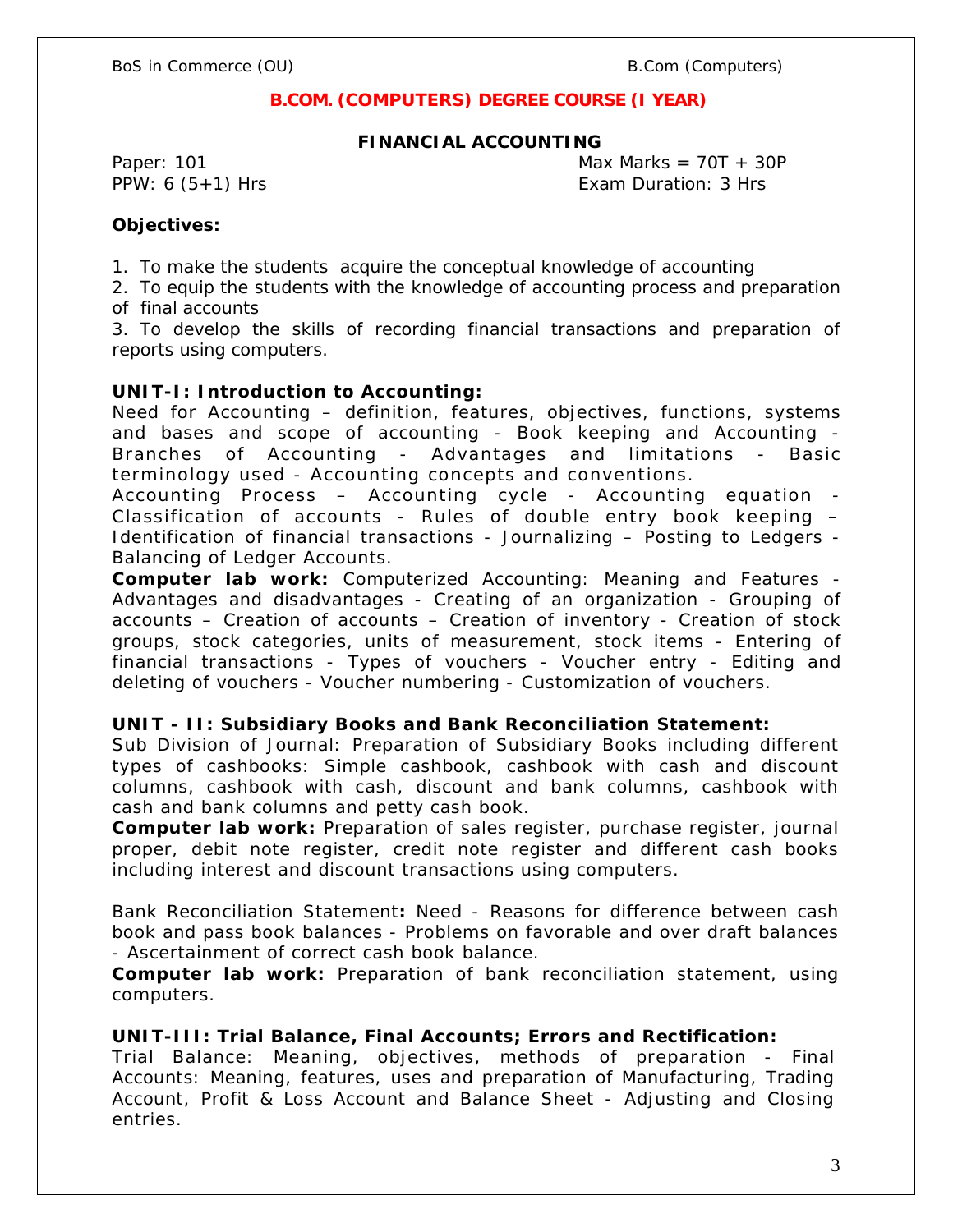**Computer lab work:** Preparation of trial balance, trading, profit and loss account, processing of year ending and closing the books, adjusting and closing entries and balance sheet using computers.

Errors and their Rectification: Types of Errors - Rectification before and after preparations of final Accounts - Suspense Account - Effect of Errors on Profit.

**Computer lab work:** Rectification of errors, using computers.

**UNIT IV: Consignment and Joint Ventures:**

Consignment: Features, terms used, proforma invoice - Account sale - Delcredere commission - Accounting treatment in the books of the consignor and the consignee - Valuation of consignment stock - Normal and abnormal loss - Invoice of goods at a price higher than the cost price.

Joint ventures: Features, difference between joint venture and consignment - Accounting Procedure – Methods of keeping records for joint venture accounts - Method of recording in co ventures books - Separate set of books method.

**UNIT V: Depreciation - Provisions and Reserves:**

Depreciation: Meaning – Causes - Objects of providing for depreciation - Factors affecting depreciation - Accounting Treatment - Methods of providing depreciation: Straight line method - Diminishing Balance Method.

Provisions and Reserves: Reserve Fund – Different Types of Provisions and Reserves.

**Accounting packages: Wings, Tally, Focus.**

**Suggested Readings:**

- 1. Financial Accounting- A Dynamic Approach: Bhattacharya, PHI
- 2. Accountancy-I: Haneef and Mukherjee, Tata Mcgraw Hill Co.
- 3. Principles & Practice of Accounting: R.L.Gupta&V.K.Gupta, Sulthan Chand
- 4. Accountancy-I: S.P. Jain & K.L Narang, Kalyani Publishers
- 5. Accountancy–I: Tulasian, Tata Mcgraw Hill Co
- 6. Advanced Accountancy: Arulanandam, Himalaya publishers
- 7. Financial Accounting: Dr.V.K.Goyal, Excel Books
- 8. Introduction to Accountancy: T.S.Grewal, S.Chand and Co.
- 9. Advanced Accountancy-I: S.N.Maheshwari & V.L.Maheswari, Vikas
- 10. Financial Accounting: Ashok Banarjee, Excel
- 11. Financial Accounting: Warren, Cengage
- 12. Wings, Tally, Focus Accounting Packages, BPB Publications
- 13. Manual provided by Wings, Tally solutions and Focus (Accounting packages)
- 14. Financial Accounting: Ashok Bannerjee- Excel Books
- 15. Advanced Accounting (Vol-I & II): D. Chandrabose, PHI
- 16. Essentials of Financial Accounting: Bhattacharya, PHI.
- 17. Financial Accounting-I: Sakshi Vasudeva, Himalaya.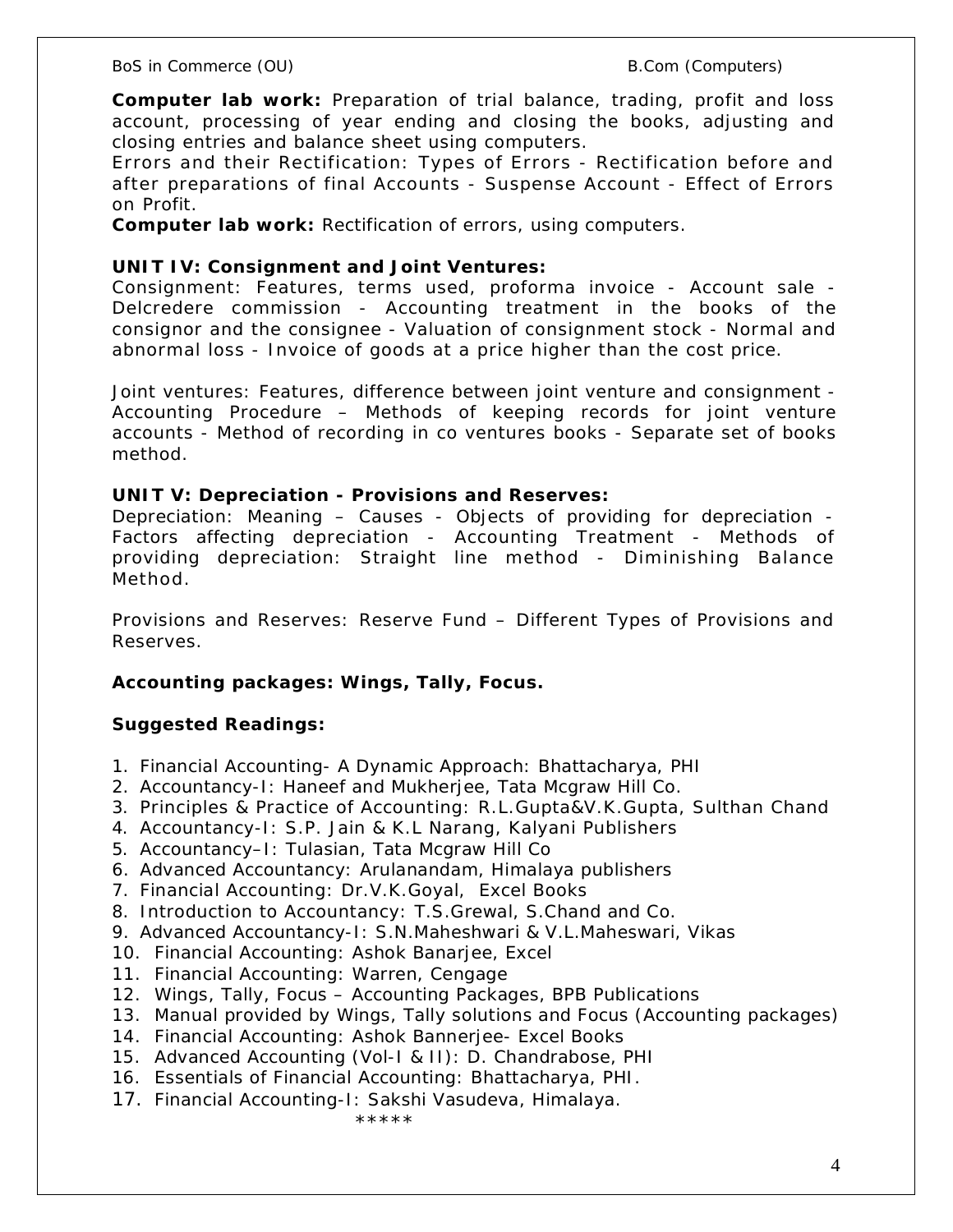# **B.COM (COMPUTERS) DEGREE COURSE (I YEAR)**

# **BUSINESS ECONOMICS**

Paper:102 Max Marks:70T + 30P= 100 P.P.W: 4 (3 + 1) Hrs Exam Duration: 3 Hrs

**Objective:** To facilitate the students to learn the concepts of economics and apply them in real life situations.

# **Unit - I: Introduction:**

Economic and Non - Economic Activities - Nature and scope of Business Economics - Micro and macro economics - Positive and normative - Inductive and deductive approaches - Reading of graphs - Concept of slope.

Utility: Cardinal and ordinal utility - Law of diminishing marginal utility - Law of Equi-marginal Utility.

**Lab Work:** The students are expected to distinguish between economic concepts and compute various utilities.

**Unit - II: Demand, Supply and Market Equilibrium:** 

Demand: Meaning - Individual demand - Law of demand - Properties of demand curve - Income effect and substitution effect - Exceptions to the law of demand - Individual demand and market demand - Demand function - Determinants of demand and market demand - Shift of demand vs. movement along a demand curve - Elasticity of demand - Price elasticity: Meaning and measurement - Price elasticity and total revenue of a firm - Income elasticity - Classification of goods based on income elasticity - Cross elasticity - Classification of goods into substitutes and complements.

Supply: Law of supply - Determinants of supply - Market equilibrium - Concept of consumer surplus.

**Lab Work**: The students are expected to draw the various demand and supply curves and compute consumer's surplus.

# **Unit - III: Production and Costs:**

Production function - Distinction between short-run and long-run - Production with one variable input - Relationship between total, marginal and average production functions - Law of variable proportion - Production with two variable inputs - Isoquants - Isocosts - Techniques of maximization of output, minimization of cost and maximization of profit - Scale of production - Economies and diseconomies of scale.

Cost function - Short-run total and average costs - Long-run total and average cost.

**Lab Work:** The students are expected to draw the various costs and revenue curves and compute costs and revenues.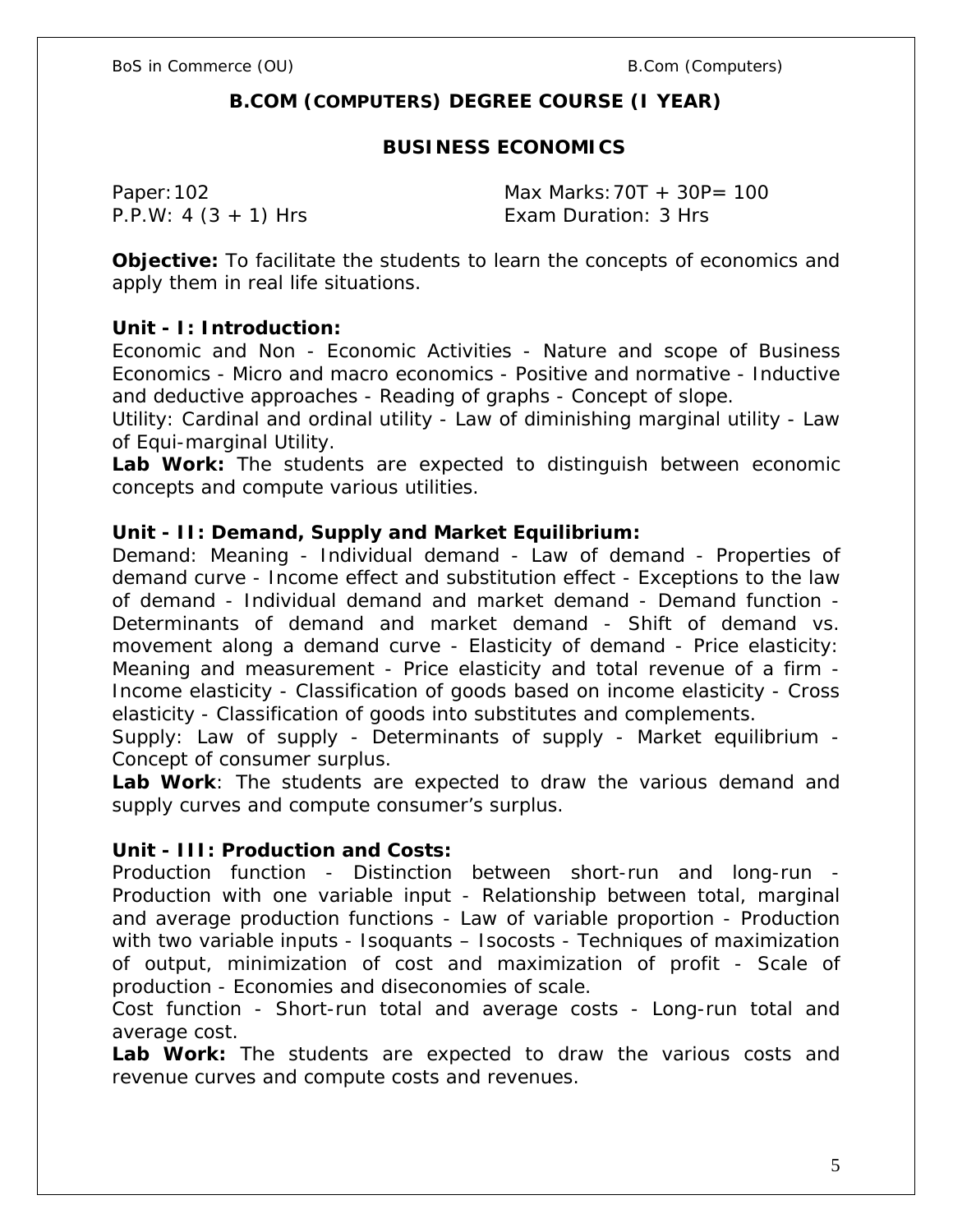**Unit - IV: Market Structure and Factors of Production:**

Market structure: Characteristics - Perfect competition: Characteristics -Equilibrium price - Profit maximizing output in the short and long-run – Monopoly: Characteristics - Profit maximizing output in the short and long run-defects of monopoly - Monopolistic competition: Characteristics - Product differentiation - Profit maximizing price and output in the short and long-run – Oligopoly: Characteristics - Price rigidity - the kinked demand curve - Factors of Production.

**Lab Work:** The students are expected to distinguish between concepts and draw curves.

**Unit - V: National Income, Trade Cycles and International Trade:** National Income: Definition – Measurement – GDP meaning - Fiscal deficit. Economic systems: Socialism, Mixed economy system - Free market economies - Concepts of Economic Liberalization, Privatization, Globalization - Recent trends: International Trade - Concepts – Comparative Cost Theory - Balance of Trade - Balance of payments. WTO: Objectives – Agreements - Functions. Trade cycles: Meaning – Phases – Consequences - Remedies. **Lab Work:** The students are expected to distinguish between concepts and compute incomes.

**Suggested Readings:**

- 1. Business Economics: Manab Adhikary  $-2^{nd}$ . Edition; Excel Books.
- 2. Paul A Samuelson: Economics
- 3. Stonier & Hague: A Test Book of Economic Theory
- 4. I.C.Dhingra: Business Economics
- 5. KPM Sundaram: Micro Economics
- 6. Pailwar: Economics Environment of Business. PHI
- 7. Deepashree: Business Economics, Himalaya
- 8. Mithani & Murthy: Business Economics, Himalaya
- 9. HL Ahuja: Business Economics, S.Chand
- 10. Mankiw: Principles of Economics, Cengage
- 11. M.L. Seth: International Economics
- 12. Joel Dean: Managerial Economics
- 13. Raj Agarwal: International Trade
- 14. Nadar & Vijayan: Managerial economics
- 15. Internet Websites: WTO, GDP, Fiscal policy, Balance of payments, Balance of trade, International trade.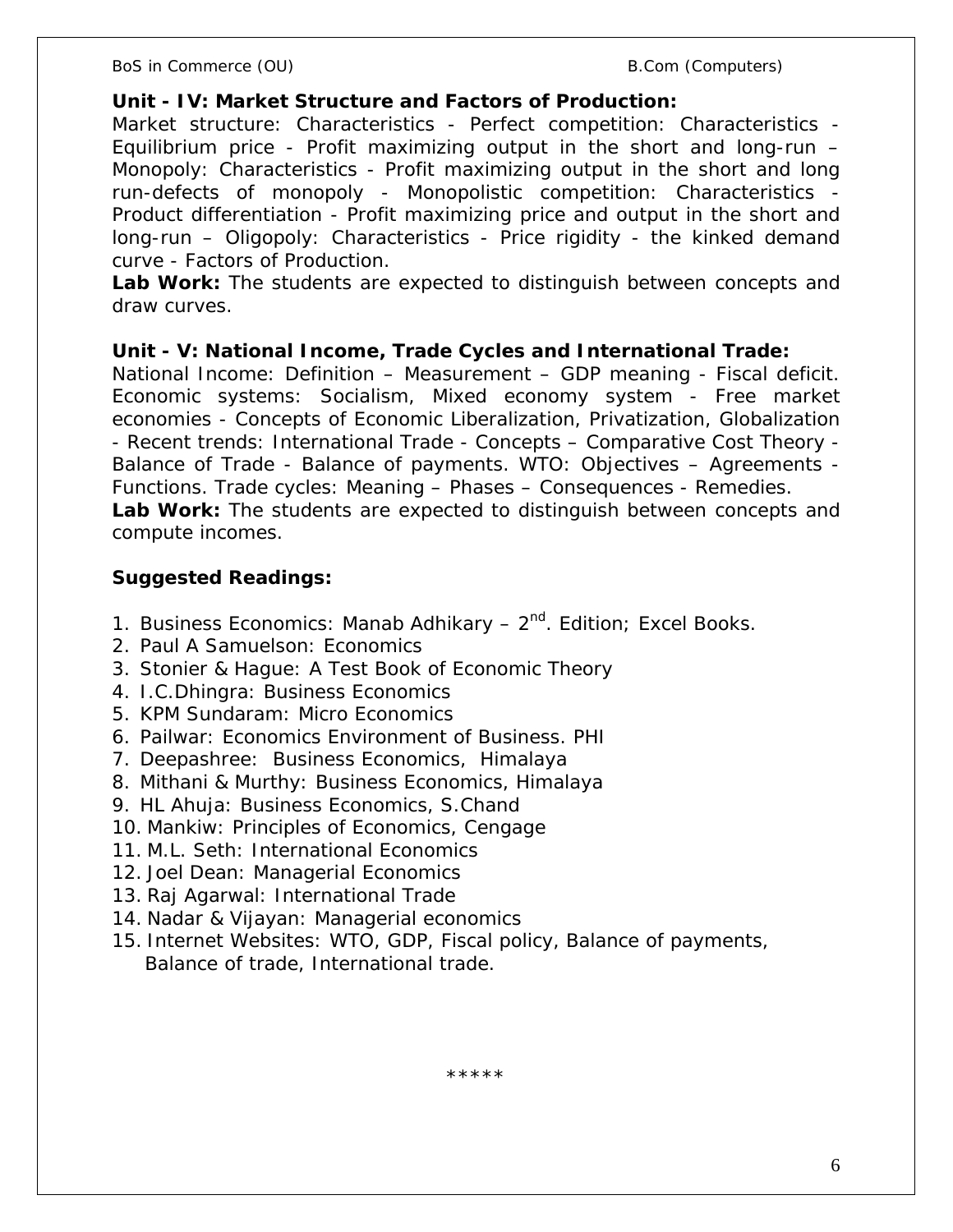# **B.COM (COMPUTERS) DEGREE COURSE (I YEAR)**

#### **BUSINESS ORGANIZATION AND MANAGEMENT**

Paper: 103 Max Marks: 70T + 30P= 100 P.P.W: 5 (4 + 1) Hrs Exam Duration: 3 Hrs

**Objectives:** 

1. To acquaint the students with the basics of Commerce and Business; concepts and functions of Business Organization and provide them practical exposure of entrepreneurial role in business using Commerce lab work and assignments.

2. To acquaint the students with the Principles, functions and practice of management and provide them practical exposure giving stories of success/failure businessmen.

**Unit -1: Fundamental Concepts:**

Concepts: Business, trade, industry and commerce – Business: Features of business – Trade: Classification, Aids to Trade – Industry: Classification – Commerce - Relationship between trade, industry and commerce - Business Organization: Concept - Functions of Business.

Entrepreneur: Meaning - Characteristics of Entrepreneurs – Types of Entrepreneurs – Functions of an entrepreneur - Steps to start Enterprise – Sources of finance: Long Term, Short Term.

**Lab Work:** The students should go through and present case studies of entrepreneurs – Success and failure.

**Unit – II: Forms of Organization, Sole Proprietorship, Partnership and Joint Hindu Family:**

Business Organization: Forms of Business Organization – Classification – Factors influencing the choice of suitable form of organization.

Sole Proprietorship: Meaning – Characteristics – Advantages & Disadvantages – Suitability.

Partnership: Meaning – Characteristics – Kinds of partners - Registration of partnership – Partnership deed – Rights and obligations of partners. - Joint Hindu Family Business: Characteristics – Advantages and limitations.

**Lab Work:** The students are expected to go through partnership deed and prepare a simple partnership deed.

**Unit - III: Joint Stock Company:**

Joint Stock Company: Meaning – Characteristics – Advantages - Kinds of Companies – Difference between private and public companies – Promotion of A Company: Stages - Promoters – Characteristics – Registration – Capital subscription – Commencement of Business – Preparation of Important documents: Memorandum of Association: Significance, Clauses – Articles of Association: Contents – Prospectus: Contents – Statement in lieu of Prospectus.

**Lab Work:** The students are expected to know preparation of memorandum of association, articles of association and prospectus. As a group they are expected to prepare a model prospectus. The students are also expected to know the formalities of registration of a company including documents.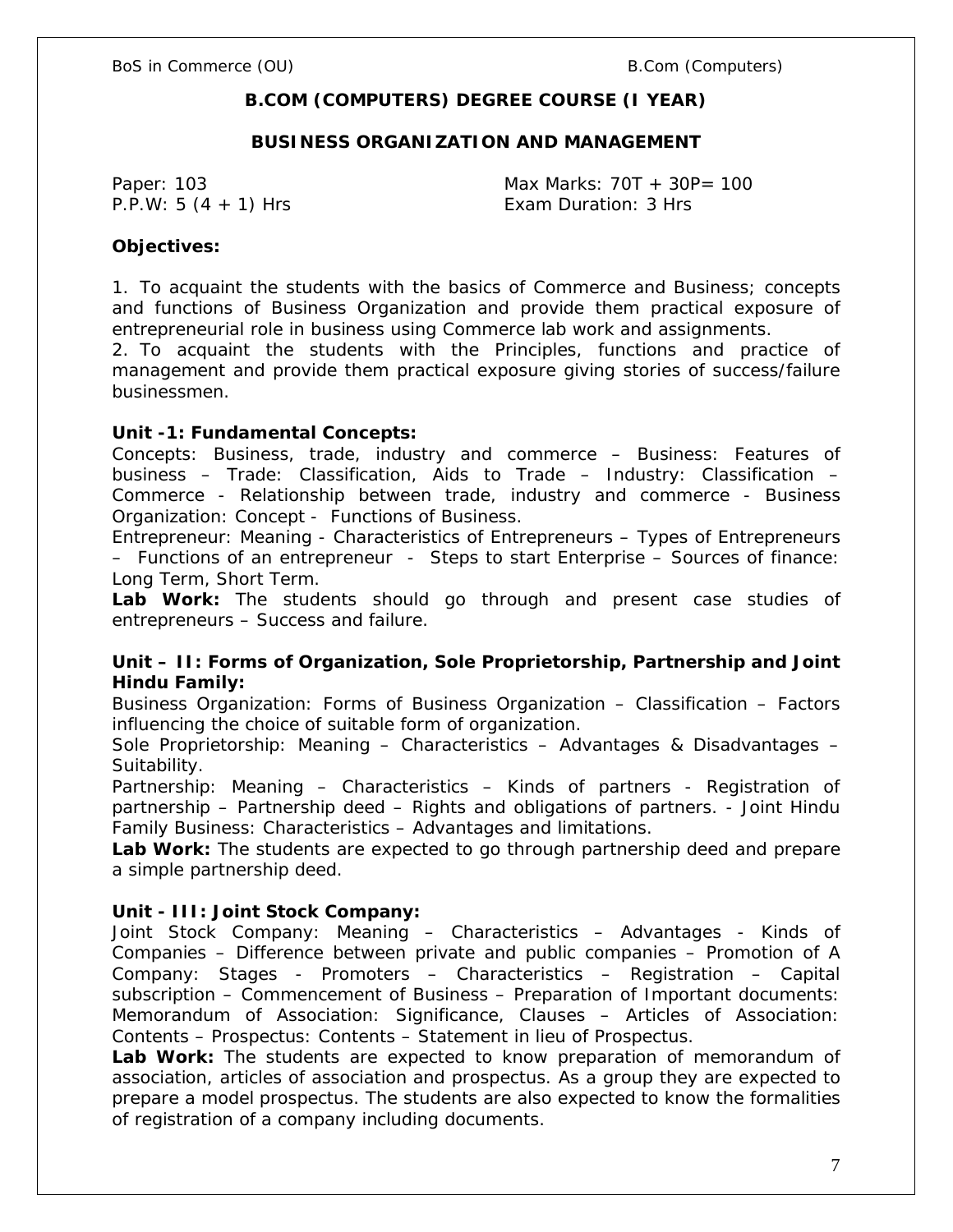**Unit - IV: Management, Planning and Decision Making:**

Management: Meaning – Significance- Management Vs Administration – Functions of management – Levels of Management – Skills of management – Leadership: Leader Vs Manager - Traits of successful Leaders - Scientific Management: Features - Fayol's Principles of Management.

Planning: Meaning – Significance – Types of Plans – Decision making & Steps in Process Decision making.

**Lab Work:** The students are expected to prepare a note on the skills of management required to manage the organization of their choice. The students are expected to study and present case studies of successful leaders in Business.

# **Unit - V: Organizing:**

Organizing: Meaning – Features – the process of organization – Principles of organization - Elements of organizations – Organization chart.

Delegation of authority: Meaning - Elements – Principles – Types – Difficulties in delegation – Guidelines for making delegation effective.

Centralization – Decentralization: Meaning – Differences between delegating and decentralization.

**Lab Work:** The students are expected to prepare organization structures of a few organizations and based on this knowledge, they should prepare an organization structure for a small unit. The students are expected to know the functions of the employees at different positions.

The students are expected to prepare feasibility report/viability report to start a new Business / to expand an existing business.

**Suggested Readings:**

- 1. Govindarajan and Natarajan: Principles of Management, PHI
- 2. Bhushan Y K: Business Organization and Management, Sultan Chand
- 3. RK Sharma and Shashi K.Gupta: Industrial Organization and Management, Kalyani
- 4. CB Gupta : Industrial Organization and Management, Sultan Chand
- 5. Sherlekar etal: Business Organization and Management, Himalaya
- 6. Talloo: Business Organisation and Management. Tata
- 7. RK Sharma and Shashi K.Gupta: Industrial Organization and Management, Kalyani
- 8. Subba Rao P: Management and Organizational Behavior, Himalaya
- 9. Satyaraju & Parthasarathy: Management Text and Cases, PHI
- 10. Chandra Bose: Principles of Management and Administration, PHI
- 11. Aryasree & Murthy: Industrial Organistion & Manaement, Tata Mc Graw Hill.
- 12. Surendar and Madhavi: Industrial Organization and Management, Himalaya
- 13. Bhatia RC: Business Organization and Management, Ane Books
- 14. Robins S P: Management, PHI
- 15. Rao VSP: Management, Excel
- 16. Gupta CB: Entrepreneurship Development in India, Sultan Chand
- 17. Prasad L M: Management, Sultan Chand
- 18. Dubrin: Essentials of Management, Cengage
- 19. Moshal: Organization and Management, Galgotia
- 20. Kumkum Mukhrjee: Principles of Management, Tata
- 21. James F. Stoneir: Management, PHI
- 22. Gita Parimal: Successful Business People
- 23. Guptha: Principles of Management, PHI
- 24. Massie: essentials of Management, PHI.

**Suggested Magazines:**

- 1. Business World; 2. Business India; 3. Business Today; 4. Yojana (Telugu & English)
- 5. Indian Journal of Commerce 6. Indian Journal of Accounting.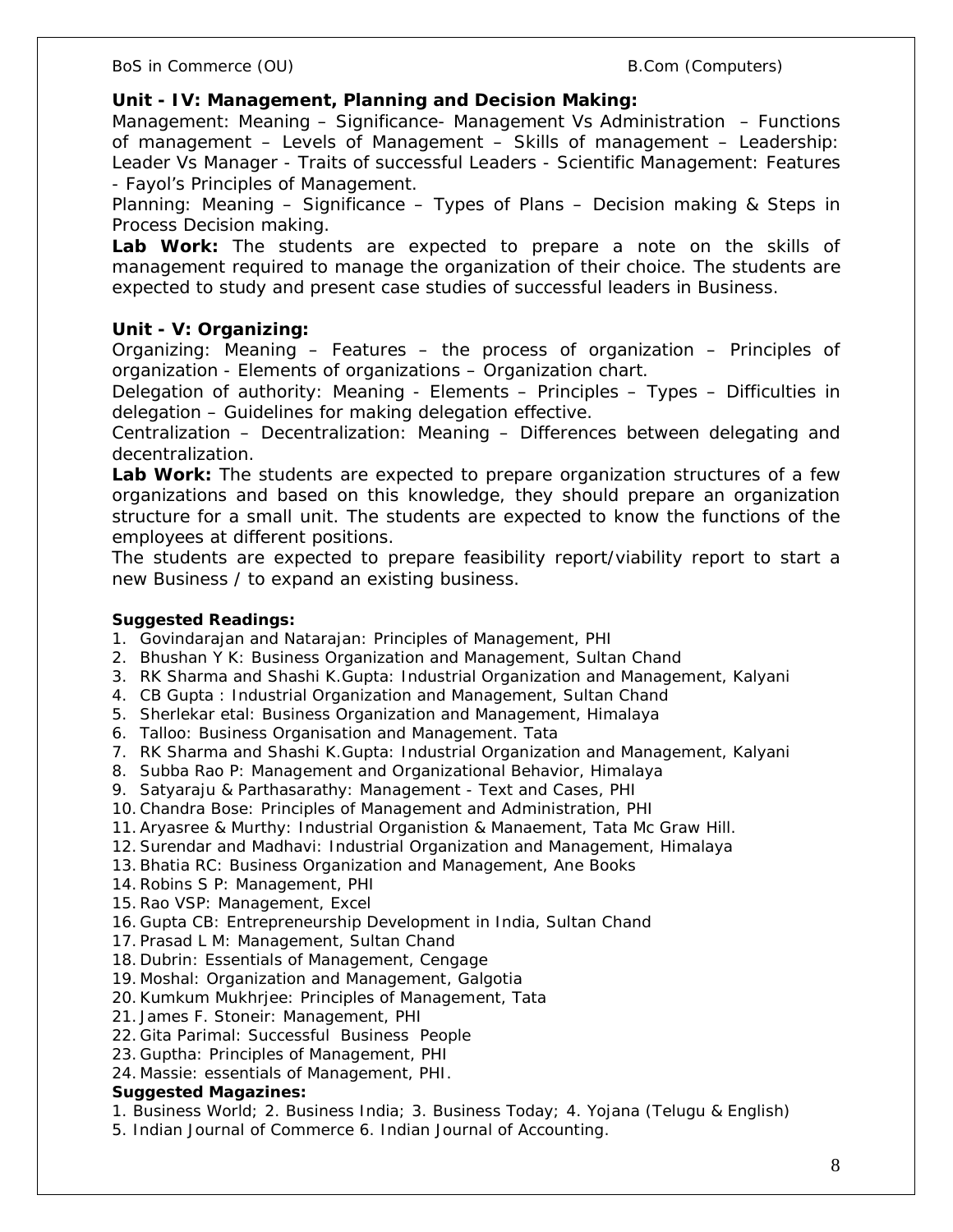# **B.COM (COMPUTERS) DEGREE COURSE (I YEAR)**

#### **FUNDAMENTALS OF INFORMATION TECHONOLOGY**

Paper: 104 Max Marks: 70T + 30P= 100 P.P.W: 5 (4 + 1) Hrs Exam Duration: 3 Hrs

**Objective**: To impart basic knowledge about computer with application of various packages to Business and Commerce.

#### **Unit – I:**

**Introduction to computers:** Definition, Characteristics and limitations of computers - Elements of Computers - Hardware - CPU - Primary and Secondary memory - Input and Output devices. IT enabled services - BPO, KPO, Call centers. **Modern communications** (Concepts only)**:** Communications – FAX, Voice mail, and information services – E Mail – Creation of email id - group communication – Tele conferencing – Video conferencing – File exchange – Bandwidth – Modem – Network Topologies – Network types LAN, MAN, WAN and their architecture – Dial up access.

#### **Unit – II:**

**Operating System and Windows:** Operating Systems: Meaning, Definition, Functions and Types of Operating Systems - Booting process – Disk Operating System: Internal and External Commands – Wild Card Characters – Computer Virus, Cryptology. Windows operating system - Desktop, Start menu, Control panel, Windows accessories .

#### **Unit – III:**

**MS Office I:** MS Word & Word Processing : Meaning and features of word processing – Advantages and applications of word processing - Parts of MS Word application window – Toolbars – Creating, Saving and closing a document – Opening and editing a document - Moving and copying text – Text and paragraph formatting, applying Bullets and Numbering – Find and Replace – Insertion of Objects, Date and Time, Headers, Footers and Page Breaks – Auto Correct – Spelling and Grammar checking – Graphics, Templates and wizards - Mail Merge : Meaning, purpose and advantages – creating merged letters, mailing labels, envelops and catalogs- Working with Tables – Format Painter.

**MS EXCEL:** Features of MS Excel – Spread sheet / worksheet, workbook, cell, cell pointer, cell address etc., - Parts of MS Excel window – Saving, Opening and Closing workbook – Insertion and deletion of worksheet – Entering and Editing data in worksheet – cell range – Formatting – Auto Fill –Formulas and its advantages – References : Relative, absolute and mixed – Functions: Meaning and Advantages of functions, different types of functions available in Excel – Templates –Charts – Graphs – Macros : Meaning and Advantages of macros, creation, editing and deletion of macros – Data Sorting, Filtering, validation, Consolidation, Grouping, Pivot Table and Pivot Chart Reports.

## **Unit – IV:**

**MS Office II:** MS Access - Data, Information, Database, File, Record, Fields - Features, advantages and limitations of MS Access – Application of MS Access –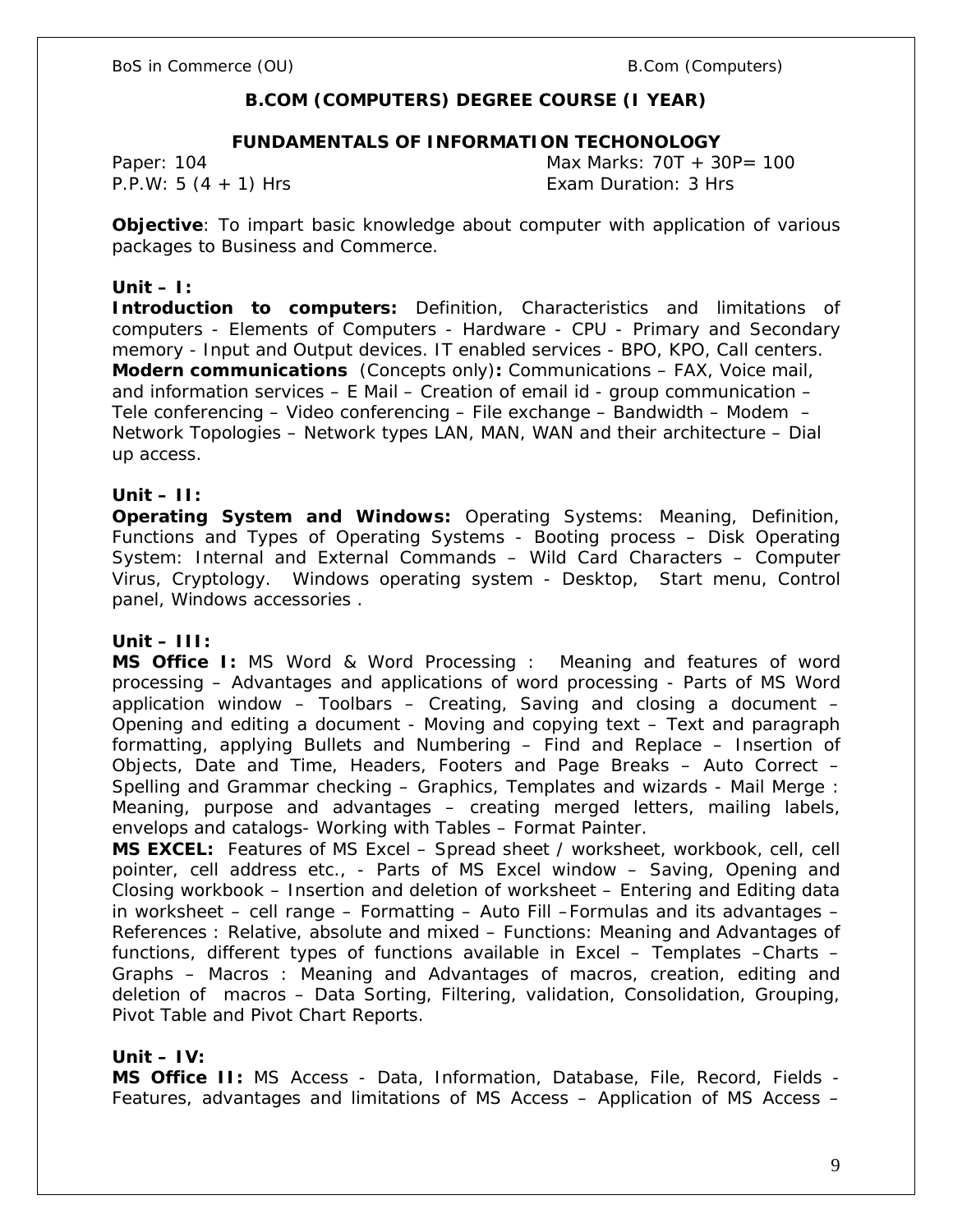parts of MS Access window – Tables, Forms, Queries and Reports – Data validity checks – (Theory with simple problems)

**MS PowerPoint:** Features, advantages and application of Ms Power point – Parts of MS Power point window – Menus and Tool bars – Creating presentations through Auto content wizard, Templates and manually – slide show – saving, opening and closing a Presentation – Inserting, editing and deleting slides –Types of slides - Slide Views- Formatting –Insertion of Objects and Charts in slides- Custom Animation and Transition.

**Multimedia:** Meaning, Purpose, Usage and application – Images, Graphics, sounds and music – Video presentation devices – Multimedia on web.

**Unit- V:**

**Internet & E commerce:** Services available on internet - WWW - ISP.

**E commerce:** Meaning, advantages and limitations, applications of E commerce trading stocks online, ordering products / journals / books etc., online, travel and tourism services, employment placement and job market, internet banking, auctions, online publishing, advertising-Online payment system (including practicals).

**Lab Work:** 

**PRACTICALS:**

| MS DOS    | MS WINDOWS           |
|-----------|----------------------|
| MS ACCESS | <b>MS POWERPOINT</b> |

MS WORD MS EXCEL INTERNET & E COMMERCE.

**Suggested Readings:**

- 1. Introduction to Information Technology: Rajaraman, PHI
- 2. Fundamentals of Computers 4/E: Rajaraman, PHI
- 3. Fundamentals of Computers: P. Mohan, Himalaya Publishing House
- 4. Information Technology: Dennis P. Curtin, McGraw Hill International
- 5. Fundamentals of Information Technology: Saha etal, Himalaya
- 6. Microsoft Office Excel 2003 step by step: Frye, PHI
- 7. Fundamentals of Computers: Atul Kahate, Tata McGraw Hill
- 8. Fundamentals of Computers: V. Srinivas, Kalyani Publications
- 9. Microsoft Office Word 2003 step by step: Online Training Solutions Inc PHI
- 10. Microsoft Office Access 2003 step by step: Online Training Solutions Inc, PHI
- 11.Microsoft Office Power Point 2003 step by step:Online Training Solutions Inc,PHI
- 12. MS Office: Sanjay Saxsena
- 13. MS Office: BPB Publications
- 14. E commerce: CSV Murthy,Himayalaya Publishing House
- 15. Raymond Green Law: Fundamentals of theInternet, Tata Mc Graw Hill
- 15.Efraim Turban: Electronic Commerce,Pearson Education
- 16. Fundamentals of Information Technolgy: Deepak Bharihanke, Excel
- 17 E-Commerce , An Indian Perspective: Joseph, PHI
- 18. Understanding Computers: Morley, Cengage
- 19. Foundations of IT: Dhiraj Sharma Excel Books.
- 20. Microsoft Office Excel 2007 step by step: Frye, PHI
- 21. Computer Applications in Business: K. Mohan Kumar, Dr. S. Rajkumar, Tata.
- 22. Fundamentals of Information Technology: Dr.K.Kiran Kumar, Laysa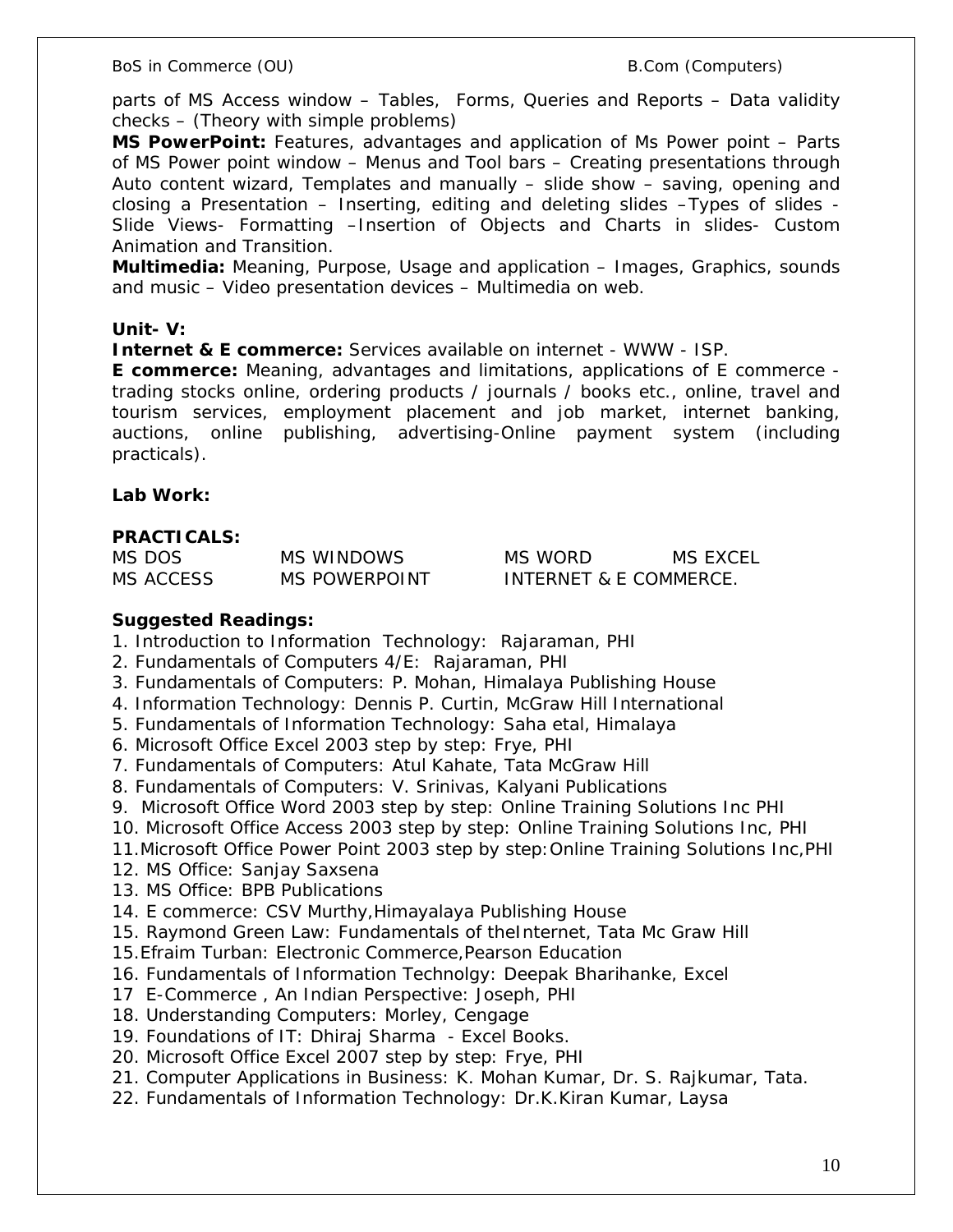# **B.COM (COMPUTERS) DEGREE COURSE (I YEAR)**

#### **FUNDAMENTALS OF 'C'**

Paper: 105 **Max Marks: 70T** + 30P= 100 P.P.W: 4 (3 + 1) Hrs Exam Duration: 3 Hrs

**Objective:** To acquaint the students about the basic programming language.

### **Unit-I:**

Fundamentals of C Program: Introduction, History, Importance, Basic Structure, Writing and Executing a C Program, Pre-processors in "C".

Data Types and I/O operations: Keywords, Constants, Variables, Scope and Life of a Variable, Data types, Storage classes, Reading a character or values, Writing a character or value, formatted Input and Output operations.

#### **Unit-II:**

Operators & Expressions: Introduction, Operators (Arithmetic, Relational, Logical, Assignment, Conditional and Special operators), Expressions (Arithmetic, Evaluation),

Type conversions, Sample Programs.

Control Flow (Branching & Looping): Introduction, If statements, If-else statements, Switch statements, Conditional statements, While statements, Do statements, For Statements, Sample programs.

#### **Unit-III:**

Arrays: Introduction, Defining an array, initializing an array, Onedimensional array, Two-dimensional array, Dynamic array, Sample programs.

Strings: Introduction, Declaring and initializing string variables, Reading and Writing strings, string handling functions, sample programs.

#### **Unit-IV:**

Built – in functions: Mathematical functions, String Functions, Character functions, Date functions. Sample programs.

User – defined functions: Introduction, Need for user defined functions, Elements of functions, Return values and their types, function declaration, function calls, Recursive functions. Sample programs.

#### **Unit-V:**

Structures and Unions: Introduction, Declaring structures variables, Accessing structure members, Functions and Structures, Array of structures, Enumerated Data types, Unions, Introduction to pointers, Passing parameters to functions, Sample Programs.

#### **Suggested Readings:**

- 1. Computer fundamentals and C Programming: Balagurusamy, Tata
- 2. Exploring C: Yashwantkanetkar, BPB Publications.
- 3. Mastering C: K R Venugopal, S R Prasad
- 4. Let us C: Yashwantkanetkar.
- 5. Fundamentals of 'C': Guru Prasad & Someshwar Rao, Himalaya.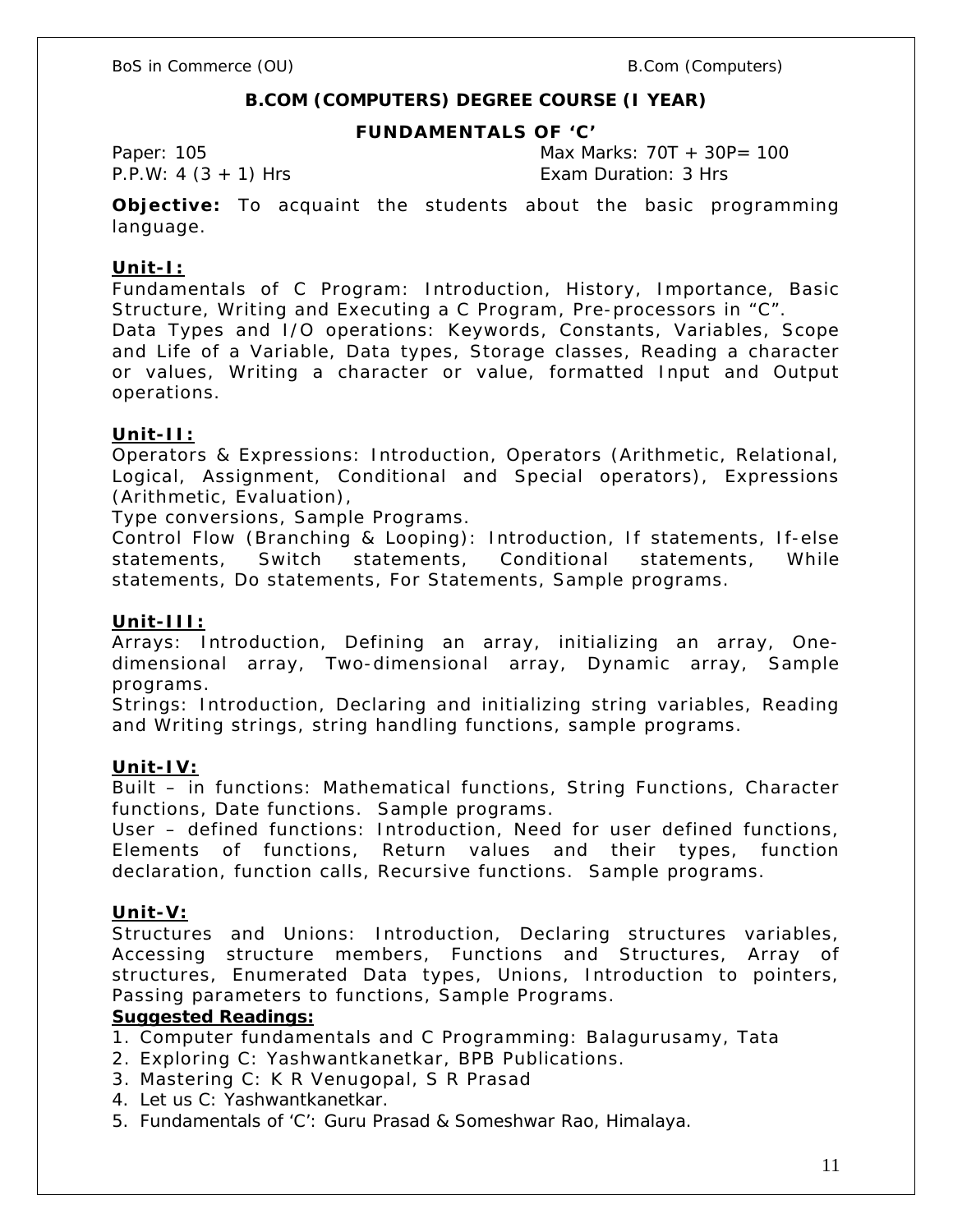# **B.COM (COMPUTERS) DEGREE COURSE (II YEAR)**

**ADVANCED ACCOUNTING**

Paper: 201 Max Marks: 70T + 30P= 100 P.P.W: 5 (4+1) Hrs Exam Duration: 3 Hrs

**Objectives:**

1. To appraise the students about the application of accounting knowledge in special business activities.

2. To impart the skills of preparation of final accounts of non- trading concerns, partnership, organizations.

3. To develop the skills of recording of transactions relating to issue of shares and debentures, branches and departments manually and using computers.

**UNIT-I: Accounts from Incomplete Records - Hire Purchase and Installment Purchase System:**

Single Entry: Features – books and accounts maintained - Recording of transactions - Ascertainment of Profit (Statement of Affairs method only).

Hire Purchase System: Features – Accounting Treatment in the Books of Hire Purchaser and Hire Vendor - Default and Repossession.

Installment Purchase System: Difference between Hire purchase and Installment purchase systems - Accounting Treatment in the books of Purchaser and Vendor.

**UNIT-II: Branch and Departmental Accounts:**

Dependent Branches: Features - Books of accounts - Methods of accounting of dependent branches: Debtors System, Stock and debtors system.

**Computer lab work:** Recording of transaction relating to branch accounts using computers.

Departmental Accounts: need, features, Basis for allocation of expenses, treatment of inter - departmental transfer at cost or selling price - Treatment of Expenses that cannot be allocated – Preparation of departmental profit and loss.

**UNIT-III: Accounting of Non-Profit Organizations:**

Non-Profit Entities: Features of non - profit entities – Accounting process - Preparation of summaries -Receipts and Payments Account: Meaning and special features - Procedure for preparation - Uses and limitations.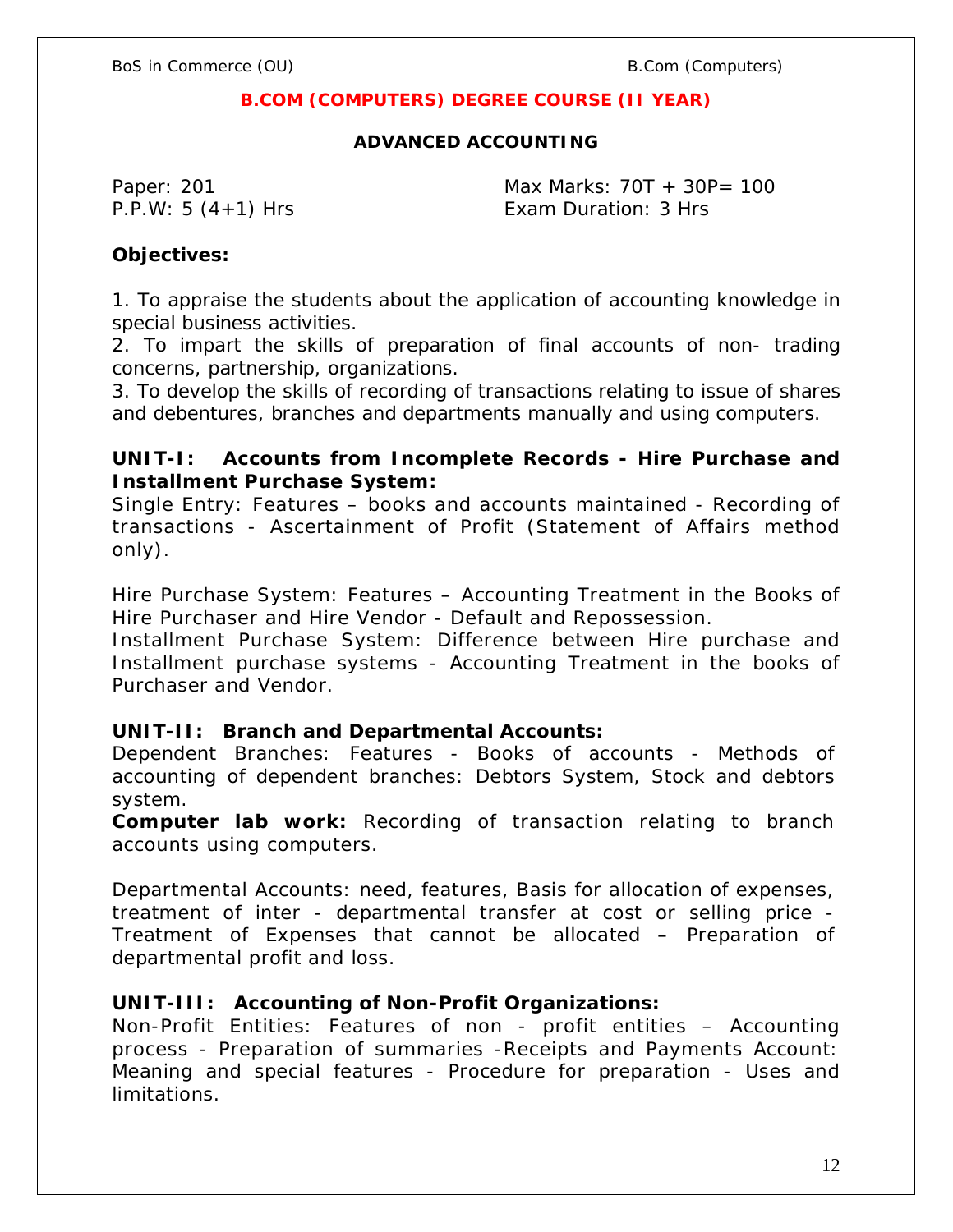BoS in Commerce (OU) example and the set of the B.Com (Computers)

Income and Expenditure Account: Features - Procedure for preparation - Preparation of Balance Sheet.

**UNIT-IV: Partnership Accounts:**

Legal provisions in the absence of Partnership Deed - Fixed and Fluctuating Capitals – Preparation of final accounts – Accounting Treatment of Goodwill and Admission of a partner.

Accounting treatment of Retirement and Death of a Partner - Dissolution of Firm (Excluding Sale to Firm, Company and Amalgamation)**.**

**Computer lab work:** Recording of partnership transaction and preparation of final accounts using computers.

**UNIT-V: Company Accounts:**

Issue of Shares at Par, Premium and at Discount - Forfeiture and Reissue of Shares - Rights issue - Underwriting of issue of shares (Simple Problems).

**Computer lab work:** Recording of transactions relating to issue of shares using computers.

Issue and Redemption of Debentures - Redemption out of profits (Problems on Sinking fund method).

**Computer lab work:** Recording of transactions relating to issue and redemption of debentures using computers.

**Suggested Readings:**

1.Principles and Practice of Accounting: R.L. Gupta & V.K. Gupta, Sulthan Chand & Sons

- 2. Accountancy–I: Tulasian, Tata Mcgraw Hill Co
- 3. Accountancy–I: S.P. Jain & K.L Narang, Kalyani Publishers
- 4. Financial Accounting- A Dynamic Approach: Bhattacharya, PHI
- 5. Financial Accounting: Dr.V.K.Goyal, Excel Books
- 6. Advanced Accountancy: Arulanandam, Himalaya publishers
- 7. Introduction to Accountancy:T.S.Grewal, S.Chand and CO.
- 8. Accountancy–I: Haneef and Mukherjee, Tata Mcgraw Hill co

9. Advanced Accountancy-I:S.N.Maheshwari&V.L.Maheswari,Vikash Publishing

- 10. Corporate Accounting: V.K. Goyal, Excel Books.
- 11. Corporate Accounting: K.K. Verma, Excel Books.
- 12. Manual of Wings, Tally and Focus Accounting Package
- 13. Advanced Accounting (Vol-I & II): D. Chandrabose, PHI.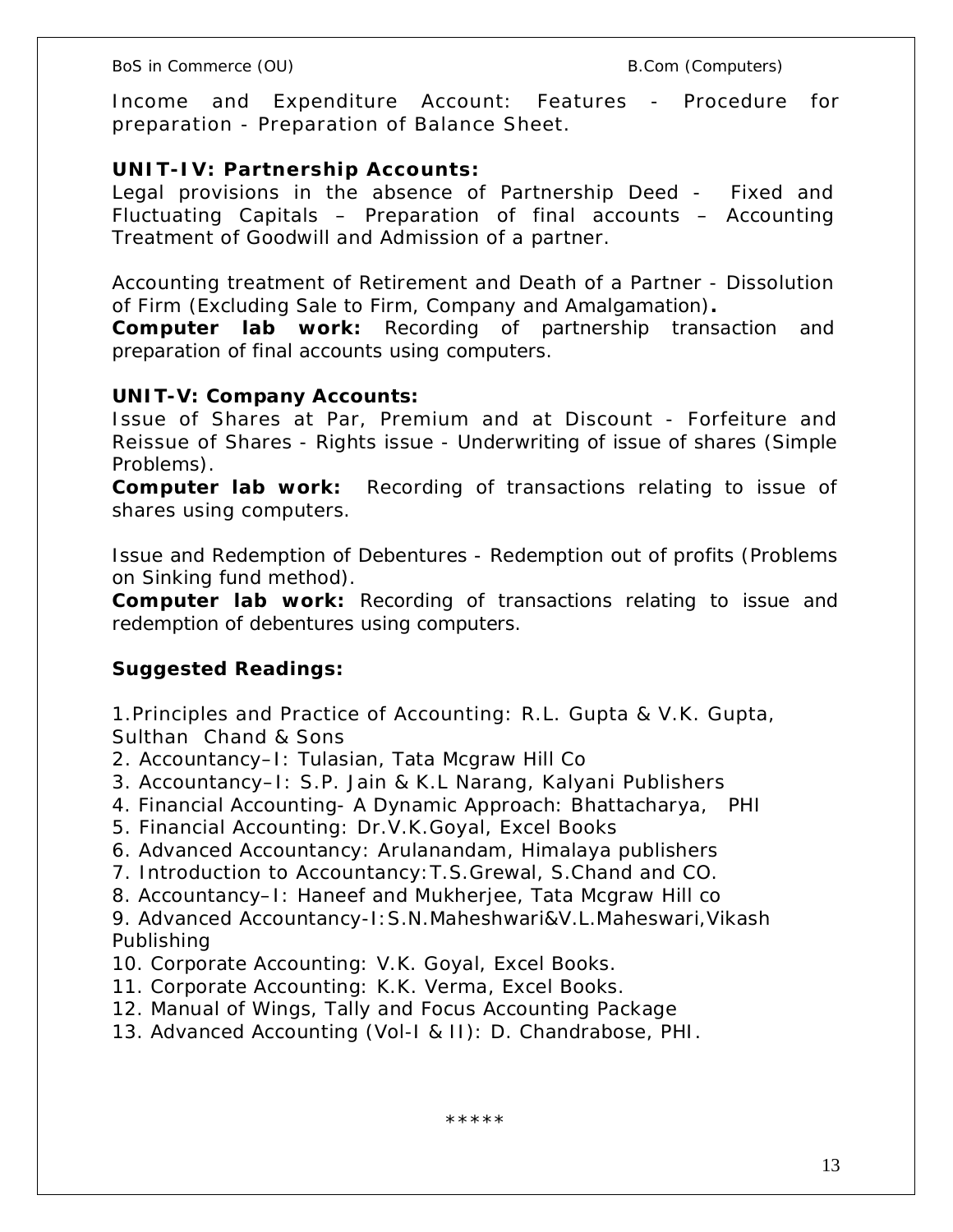**B.COM (COMPUTERS) DEGREE COURSE (II YEAR)**

# **BUSINESS STATISTICS**

Paper: 202 Max Marks: 70T + 30P= 100 P.P.W: 5 (4+1) Hrs Exam Duration: 3 Hrs

**Objective:**

The objective of this paper is to impart knowledge on the application of statistical tools and techniques in business decision-making & use of MS-Excel in interpretation of statistical data.

**UNIT-I: Introduction to Statistics:**

Meaning, definition, importance and limitations of statistics - Collection of data - Primary and Secondary data.

Sampling (Random, Non Random) - Census - Schedule and questionnaire – Frequency distribution – Tabulation.

**Computer lab work:** Diagrammatic and graphic presentation of data using Computers – Excel.

**UNIT - II: Measures of Central Tendency:**

Definition, objectives and characteristics of measures of central tendency - Types of Averages: Arithmetic Mean, Geometric Mean, Harmonic Mean, Median, Mode, Deciles, Percentiles, Properties of averages and their applications.

**Computer lab work:** Calculation of averages using computers.

**UNIT - III: Measures of Dispersion and Skewness:**

Dispersion: Meaning, Definitions, Properties – Types: Range, Quartile Deviation, Mean Deviation, Standard Deviation, Coefficient of Variation.

Skewness: Definition - Karl Pearson's and Bowley's Measures of Skewness - Normal Distribution.

**Computer lab work:** Calculation of Dispersion and skew ness using Computers.

**UNIT - IV: Measures of Relation:**

Correlation: Meaning, uses – Types of correlation - Karlpearson's correlation coefficient.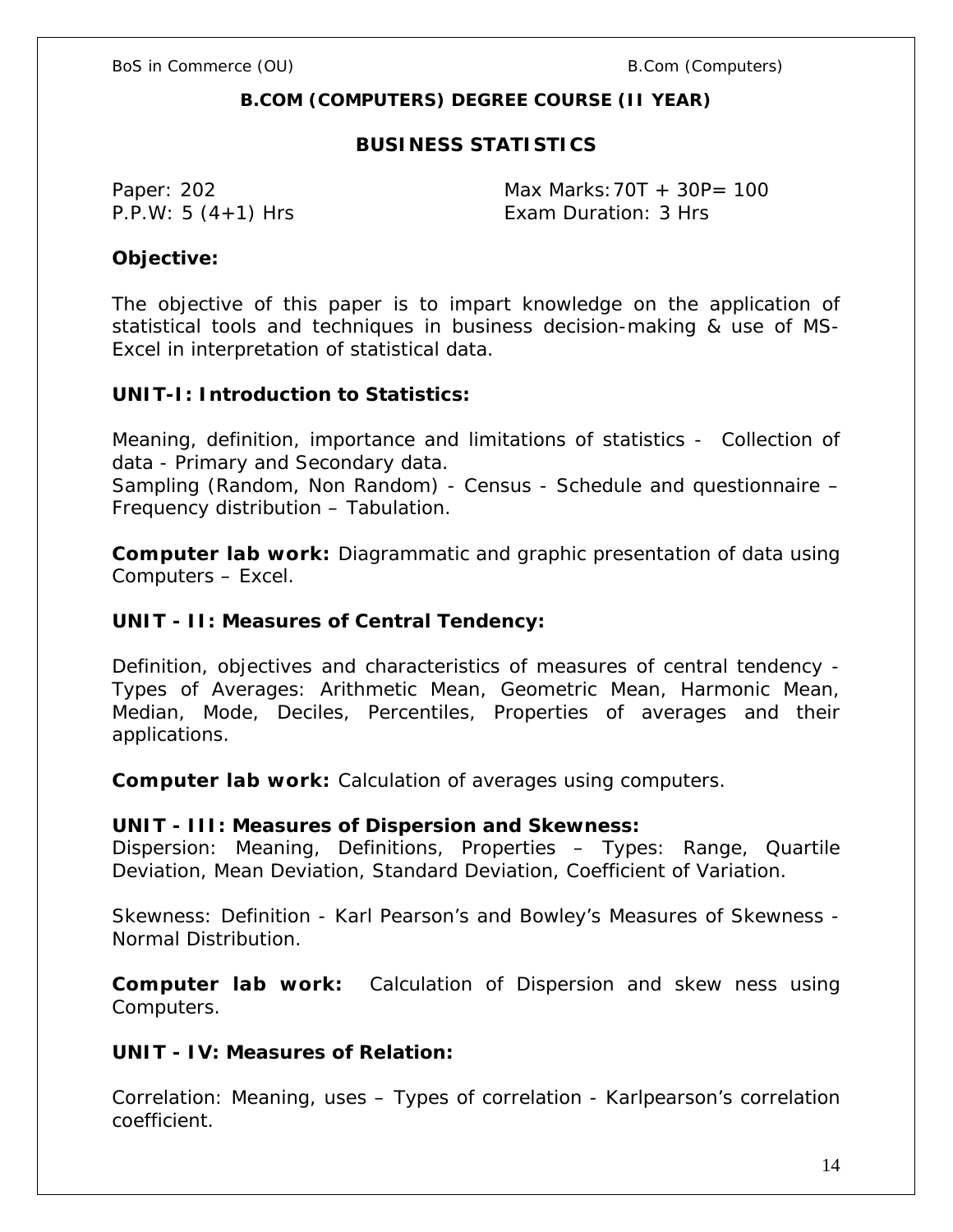**Computer lab work:** Spearman's Rank correlation - Probable error - Calcuation of Correlation by using computers.

Regression analysis: Meaning and utility - Comparison between Correlation and Regression – Regression Equations - Interpretation of Regression Coefficient.

**Computer lab work:** Calculation of Regression by Using Computers.

**UNIT - V: Analysis of Time Series & Index Numbers:**

Time Series Analysis: Meaning and utility - Components of time series - Measurement of trend and seasonal Variations – Utility of decomposition of time series - Decentralization of data.

**Computer lab work:** Calculation of trend and seasonal variations using computers.

Index Numbers: Meaning and importance - Methods of construction of index numbers: Price Index Numbers, Quantity Index Numbers – Tests of Adequacy of Index Numbers – Deflating Index Numbers – Cost of Index Numbers - Limitation of Index Numbers.

**Computer lab work:** Calculation of index numbers using computers.

**Suggested Readings:**

- 1. Fundamentals of Statistics: Gupta S.C
- 2. Statistical Methods: Gupta S.P
- 3. Statistics for Management: Levin & Rubin
- 4. Statistics-Problems and Solutions: Kapoor V.K.
- 5. Fundamentals of Statistics: Elhance.D.N
- 6. Microsoft Office Excel 2003 and 2007- step by step: Frye, PHI
- 7. Statistics: Gupta B.N.
- 8. Statistics Concepts & Applications: Nabendu Pal & Sahadeb Sarkar.
- 9. Statistics-Teory,Methods and Applications: Sancheti,D.C. & Kapoor V.K
- 10. Statistics and their applications to Commerce: Borddigtion
- 11. Business Statistics,An Applied Orientation: P.K.Viswanathan
- 12. Business Statistics: C.R. Reddy, Deep Publicatiions
- 13. Business Statistics: J.K.Sharma
- 14. Business Statistics: Bharat Jhunjhunwala
- 15. Busniess Statistics: R.S.Bharadwaj,Excel Books
- 16. Statistics for Management, using Microsoft, Excel: Levin et al
- 17. Statistics Made Simple: Sarma, PHI.
- 18. Business Statistics: Aggarwal, Himalaya.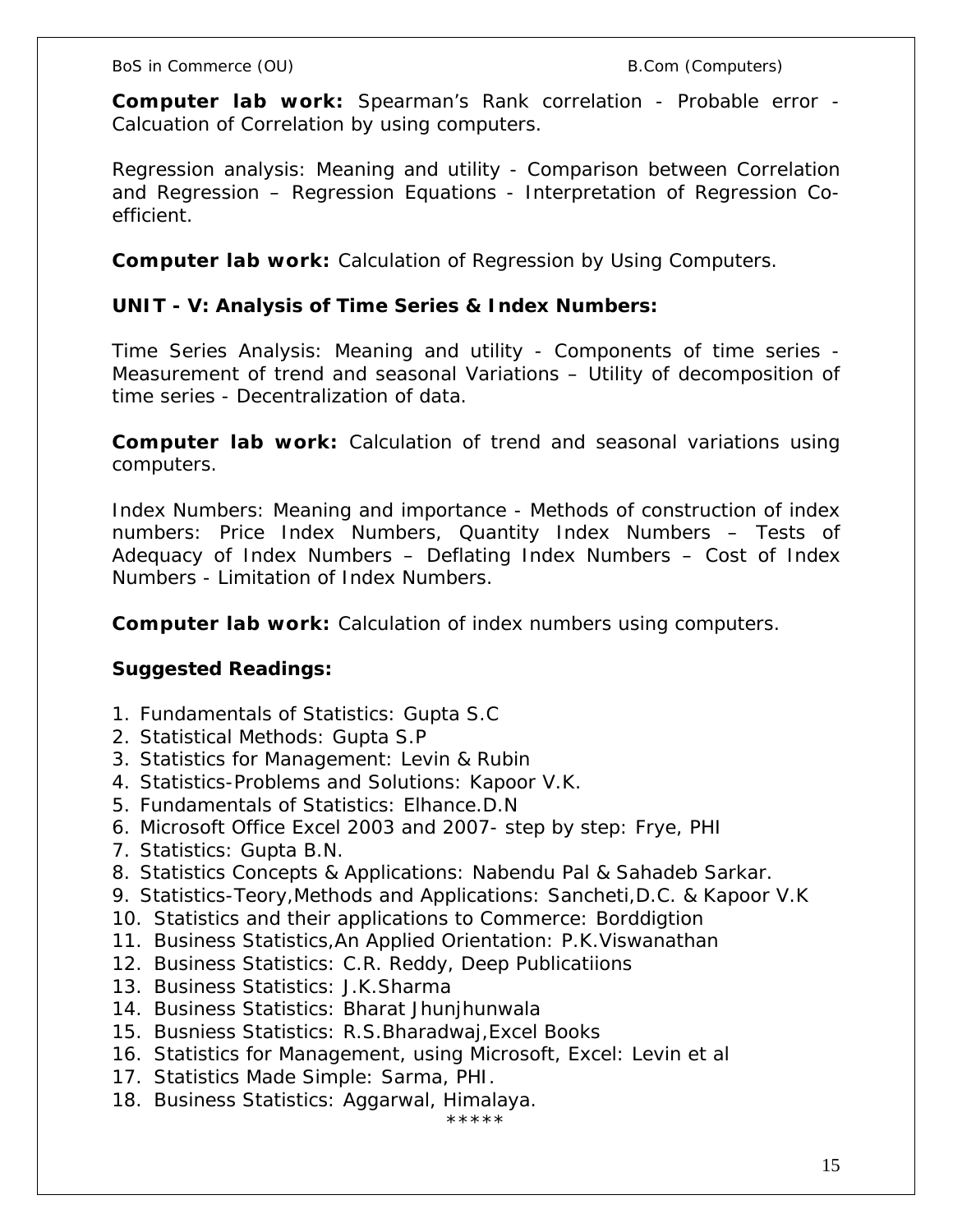# **B.COM (COMPUTERS) DEGREE COURSE (II YEAR)**

### **FINANCIAL SERVICES: BANKING & INSURANCE**

Paper: 203 **Max Marks: 70T** + 30P= 100 P.P.W: 5 (4+1) Hrs Exam Duration: 3 Hrs

#### **Objective:**

To impart knowledge on Banking and Insurance concepts and to gain an insight on Financial Services.

**Unit - I: Introduction to Financial Services:**

a. Meaning of Financial Services - Structure of Indian Financial System - Importance of Financial system for the economic development.

**Lab work:** Financial and Banking system charts.

b. Definition of Bank - Functions of Commercial Banks and Reserve Bank of India. **Lab work:** Forms of various accounts and deposits of Commercial Banks.

c. Definition / Meaning of Insurance and reinsurance - Principles of Insurance - Kinds of Insurance - Advantages of insurance - Globalization of insurance and insurance sector reforms in India.

**Unit - II: Banking Systems and its Regulation:** 

a. Banking Systems: Branch banking, Unit Banking, Correspondent banking, Group banking, Deposit banking, Mixed banking and Investment banking - An overview of banking - Banking Sector Reforms with special reference to Prudential Norms, capital adequacy norms, income recognition norms - classification of assets and NPAs - Innovations in Banking: ATMs, E-Banking, Credit cards, Online & Offshore Banking.

**Lab work:** Working and operations of ATM, Credit cards, E-Banking.

b. Regional Rural banks - Cooperative banks – Micro Finance - Priority Sector Lending - Indigenous banking - Role of NABARD - Development Financial institutions: SFC, SIDBI.

**Unit - III: Banker and Customer, Loans and Advances:**

a. Banker and customer definition and their relationship - Types of customers and modes of operations - Procedure and precaution for opening an account - Pass book & its features - Rights, duties and obligations of the payee banker.

**Lab work:** Application forms for opening accounts, Cheque Books, pass books, requisition slips for withdrawals and deposits, bank statements, format of Demand draft, Cheque, travel cheques etc.

b. Promissory Note and Bills of Exchange and Cheque - Differences between them - Types of crossing the cheque - Payment of cheque and consequences of wrongful dishonor - Collection of local and upcountry cheques - Responsibilities and liabilities of collecting banker and statutory protection to the collecting banker.

**Lab work:** Promissory notes, B/E, Crossed cheques - various modes.

c. Types of loans and advances - Principles of sound lending policies - Credit appraisals of various forms of loans and advances - Modes of creating charges - Lien, pledge, mortgage and hypothecation.

**Lab work:** Documents required for sanction of loans and advances and the procedure.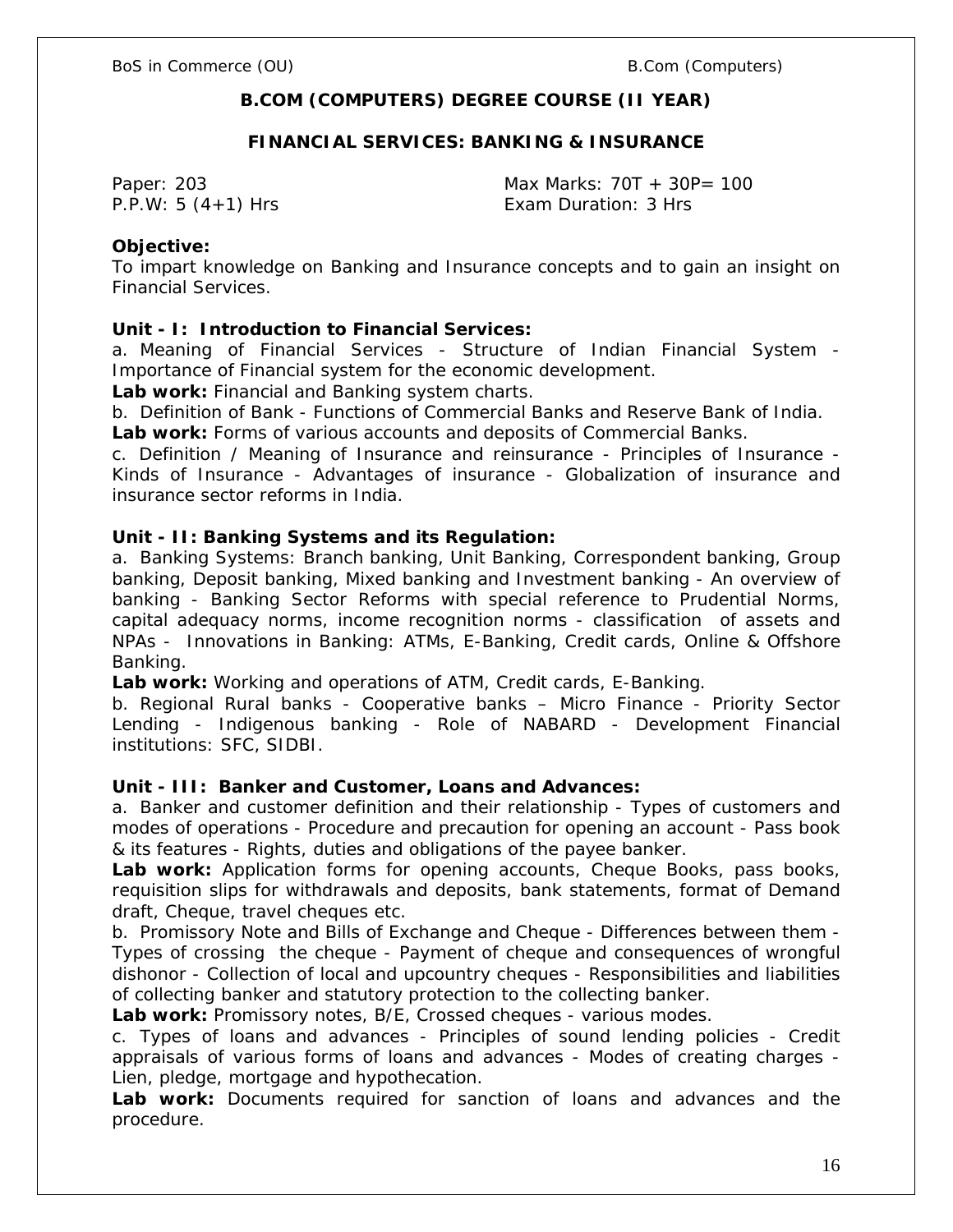**Unit – IV: Financial Markets & Services:**

a. Indian Money Market: Characteristics – Structure - Composition (call and notice money, market, treasury bills market, CDs, CPs, short term bill market, MMMFs and DFHI) - Problems and reforms in Indian money markets.

**Lab work:** formats of CDs,CPs,Treasury Bills etc.

b. Indian Capital Market: Composition and growth of primary and secondary markets - Differences between primary and secondary markets - Capital market reforms and NBFCs in capital markets - Stock Exchanges: BSE, NSE, OTCEI, Online Trading and role of SEBI.

**Lab work:** Trends of Stock market index given in magazines/newspapers.

c. Financial Intermediaries and Services: Merchant bankers, Mutual funds, Leasing companies, Venture Capital Funds, Forfeiting, Loan Syndication, Factoring, Custodial Services: Depository Services and Depository Participants.

**Lab work:** Forms, Formats and Documentation procedure.

**Unit - V: Types of Insurance and Its Regulation:**

a. Life Insurance: Practical aspects of Life Insurance - Procedure for issuing a life insurance policy - Issue of duplicate policies - Nomination - Surrender value - Policy loans – Assignment - Revivals and claim settlement.

**Lab work:** Formats of types of Insurance.

b. Non Life Insurance: Types of products and scope of Fire Insurance, Marine Insurance, Health Insurance, Social Insurance and Rural Insurance. - Regulation of Insurance in India - Insurance Act, 1938 and IRDA 1999.

**Lab work:** Formats of types of Non Life Insurance.

**Suggested Readings:**

1. Sethi & Bhatia: Elements of Banking and Insurance, PHI

- 2. Guruswamy: Banking Theory Law and Practice, Tata
- 3. Maheshwari and Paul R.R: Banking theory law and practice
- 4. Sundaram and Varsheney: Banking theory law and practice
- 5. Mithani & Gordon: financial Services: Banking and Insurance, Himalaya
- 6. Tannans: Banking law and practice in India
- 7. M.Y.Khan: Indian Financial System
- 8. P.K.Gupta: Insurance and risk management
- 9. Vijaya Raghavan Iyengar: Introduction to Banking-Excel Books
- 10. Aryasri &Murty: Banking and Financial Systems, Tata
- 11. Guruswamy: Merchant Banking and Financial Services, Tata
- 12. Murthy and Venugpoal: Indian Financial System, IK International
- 13. Paul Suresh: Management of Banking and Financial Services, Pearson
- 14. Tripathy & Pal: Insurance Theory and Practice, PHI
- 15. Bodhanwala: Understanding & Analysing Balance Sheets using Excel Worksheet PHI
- 16. Sriram: Core Banking Solutions–Evaluation of Security and Controls, PHI
- 17. Kaninika Misra: Fundamentals of Life Insurance: Theories & Applications, PHI
- 18. Burton&Brown:Financial system&the Economy:The Principles of Money&Banking, PHI
- 19. Muraleedharan: Modern Banking: Theory & Practice, PHI
- 20. Kutty: Managing Life Insurance, PHI
- 21. Neelam C Gulati: Principles of Insurance Management, Excel Books
- 22. Internet websites of RBI, IRDA,SEBI,BSE,NSE, DFHI, NABARD, SIDBI,NBFC.

23. Vasant Desai, Jain: Financial Services: Banking and Insurance, Himalaya **Suggested Magazines & Journals:**

- 1. Business World, 2. Business India, 3. Business Today, 4. Economic Times
- 5. Indian Journal of Accounting, 6. Indian Journal of Commerce.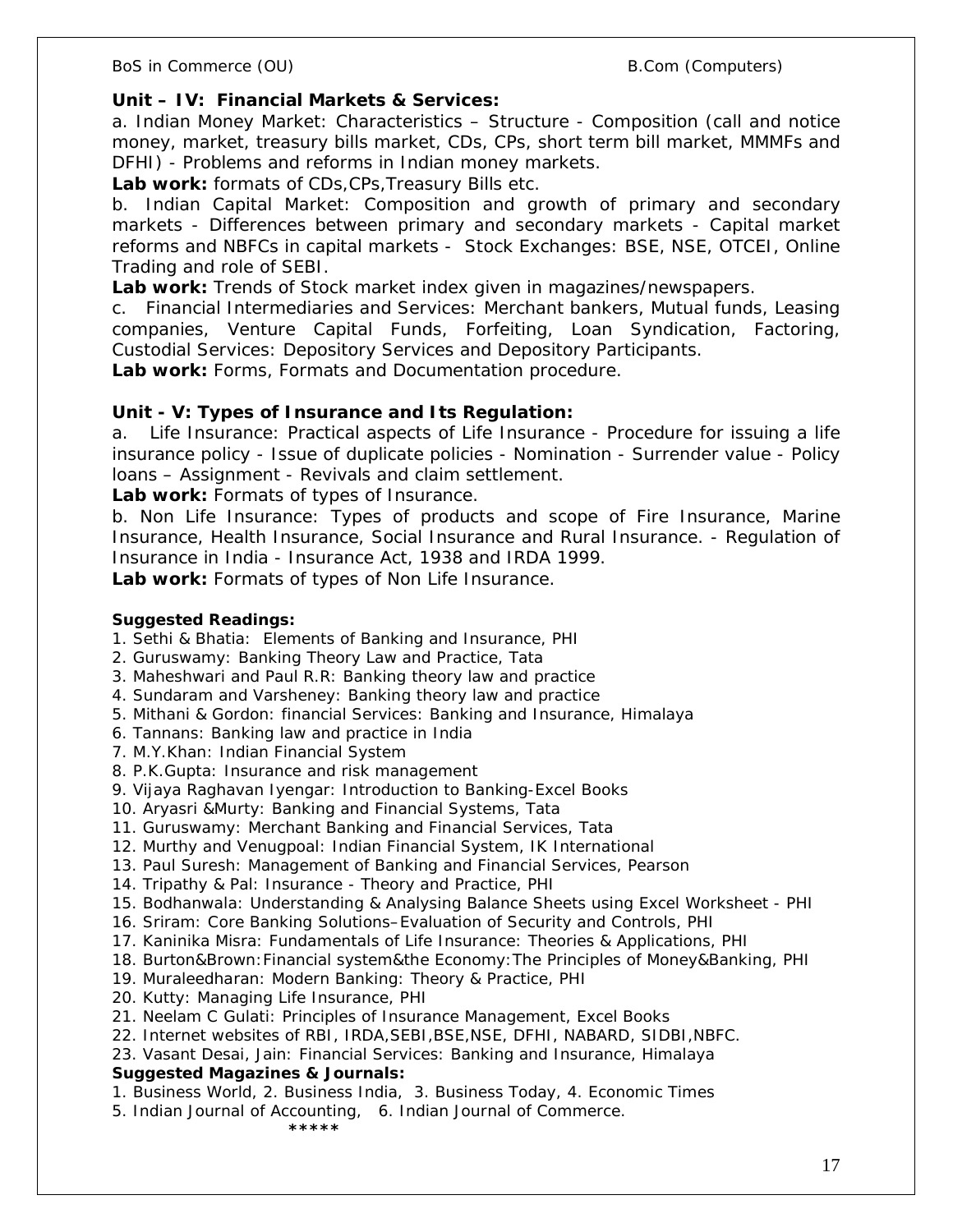# **B.COM (COMPUTERS) DEGREE COURSE (II YEAR)**

# **TAXATION** *(w.e.f. A.Y: 2010-'11)*

Paper: 204 Max Marks: 70T + 30P= 100 P.P.W: 5 (4+1) Hrs Exam Duration: 3 Hrs

**Objective:** 

To equip the students with the working knowledge of both direct and indirect taxes.

**UNIT I:** 

**Introduction:** Indian Taxation system – Over view of Direct Taxes.

**Income Tax:** Concepts: Income, Person, Assessee, Assessment year, Previous year, Income, Casual income, PAN, Gross total income, Agricultural income and its assessment, Capital and Revenue, Residential status and incidence of tax of an individual (Including problems), Incomes exempt from tax, Tax evasion Vs. Tax avoidance.

**Wealth tax:** Concepts: Previous year, Assessment year, Assessee, Valuation date, Taxable assets, Deemed assets, Exempted assets, Net wealth (Theory only).

#### **Unit-II:**

**Income from salary:** Salary meaning, Allowances, Perquisites, Profits in lieu of salary and their treatment, Deductions from salary income, Computation of salary income, Qualified savings and Provident funds. (including problems)

**Income from House property:** Meaning, Annual value, Let-out house, Self-occupied house, Deemed to be let-out house, Deductions from annual value, Deemed ownership, Co-ownership, Unrealized rent, Computation of income from house property (including problems).

#### **Unit-III:**

**Depreciation:** Meaning, Basis, Rates, Block of assets, Unabsorbed depreciation. **Income from business and profession:** Chargeability, Deductions expressly allowed and disallowed, General deductions, computation of profits and gains from business and profession (Including problems).

**Capital gains:** Capital assets meaning, Types, Cost of inflation index, Transfer types, Transfer not regarded as transfer, Cost of acquisition of various assets, Deductions from capital gains. Exemptions U/S 54. Computation of taxable capital Gains (Including problems).

**Unit – IV:**

**Income from other sources:** Interest on securities, Bond washing transaction, Dividends on shares, casual income, family pension, Gifts received and other general incomes including deductions, Deemed income (Including problems).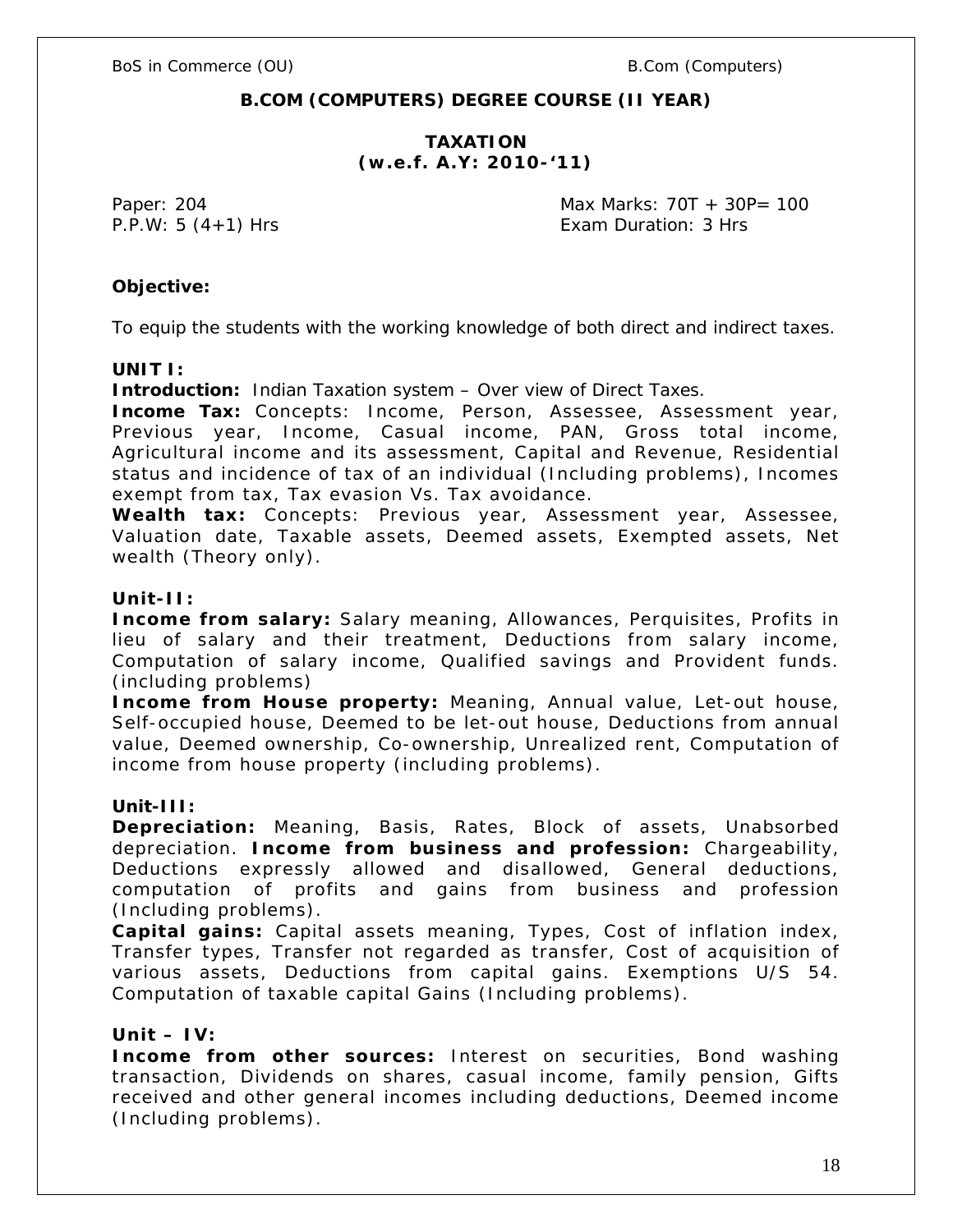**Deductions from gross total income** and Rebates, Clubbing and aggregation of incomes, Set off and carry forward of losses.

**Computation of total income** and tax liability of Individual Assessees, (including problems). Assessment procedure, Filing of returns, Selfassessment, Regular assessment, Best judgment assessment, Income tax authorities (Theory only).

**Lab Work:** Filing Relevant Forms for Individual Assessees. Format and filling of Application for PAN, Form No.12BA, Form: 16, Challan No. STNS280, ITR-1 & ITR-2.

# **Unit – V:**

**Indirect taxes: Customs duty:** Chargeability, Important Terms and Definitions, Procedure for Imports, Procedure for Exports, Concepts of Warehousing and Baggage (Theory only).

**Central Excise:** Chargeability, Meaning of goods and excisable goods, Deemed Manufacture, Manufacturer, Principles of Classification, Concepts of Specific duty, Advalorem duty, Maximum Retail Sale Price, Cenvat Credit (Theory only).

**Value Added Tax (VAT):** Historical Background, Important Terms and Definitions, Statement of Objects (Theory only).

**Service tax:** Introduction, Classification, Chargeability, Taxable event, Tax payment, Registration (Theory Only).

**Lab Work:** 1. Application form for TOT Registration.

- 2. TOT Registration Certificate
- 3. Application Form for VAT Registration.
- 4. VAT Registration Certificate.
- 5. Application for Registration for Service Tax.

# **SUGGESTED READINGS:**

- 1. Student guide to Income tax: Singhania Taxman publications
- 2. Income tax and accounts: H.C. Mehrotra Sahitya bhavan publications
- 3. Elements of Income tax: Gaur and Narang Kalyani publications
- 4. Direct taxes: Bhagawathi prasad Vishwa prakashan
- 5. Elements of income tax: P.V.Ramana Rao, A.Sudhakar National
- 6. Taxation: H.Prem raja Sri Hamsrala publications.
- 7. Indirect Taxes: V. K. Sareen & May Sharma Kalyani publishers.
- 8. Apvat: T.V.R.Satyan Prasad Asia law house.
- 9. Guide to service tax: P . Veera Reddy Asia law house.
- 10. Indirect taxes: V.S.Datey Taxmann Publications.
- 11. Practicals in Taxation: H.Prem raja Sri Hamsrala publications.
- 12. Lal: Income Tax & Central Sales Tax- Law & Practce, Pearson.
- 13. Lal: Direct Taxes: Income Tax, Wealth Tax & Tax Planning, Pearson
- 14. Bhagawathi Prasad & Anshul Gupta: Taxation, Himalaya.

*Note: problems have to be worked out, assuming current academic year as assessment year.*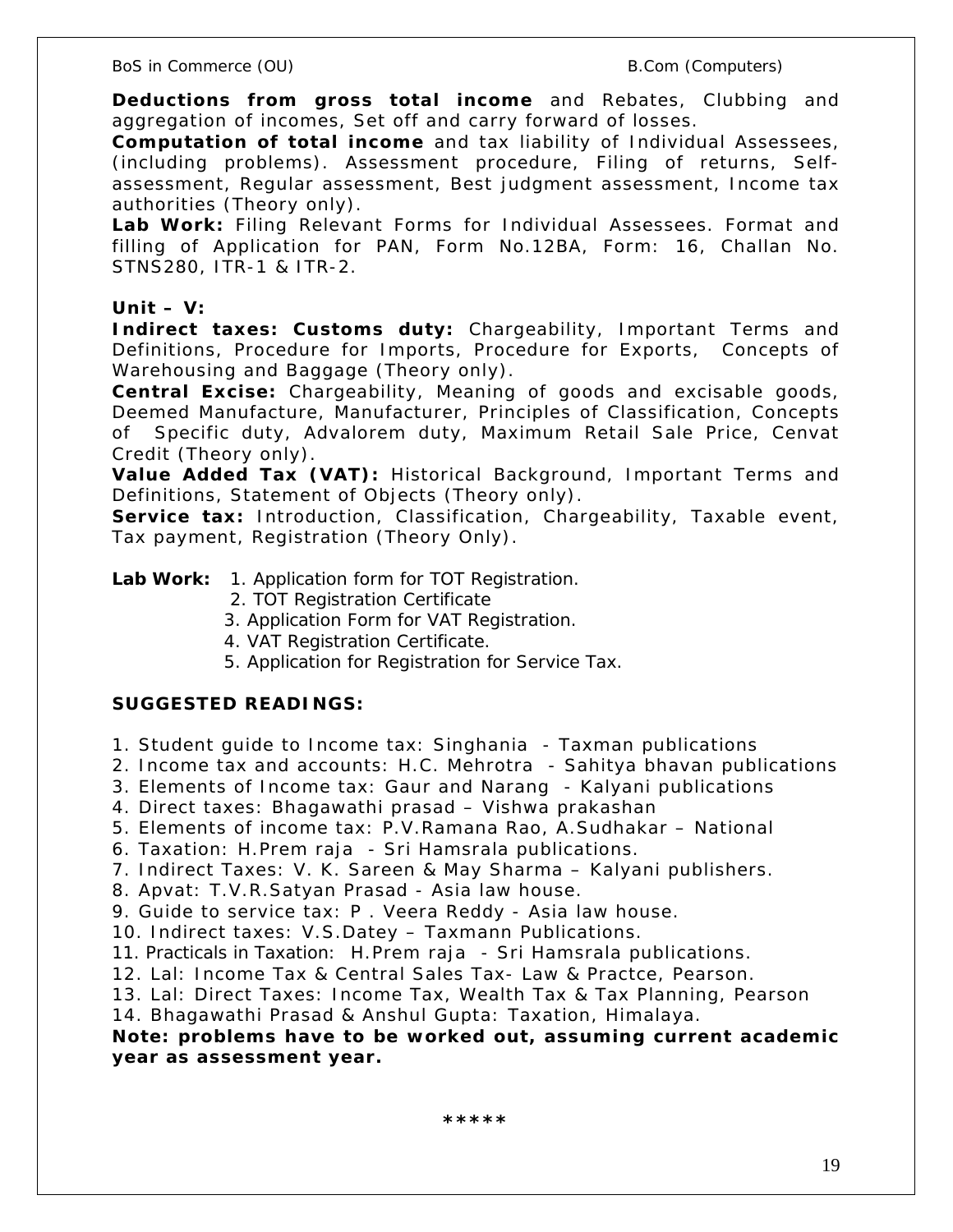# **B.COM (COMPUTERS) DEGREE COURSE (II YEAR)**

# **RELATIONAL DATABASE MANAGEMENT SYSTEM**

Paper: 205 Max Marks: 70T + 30P= 100 P.P.W: 5 (3+2) Hrs Exam Duration: 3 Hrs

# **UNIT-I:**

Introduction to Database – Evolution of Database systems – Database Administrator – Data Models – Entity Relationship Model, Object Oriented Model, Relational model, Network model, hierarchical model. Components of DBMS – Hardware, Software, Data, People (or) users, Database. Database Approach objectives – Sharability, Availability, Data Independence, Data Integrity. Advantages of Database approach – Program Data Independence, Minimal Data redundancy, Improved Data consistency, Improved Data sharing, Enforcement of Standards, Improved Quality. Components of Database Environment – computer aided software Engineering (CASE) tools, Repository, DBMS, Database, Application Sharing – Sharing data Between Functional Units, Sharing Data Between different levels of users, sharing data between different locations, Risks and costs of Database – Organizational conflicts, Development project failure, system failure, Overhead costs, Requirement of skilled people. Database development life cycle (DDLC) – Preliminary planning, Feasibility Study, Requirement Definition, Conceptual Design, Implementation, Database evaluation and Maintenance.

# **UNIT-II:**

Fundamentals of Database – Attribute, Entity, object. E-R Model – E.R. Diagram example, strong entity type, weak entity type, Simple attribute, composite attribute, simple Versus Composite Attributes, Multi valued Attributes. Relation ship Definition – Degrees of relationship – Unary Relationship, Binary Relationship, Ternary Relationship, specialization – Generalization –Aggregation – relation Data Model – Relations, Null values, Keys, foreign Key – Integrity Constraints – Domain constraints, Entity integrity, Referential Integrity, Operational constraints. Normalization – Meaning of Normalization, uses of Normalization, steps in Normalization, First normal form (1NF), Second normal form (2NF), Third normal form (3NF),Boyce Codd Normal Form(BCNF), Comparision of BCNF and 3NF. Relational Algebra-Union, Intersection, Difference, Product, Project, Join, Select, divide, assignment. Different types of joins.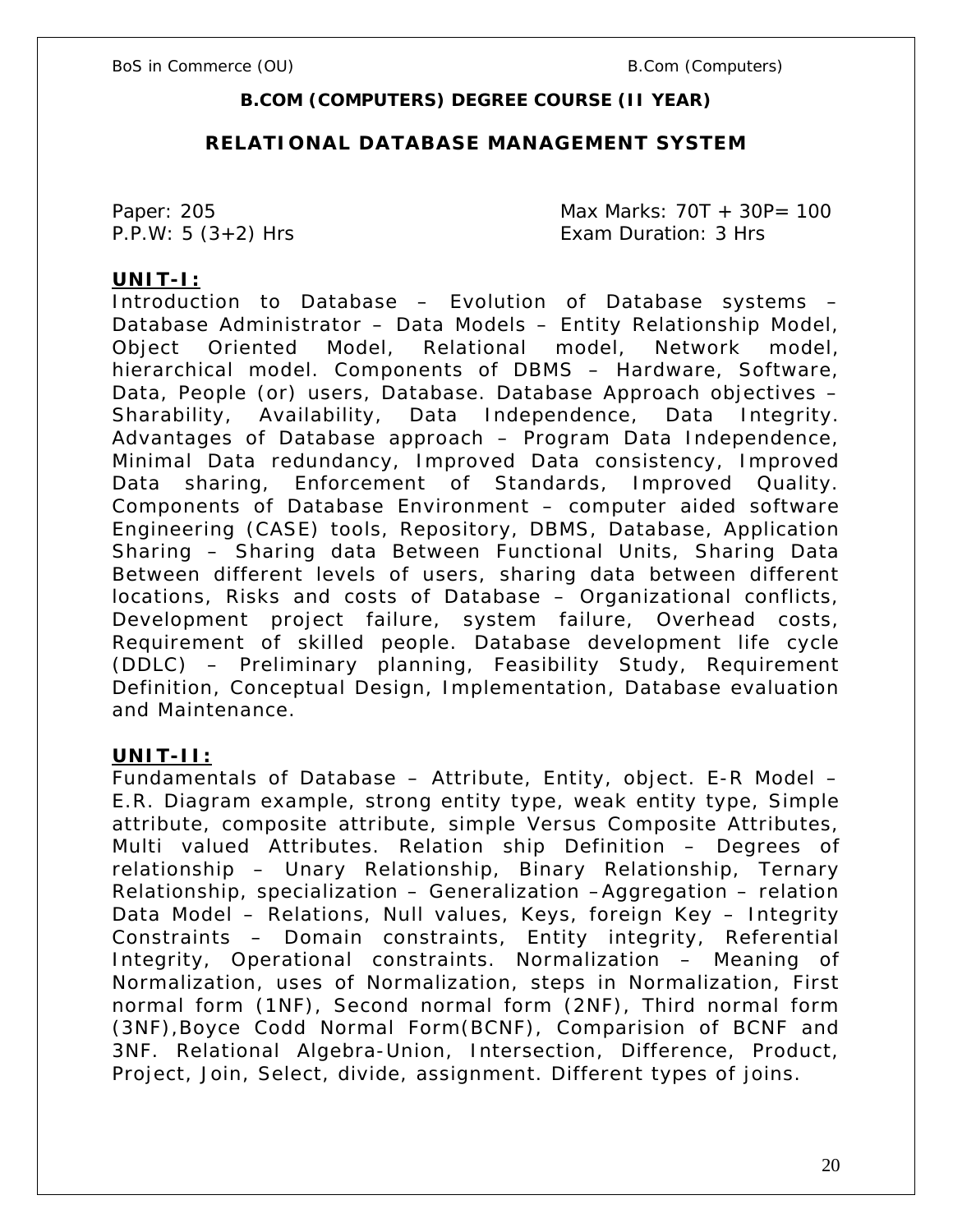# **UNIT-III:**

Structured query language (SQL) – Role of SQL in Database Architecture – Data Schema and Table Definition – Data Manipulation – Database Change operations – Arithmetic operators – addition  $(+)$ , Subtraction  $(-)$ , Division  $(')$ , Multiplication  $(*)$ , Exponentiation  $(**)$ , Enclosed operation (). Logical operators – and operator, Or operator, NOT operator, Dual Table in ORACLE – Null value Concepts – aggregate functions or group functions – Nested queries – Correlated Nested Queries – Grouping Data from tables – views or Virtual tables – client server Database systems.

# **UNIT-IV:**

File organization and Addressing Methods – Sequential File organization, Indexed sequential file organization, Data file organization, Mapping logical data structures to physical data structures, mapping relational databases, mapping network databases, mapping hierarchical databases. Database administration. Functions of DBA – Schema definition, Storage structure and Access method definition, Schema and physical organization modification, granting of authorization for Data access, integrity constraint specification. Goals of DBA- having knowledge of SQL, having knowledge of operating system, database initialization, able to create database, perform backup methods etc., database security – Authentication, authorization and views, Encryption. Database recovery – codde rules in database – information rule, not null rule etc., uses of codde rules – classification of data base on code rules.

# **UNIT-V:**

Need of distributed databases - distributed database system design - distributed query processing – Data integrity – Two phase commit protocol, distributed locking, time stamping, distributed two phase locking. Client server systems – Two tire architecture. DBMS functions and Capabilities – DMBS feature requirements Mandatory, important, optional, Unnecessary, Undesirable. Implementation issues – database administration, database testing, preparing users for change, loading database, database maintenance.

**Lab Work:** Developing simple queries using SQL.

# **SUGGESTED READINGS:**

- 1. Modem Database Management : MeFadden
- 2. An Introduction to Database System:Bipin C.Desai
- 3. Database Management & Design :Gary Hansen & James Hansesn
- 
- 4. DBMS :F-korth and Sudershan.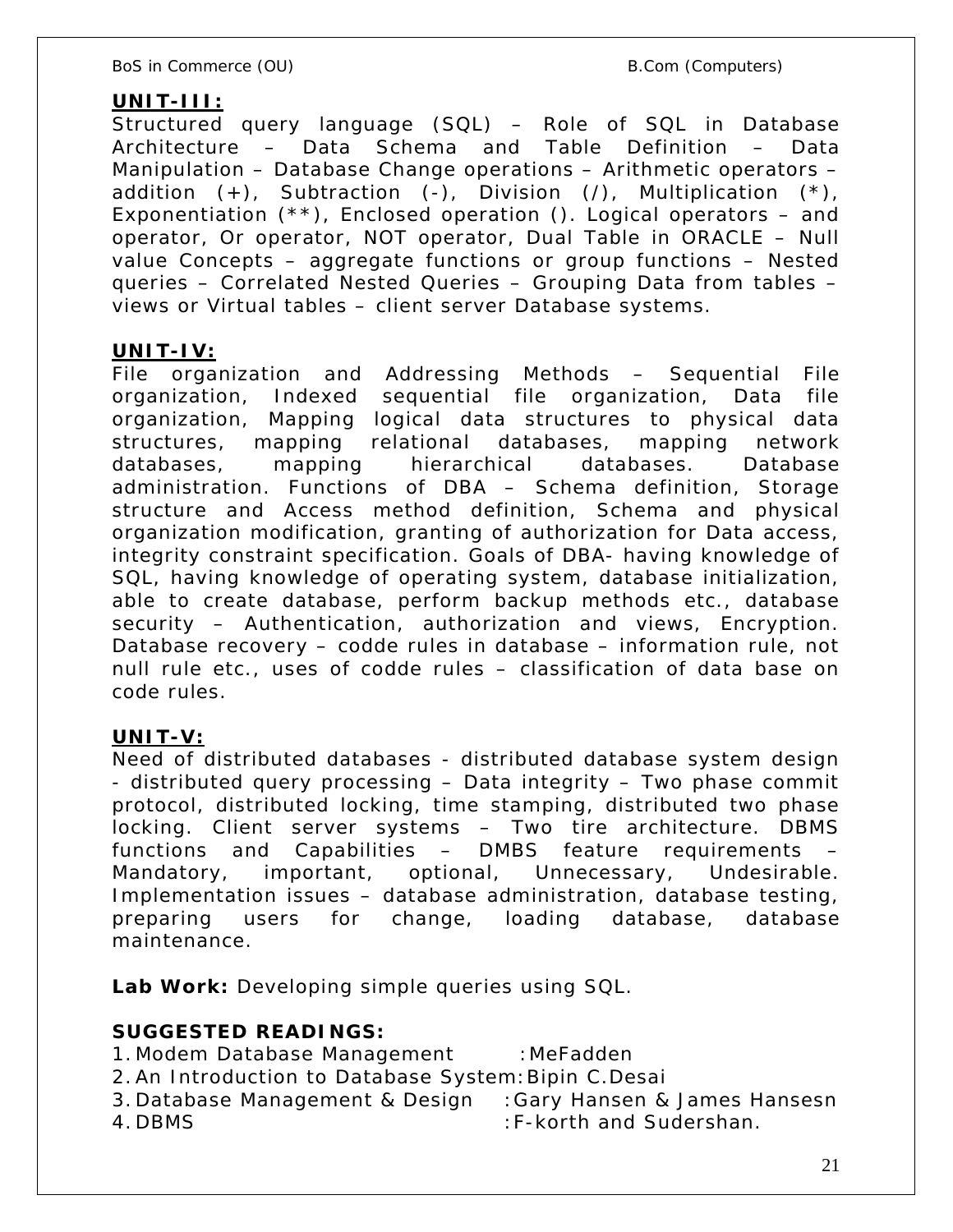# **B.Com. (COMPUTERS) DEGREE COURSE (III YEAR)**

# **CORPORATE ACCOUNTING**

P.P.W: 5(4+1) Time: 3 Hours

Paper: 301 Max. Marks: 70T + 30P= 100

**OBJECTIVES :**

- 1. To provide the knowledge relating to the Accounting Standards
- 2. To enable students to prepare final accounts using Accounting package
- 3. To enable the students to prepare financial statements of Insurance and Bank Companies.

UNIT-I: Accounting Standards - Valuation of Goodwill and **Shares:**

Accounting Standards: Need and importance - An overview of Indian Accounting Standards.

Valuation of Goodwill: Need - Methods: Normal Profit Method, Super Profits Method, Capitalization Method.

Valuation of shares: Need for Valuation - Methods of Valuation: Net Assets Method, Yield Basis Method, Fair Value Method.

**UNIT-II: Company Final Accounts - Issue of Bonus Shares and Profits Prior to Incorporation:** 

Preparation of Final Accounts – Provisions relating to preparation of final accounts – Profit and loss account and balance sheet. **Computer lab work:** Preparation of final accounts using computers.

Issue of bonus shares - Provisions of company's Act and SEBI guide lines - Acquisition of business and profits prior to incorporation – Accounting treatment.

**UNIT-III: Amalgamation and Internal Reconstruction:**

Amalgamation in the nature of merger and purchase: Calculation of purchase consideration - Treatment in the books of transferor and transferee (as per Accounting Standard 14, excluding inter- company holdings)

**Computer lab work:** Recording of transactions relating to mergers using computers.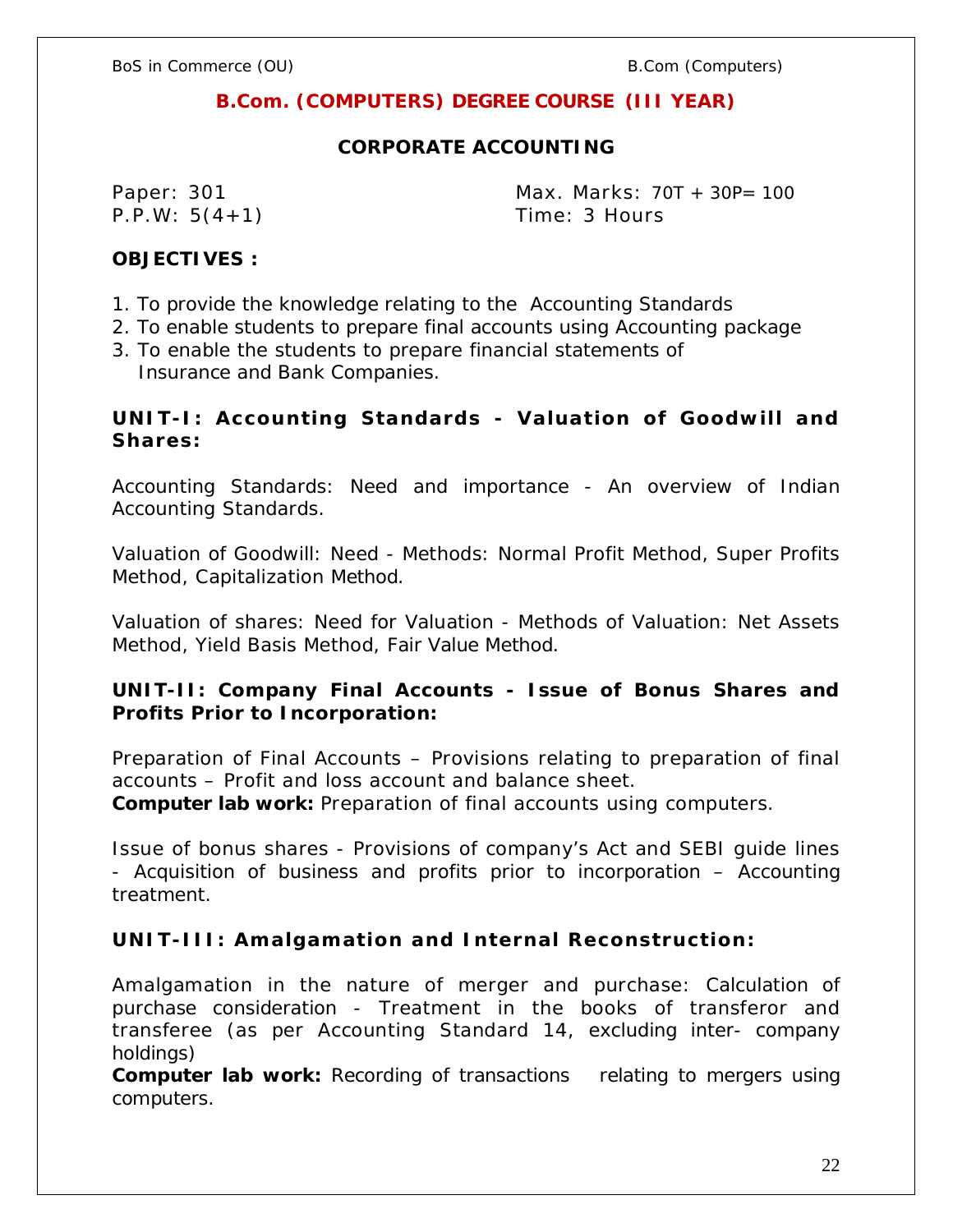Internal Reconstruction: Accounting Treatment– Preparation of final statements after reconstruction.

**Computer lab work:** Recording of transactions relating to Internal Reconstruction using computers.)

**UNIT-IV: Bank Accounts:**

Bank Accounts: Books and Registers to be maintained by banks - Slip system of posting - Rebate on bills discounted - Schedule of advances – Non performing assets - Legal provisions relating to preparation of final accounts. **Computer lab work:** Preparation of bank final accounts using computers.

UNIT-V: Accounts of Insurance Companies:

Life Insurance Companies: Preparation of Revenue Account - Profit and loss account - Balance Sheet and Valuation Balance Sheet.

General Insurance: Preparation of final accounts with special reference to fire & marine insurance only.

**Suggested Readings:**

- 1. Principles and Practice of Accounting: R.L. Gupta & V.K. Gupta, Sultan Chand & Sons
- 2. Advanced Accountancy (Vol-II): S.N.Maheshwari & V.L.Maheswari
- 3. Accountancy–III: Tulasian, Tata Mcgraw Hill Co.
- 4. Advanced Accountancy: Arulanandam; Himalaya
- 5. Accountancy–III: S.P. Jain & K.L Narang, Kalyani Publishers
- 6. Modern Accountancy (Vol-II): Haneef & Mukherjee, Tata Mcgraw Hill
- 7. Advanced Accounting (Vol-II): Chandra Bose, PHI
- 8. Advanced Accountancy: Shukla and Grewal, S.Chand & Co
- 9. Advanced Accountancy: R.L.Gupta & Radhaswamy, Sultan Chand & Sons
- 10.Financial Accounting: Dr.V.K.Goyal, Excel Books
- 11.Introduction to Accountancy: T.S.Grewal, S.Chand and CO
- 12.Corporate Accounting: Goyal VK, Excel
- 13.Corporate Accounting: Verma KK, Excel
- 14. International Accounting: Das Mohapatra, PHI
- 15. International Accounting: Saudagaran, Cengage
- 16. Financial accounting: Rajasekkaran, Pearson
- 17. Accounting package: Tally, Wings, Focus.
- 18. Manuals provided by Wings, Tally and focus (accounting package)
- 19. Corporate Accounting: Sakshi Vasudeva, Himalaya.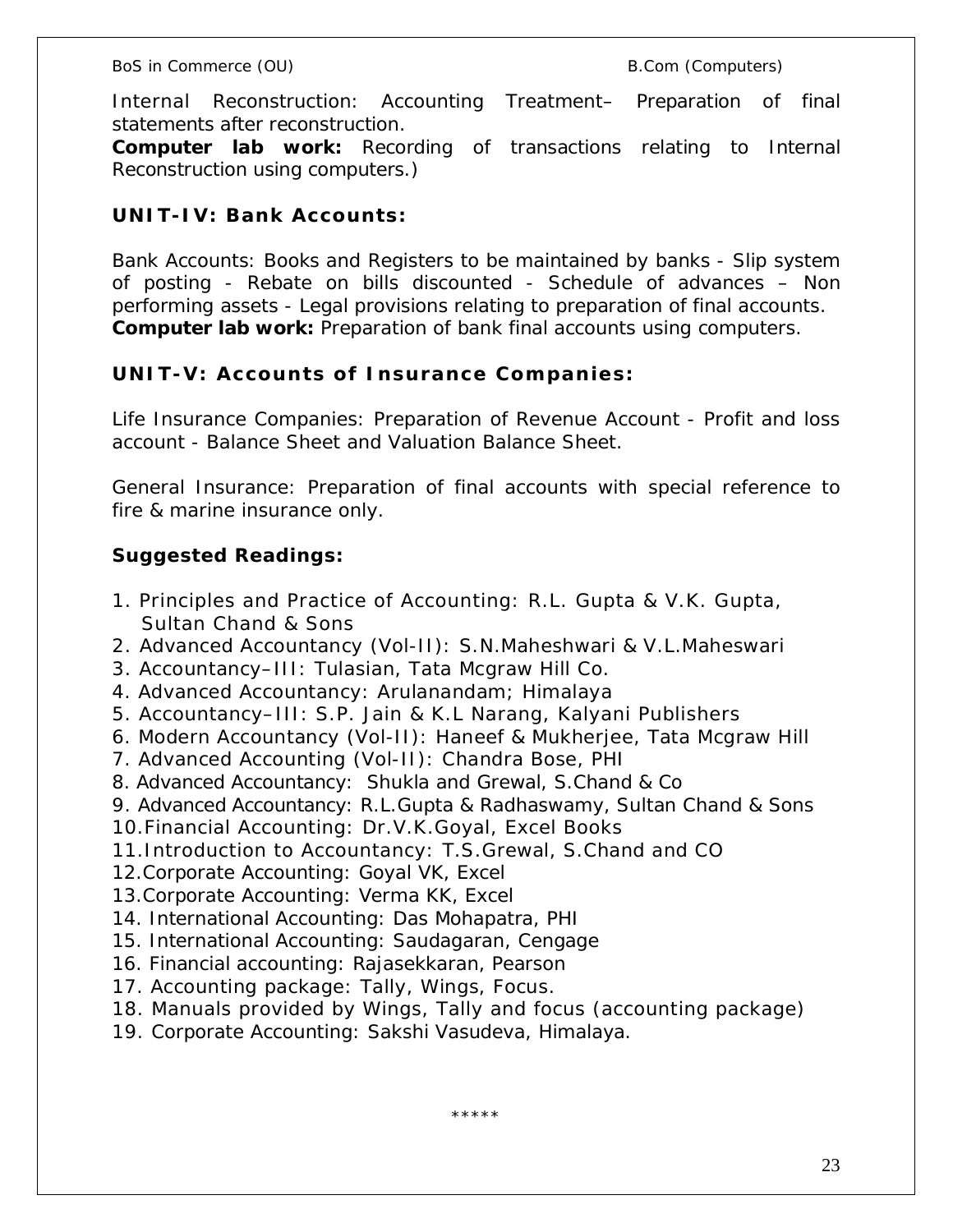# **B.COM (COMPUTERS) DEGREE COURSE (III YEAR)**

### **E-COMMERCE**

P.P.W: 5(3+2) Time: 3 Hours

Paper: 302 Max. Marks: 70T + 30P= 100

# **UNIT-I:**

E-Business and E-Commerce: Introduction, Potential Benefits, Limitations, Classifications, Impact of E-Commerce on Business models.

E-Commerce Applications: Entertainment, E-Marketing, E-Advertising, Search Engines, E-Banking, Mobile Commerce, Online Trading, E-Learning, E-Shopping.

#### **UNIT-II:**

Architecture Framework of E-Commerce: Application Services, Brokerage and Data Management, Interface layers, Secure messaging, Middleware services and network infrastructure.

Security Protocols: Open systems interconnection (OSI), TCP/IP, FTP, HTTP, SMTP, S-HTTP, SSL, NNTP, Messaging Protocols: Basic Mail Protocol, Security Enhanced Mail Protocol.

Web Security Issues, Encryption Techniques: Symmetric and Asymmetric.

## **UNIT-III:**

Consumer Oriented E-Commerce Applications, Mercantile Process Model: Consumers Perspective and Merchant's Perspective.

Electronic Payment Systems: Advantages and risks, Types of Payment System (Credit Cards, E-Cash, Smart-Cards).

#### **UNIT-IV:**

Electronic Data Interchange: Non EDI System, Partial EDI System, Fully Integrated EDI System, Prerequisites for EDI.

Issues of EDI: Legal issues, Security issues, Privacy issues.

**UNIT-V:** E-Marketing Techniques: Search Engines, Directories, Registrations, Solicited targeted E-mails, Interactive sites, Banners, Advertising, Spam Mails, E-mail, Chain letters.

Applications of 5P's (Product, Price, Place, Promotion, People ),E-Advertising Techniques: Banners, Sponsorships, Portals, Online Coupons.

**Lab work:** Using Microsoft front-page editor and HTML in Designing a Static (simple) Website.

## **Suggested Readings**:

- 1. E-Commerce: A Managerial Perspective: Micheal change, etc. A1
- 2. Electronic Commerce Security: Greenstein & Feinman Risk Management & Control
- 3. Frontiers of Electronic Commerce: Ravi Kalakota & A.B. Whinston.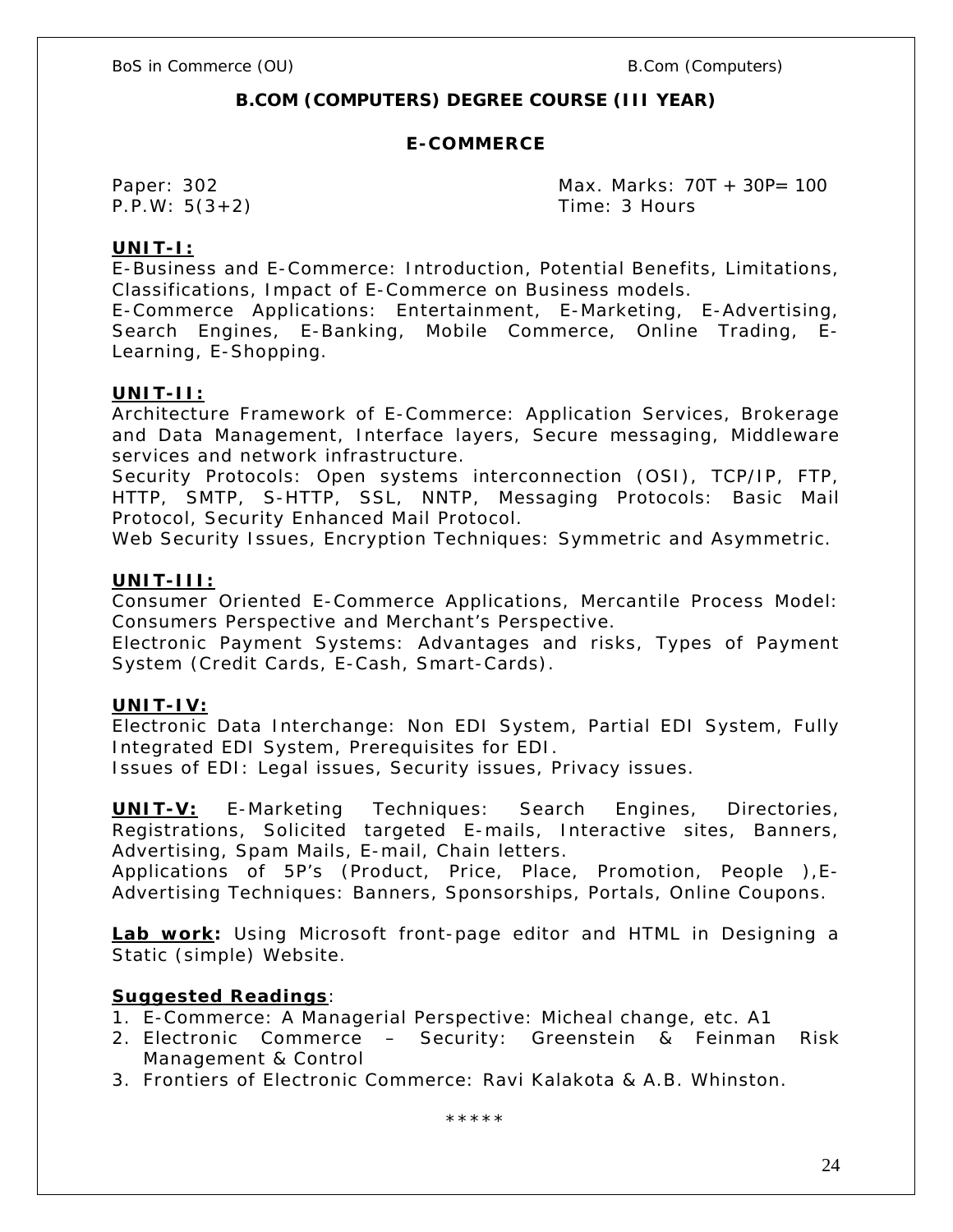# **B.COM (COMPUTERS) DEGREE COURSE (III YEAR)**

#### **BUSINESS LAW**

P.P.W: 5 (4+1) Time: 3 Hours

Paper: 303 Max. Marks: 70T+30P=100

**UNIT-I: Contract Act:**

1. Agreement and Contract: Definition and meaning – Essentials of a valid contract – Types of Contracts.

2. Offer and Acceptance: Definition – Essentials of a valid offer and acceptance – Communication and revocation of offer and acceptance.

3. Consideration: Definition and importance – Essentials of valid consideration – the Doctrines of 'Stranger to Contract' and 'No Consideration – No Contract' – Capacity to contract- Special rules regarding minor's agreements.

4. Consent: Free Consent – Flaw in Consent, Coercion, undue influence, fraud, misrepresentation and mistake.

**Lab work**: Students are expected to know the cases of Contract act and able to create a written contract. Students are advised to refer to Internet website and prepare the assignments.

**UNIT – II: Discharge of a Contract**

1. Legality of object and consideration: Illegal and immoral agreements – Agreements opposed to public policy.

2. Agreements expressly declared to be void – Wagering agreements and contingent contracts.

3. Discharge of a contract: Various modes of discharge of a contract – Performance of contracts;

4. Breach of a contract: Types – Remedies for breach of a contract.

**UNIT – III: Sale of Goods Act:**

1. Contract of sale: Definition – features – definition of the term goods – Types of goods – Rules of transfer of property in goods – Differences between sale and agreement to sell.

2. Rights of an unpaid seller.

3. Conditions and warranties: Meaning and distinction – Express and implied conditions and warranties – Sale by non-owners – Auction sale.

**Lab work**: Students are expected to know the cases and practical problems relating to the Sale of Goods act. Students are advised to refer to the Internet Website and prepare the assignments.

**UNIT IV: Consumer Protection Act and Intellectual Property Rights:** 1. Definitions of the terms: Consumer, unfair trade practices, restrictive trade practices and complainant – Rights of consumers – Consumer protection councils – Consumer redressal agencies – Penalties for violation.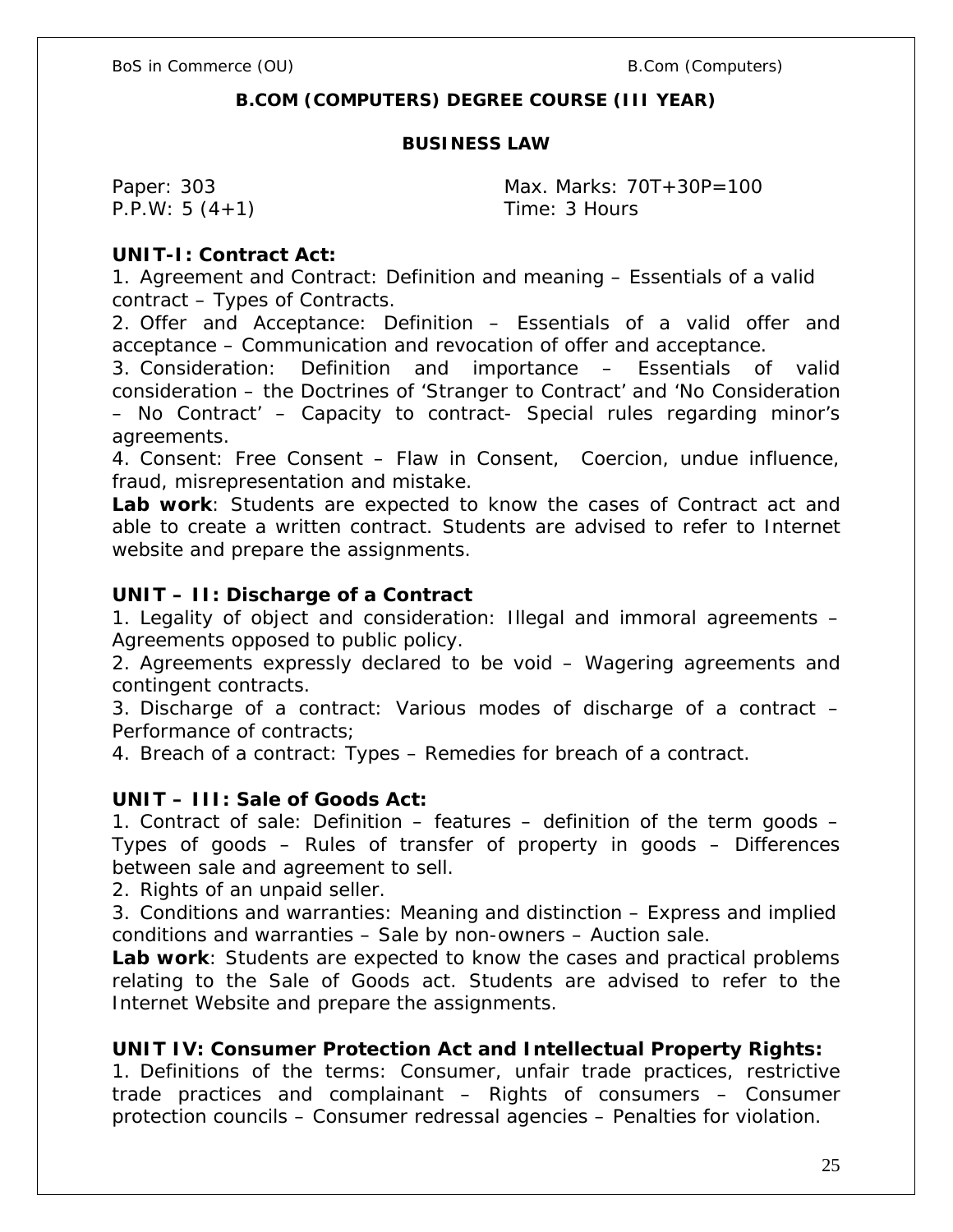2. Intellectual Property Rights: Meaning – Need and objectives – Meaning of the terms: copy right, patents, trade marks. Information Technology Act, 2000: Aims and objectives, scope, cyber crimes and punishments for the offenders.

**Lab work:** Students are expected to know the Model for a complaint. Check list of requirements for petition to be filed before the National Consumer Disputes Redressal Commission. Cases and practical problems under the Consumer Protection Act and Information Technology Act. Students are advised to refer to the Internet Website and prepare the assignments.

# **UNIT V: Company Law:**

1. Doctrine of ultra vires and its effects – doctrine of constructive notice – doctrine of indoor management – exceptions.

2. Management of companies: Directors: Qualifications, disqualifications, appointment, removal, rights and duties – Company meetings and resolutions – Appointment of a company secretary.

3. Winding up of companies: Various modes – Compulsory winding up – Powers and duties of official liquidator – Members and creditors voluntary winding up – Winding up subject to the supervision of the court – Dissolution.

**Lab work**: Students are expected to know the cases of Companies Act. Students are advised to refer to the Internet Website and prepare the assignments.

**Suggested Readings:**

- 1. S.S.Gulshan: Mercantile Law, Excel Books.
- 2. Kapoor ND: Mercentile Law, Sultan Chand
- 3. Kapoor ND: Company Law, Sultan Chand
- 4. SN Maheswari & SK Maheswari : Business Laws, Himalaya
- 5. Balachandran V: Business Law, Tata
- 6. Tulsian: Mercantile Law, Tata
- 7. Tulsian: Business Law, Tata
- 8. Gogna: A Text book of Business and Industrial Law, S.Chand
- 9. Pillai Bhagavathi: Business Law, S.Chand
- 10. Gogna:A Text book of Mercantile Law, S.Chand.
- 11. Gogna:A Text book of Company Law, S.Chand.
- 12. S.S.Gulshan: Business Law, Excel Books.
- 13. Bulchandani: Business Laws, Himalaya
- 14. Maheswari & Maheswari: Mercantile Law, Sultan Chand
- 15. Chandra Bose: Business Law, PHI
- 16. Bare Acts of different laws (As per the syllabus) Law Publico
- 17. Company Act Law Publico
- 18. Consumer Protection Act Law Publico
- 19. IPR (Intellectual Property Rights) Law Publico
- 20. Cases of different Business laws Law Publico.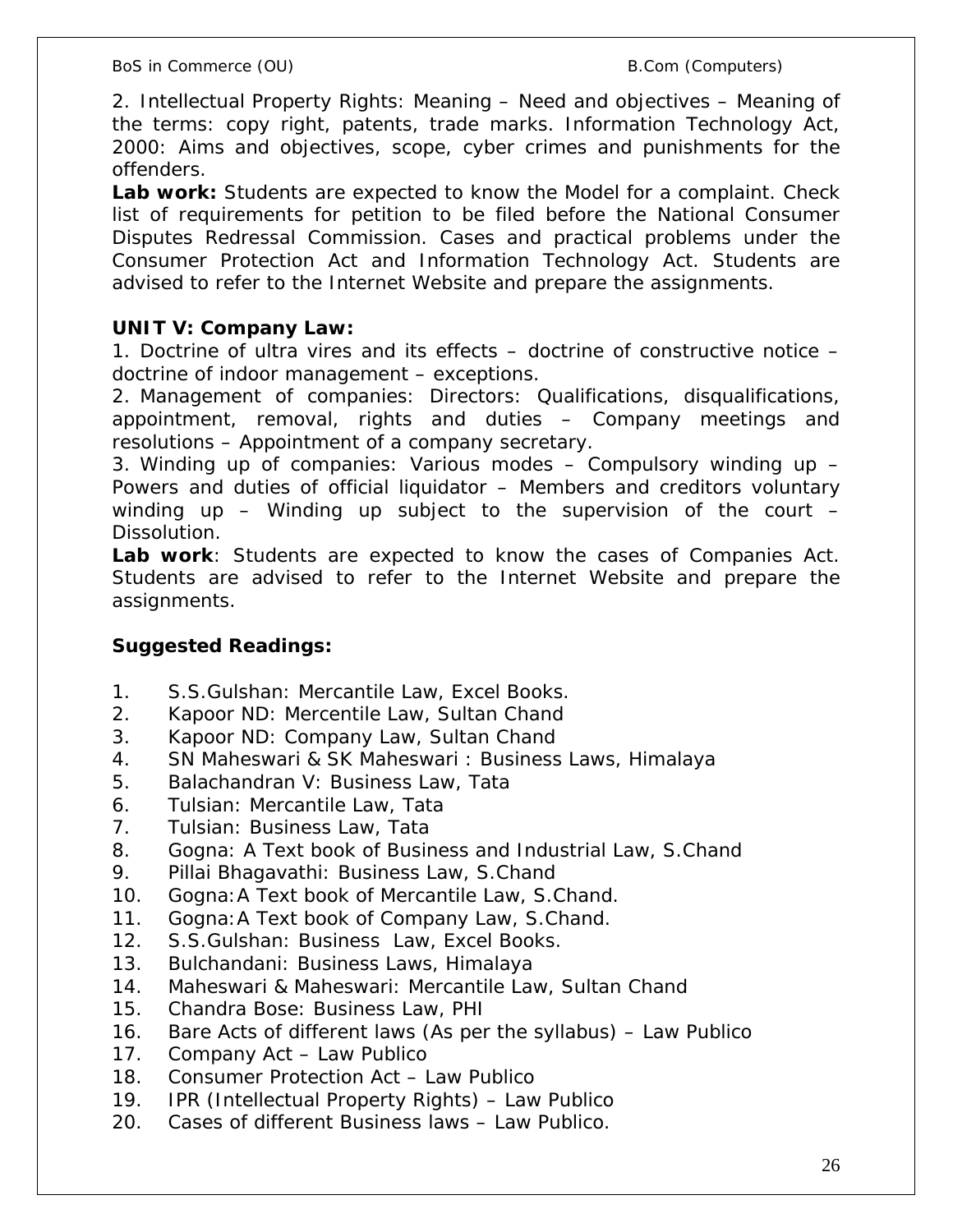# **B.COM (COMPUTERS) DEGREE COURSE (III YEAR)**

# **AUDITING**

Paper: 304 Max. Marks: 70T + 30P= 100 P.P.W: 5(4+1) Time: 3 Hours

**Objectives:**

i) To impart knowledge pertaining to basic concepts of auditing. ii) To acquaint oneself with auditing procedure & report writing.

**Unit-I: Introduction to Auditing:**

Auditing: Meaning – Definition – Evolution – Objectives - Importance.

Types of audit: Based on ownership (Proprietorship, Partnership, Companies, Trusts, Cooperative Societies, Government Departments) - Based on time (Interim, Final, Continuous, Balance Sheet)- Based on objectives (Independent, Financial, Internal, Cost, Tax, Government, Secretarial).

**Unit-II: Planning of Audit and Control:**

Auditor: Qualifications and disqualifications – Qualities - Appointment and Reappointment – Remuneration – Removal – Rights – Duties – Liabilities.

Audit planning: Engagement letter - Audit programme - Audit note book - Audit papers - Audit work book - Audit contents - Audit markings - Internal check- Internal control (Sales – Purchases - Fixed assets – Cash – Bank - Pay Roll) - Accounting controls and Sampling in audit.

**Lab Work:** Preparation of audit plan documents for an organization.

**Unit-III: Vouching and Audit of Financial Statements:**

Vouching: Meaning - Vouching of cash and trading transactions – Investigation, Verification and Valuation of assets and liabilities - Differences between vouching, investigation, verification and valuation.

Audit of Financial Statements: Receipts – Payments – Sales – Purchases - Fixed assets – Investments - Personal ledger – Inventories - Capital and Reserves - Other assets - Other liabilities.

**Lab Work**: Vouching of cash book of a local business unit.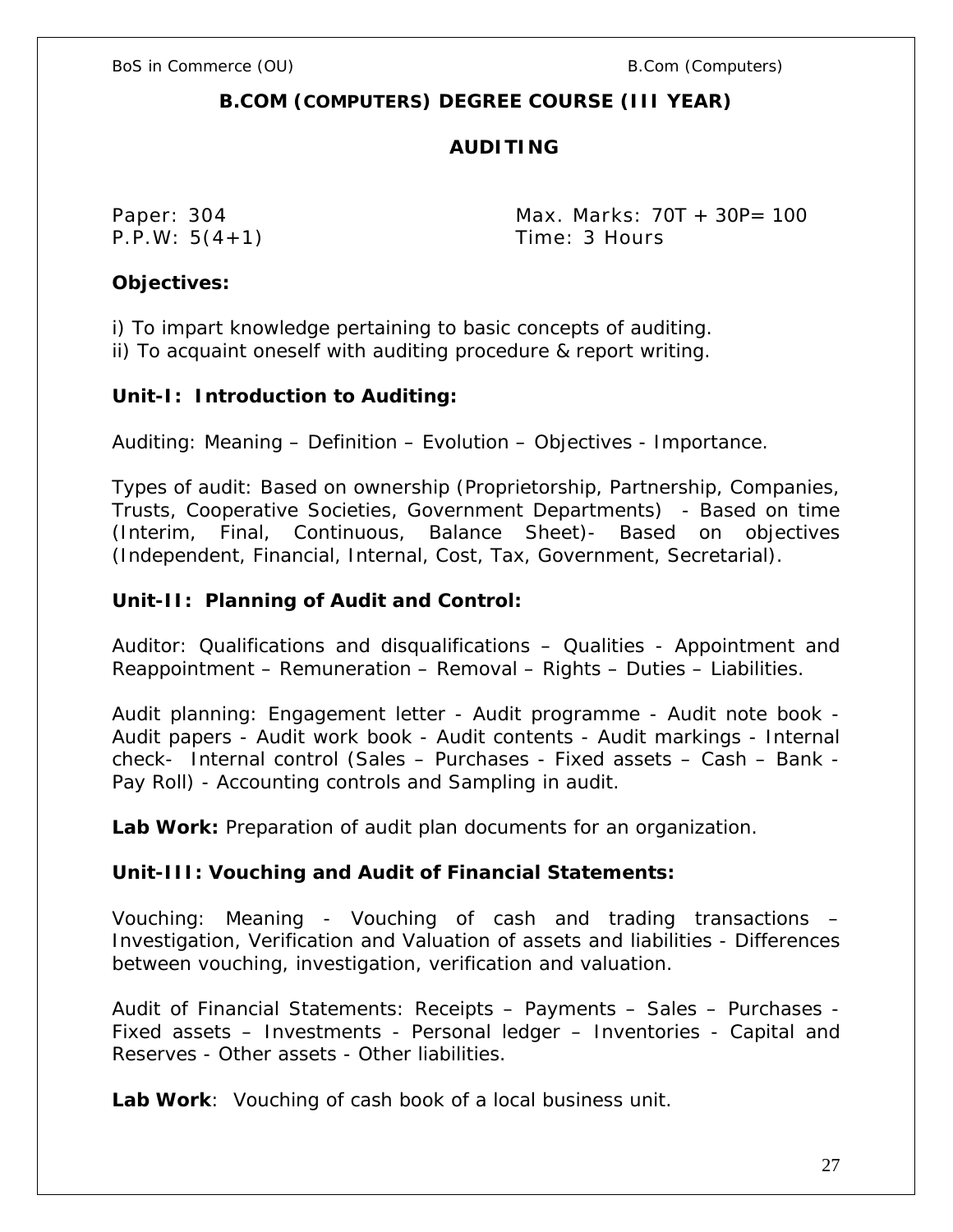**Unit-IV: Audit of Institutions:**

Audit of institutions: Partnership - Manufacturing and Other Companies - Non-trading concerns.

Audit Report: Contents - Preparation of audit report – Fair report - Qualified report.

**Lab Work**: Collection of model audit reports from a local auditor and preparation of similar reports.

**Unit-V: Report Writing:** 

Business Correspondence and Report writing: Basic principles – Business letters.

Business reports: Structure – Preparation of routine reports and special reports.

**Lab Work:** Drafting of model business letters and preparation of business reports.

**Suggested Readings:**

- 1. Auditing: R.G.Saxena, Padmalata, Himalaya Publications
- 2. Contemporary Auditing: Kamal Gupta
- 3. Practical auditing: Spicer & Pegler
- 4. Principles and Practices of Auditing: Jagdish Prakash
- 5. Principles of Auditing: Ghatalia
- 6. Business Correspondence and Report Writing: Tata M.Graw Hill
- 7. Business Correspondence & Report Writing: Rai & S.M.Rai
- 8. Business communications and Report writing: Kalyani
- 9. Auditing: N.D.Kapoor
- 10.Practical Auditing: T.N.Tandon
- 11.Auditing: Dinkar Pagare
- 12. Fundamentals of Auditing: Kamal Gupta and Ashok Gupta
- 13. Auditing Principles and Techniques: Basu SK
- 14. Auditing Principles & Practice: Kumar Sharma, PHI
- 15. Auditing & Assurance: Ainapure, PHI
- 16. Fundamentals of Auditing; Basu, Pearson.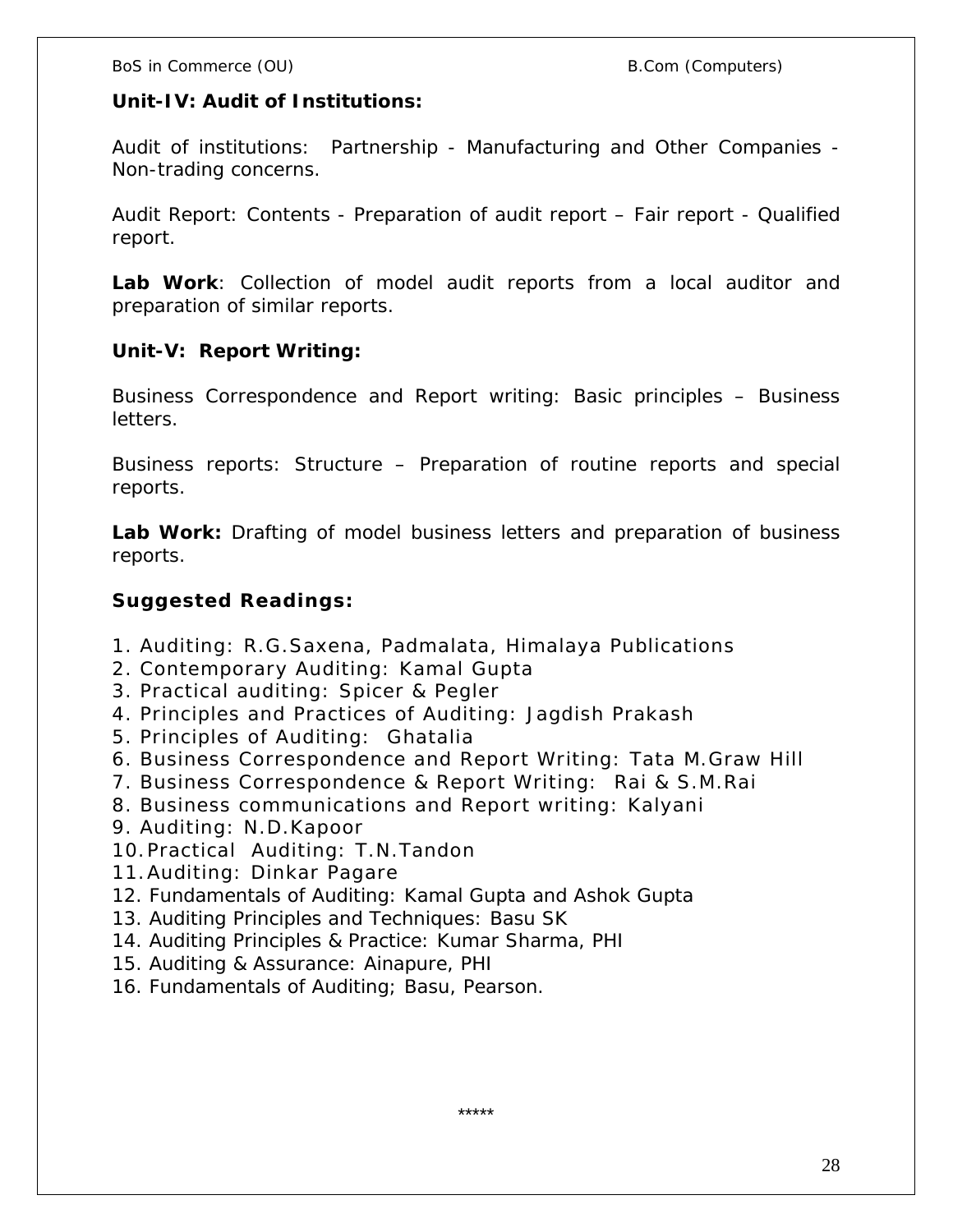# **B.COM (COMPUTERS) DEGREE COURSE (III YEAR)**

# **WEB PROGRAMMING**

Paper: 307 Max. Marks: 70T + 30P= 100 P.P.W: 5(3+2) Time: 3 Hours

### **Unit-I: HYPER TEXT MARKUP LANGUAGE (HTML):**

Programming in HTML- Classification of Tags - Use of Padded Tags - Use of unpadded tags - Formatting Tags - Meaning of Forms - Uses of Forms - Creation of Tables - Meaning of Frames - Creation of Frames - Graphics in HTML - Web Designing Principles and Issues.

## **Unit-II: DYNAMIC HYPER TEXT MARKUP LANGUAGE (DHTML):**

Meaning Of DHTML - Comparison between HTML and DHTML, Static and Dynamic, Procedural and Non Procedural, Programming in DHTML, Cascading Style Sheets (CSS), Document Object Model (DOM), Dynamic Changes like Style, Text, Graphics ,Placements, Creating Multimedia Effects with Filters, Different Types of Errors, Runtime Errors, System Errors etc.,

## **Unit-III: V.B.SCRIPT:**

Introduction to Visual Basic Language, Introduction to Scripting Language, Introduction to V.B. Script, Features of V.B. Script, Data Types in V.B. Script, Client Side Programming.

# **Unit-IV: V.B.SCRIPT (Contd…):**

Arrays - Singular Array, Multiple Array, Array Handling Mechanism, Examples of Arrays. Data Validation Techniques - Strings, Meaning of String, Meaning of Functions, String Functions (or) String Manipulation Mechanism.

# **Unit-V: EXTENSIBLE MARKUP LANGUAGE (XML):**

Introduction to XML - Comparison of XML with other Web Designing Languages, Creating XML Documents, XML Style Sheets, XML Document Object Model, XML Query Language, XML DTD.

**Lab Work**: Creation of Dynamic Web Pages through HTML.

**Suggested Readings:**

- 1) Microsoft official curriculum
- 2) Essential XML : Box
- 3) Dynamic HTML : Rule
- 4) HTML for the WWW : Castro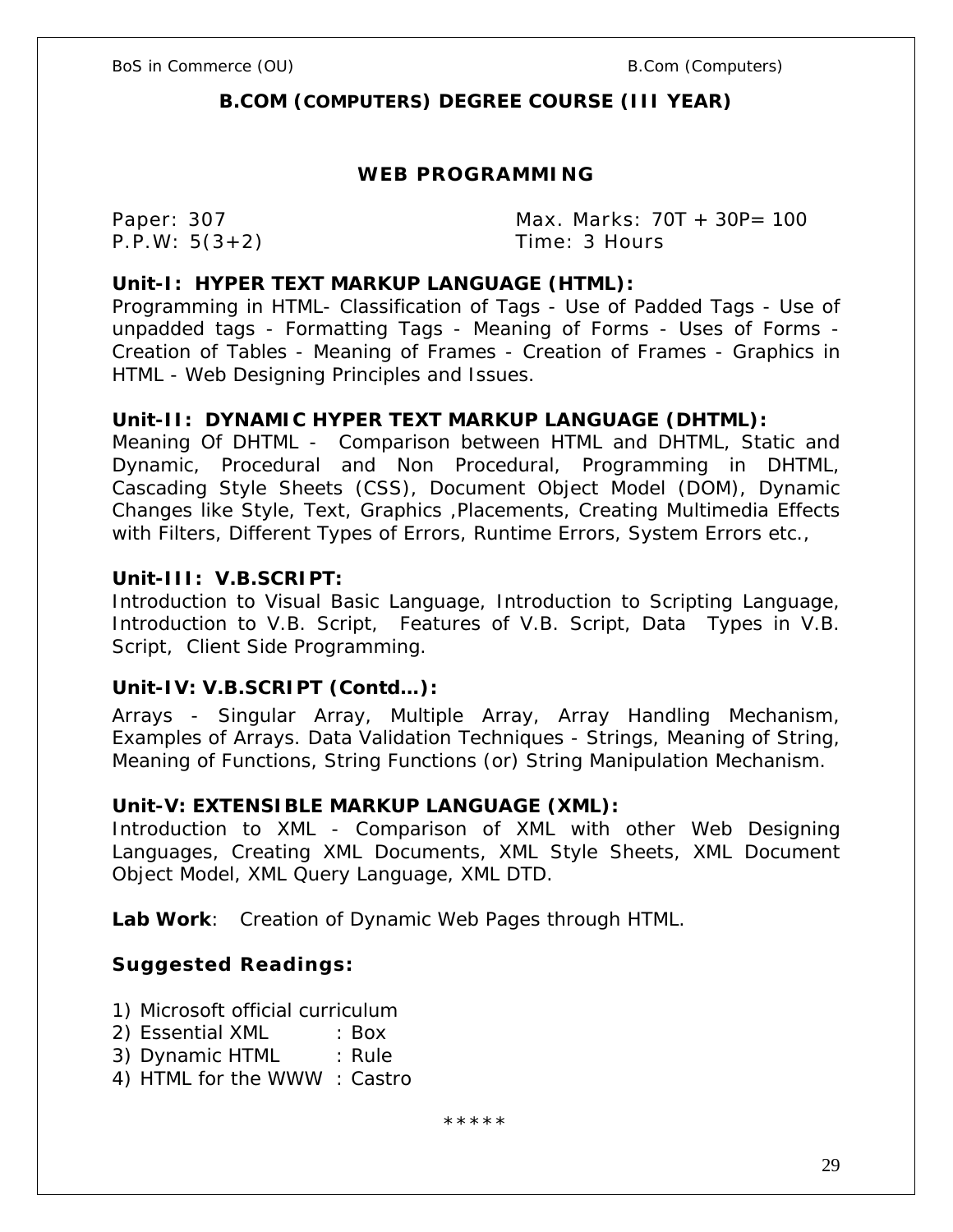# **ELECTIVES**

# **ELECTIVE–I: INSURANCE**

# **Paper-I: LIFE INSURANCE**

# **Paper-II: GENERAL INSURANCE**

-------------------------------------------------------------------------------------

#### **LIFE INSURANCE**

P.P.W: 5 (4+1) Time: 3 Hours **Unit – I:**

Paper – E-I: P-I Max. Marks: 70T + 30P= 100

Life Insurance: Concept/Definition. Basic Principles of Life Insurance: Utmost good faith, Insurable Interest, Co-operation and Law of Large Numbers.

#### **Unit – II:**

Functions of Life Insurance - Total Personal Financial Planning, Risk Management – loss of life, loss of health, retirement.

**Lab:** Developing Case studies for personal financial planning by considering individual financial position and objectives. It includes income assets, non-income assets, liabilities and objectives to fulfill of an individual.

#### **Unit – III:**

Basic plans: Whole Life, Term, Endowment, and Unit Linked. Emergence and Nature of New Products in Advanced Countries: Flexible Premium Plans, Universal Life Policy. **Lab:** Collecting Brochures of all plans (Whole life, Term, Endowment and Unit Linked) from different life insurance companies and identifying their features – Comparative analysis – Filling proposal form.

#### **Unit – IV:**

Health Insurance: Coverage and Plans; Annuities - Characteristics and Types.

**Lab:** Collecting Brochures of all plans (Medical expense and Retirement) from different life insurance companies and identifying their features - Comparative analysis – Filling proposal form.

#### **Unit – V:**

Individual life and health insurance - Group Life and health Insurance – Types, Characteristics, Disadvantages & Advantages.

**Lab:** Collecting Brochures of all plans (individual and Group Plans for Life, Health and Retirement) from different life insurance companies and identifying their features - Comparative analysis – Filling the claim form for settlement.

#### **SUGGESTED READINGS:**

1) Principles of Life Insurance: IC-01 Insurance Institute of India, Mumbai.

- 2) Practice of Life Insurance: IC-02 Insurance Institute of India, Mumbai.
- 3) Essentials of Risk management and insurance: Vaghan EMMETTJ and Therese.
- 4) Principles of Life Insurance: Dr. Shrikrishan Laxman Karve, Himalaya.

5) Principles & Practices of Insurance: Dr. P. Periaswamy, Himalaya.

- 6) Life & Health Insurance: Black, Pearson
- 7) Fundamentals of Life Insurance: Theory & Applications: Kaninika Misra, PHI
- 8) Insurance: Theory & Practice: Tripathy & Pal, PHI

10)Managing Life Insurance: Kutty, PHI.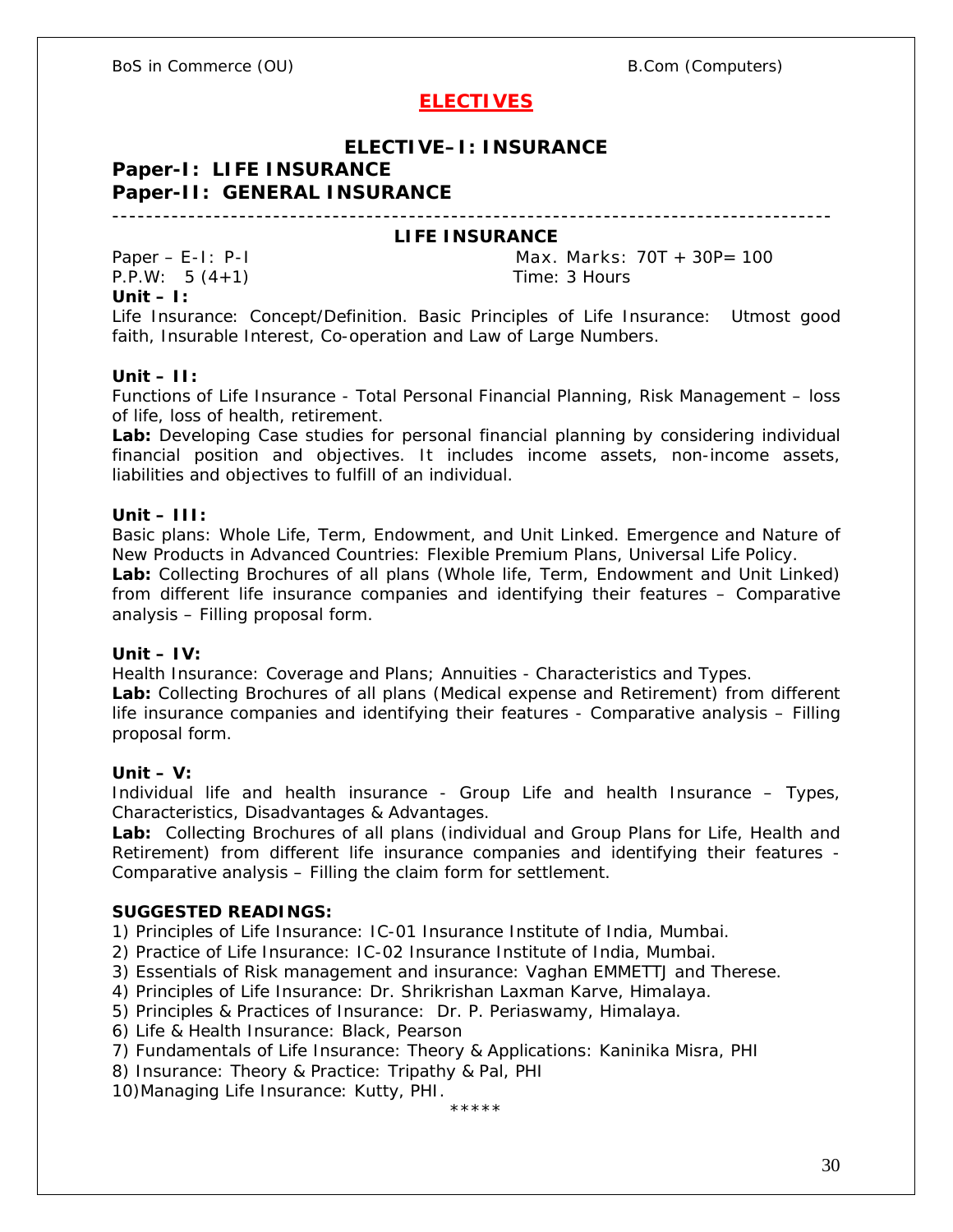# **NON-LIFE INSURANCE**

P.P.W: 5 (4+1) Time: 3 Hours

Paper - E-I: P-II Max. Marks: 70T + 30P= 100

**Unit – I: Introduction to Risk and General Insurance:**

Risk and Insurance - Concept of Risk pooling and Risk sharing - Role of General insurance in economic development - General Insurance Market in India – General Insurance intermediaries.

**Lab:** Identify and classify risks – Map the general insurance market companies – familiarize with IRDA norms for agency license.

**Unit – II: Principles of General Insurance:** 

Principle of Insurable Interest - Utmost Good Faith- Indemnity – Contribution – Subrogation – Proximate Cause.

**Lab:** Practical application of these principles through select case studies

**Unit – III: Insurance Forms:**

Proposal Forms – features - Insurance Policy- Definitions - Conditions - Cover notes- Certificate of insurance - Endorsements- Renewal notice. **Lab:** Filling up Proposal forms and collecting various documents.

**Unit – IV: General Insurance Policies:** 

Fire Insurance; Marine Insurance; Miscellaneous insurance – Motor and Liability insurance policies.

**Lab:** Evaluating a Fire, Miscellaneous policy by approaching any general insurance company.

**Unit – V: Claims:** 

Claims – Surveyors - Investigation – Negotiation and Assessment – Reserves and Claims Expenses.

**Lab:** Examining and documenting a claim by approaching a Surveyor.

**Suggested Readings:**

1. Luthardt, Constance M. et.al. (1999): *Property and Liability Principles,* (3<sup>rd</sup> Edition), Insurance Institute of America, Malvern, Pa.

2. KSN Murthy and Dr. KVS Sarma: *Modern law of Insurance in India,* (4th Edition), Levix Nexis Butter worths India, New Delhi, 2002.

3. IC – 01: Principles of Insurance, Insurance Institute of India.

4. Mothihar, M. (2004): Insurance Principles, Practices Management & Salesmanship(1<sup>st</sup> Edition), Sharada Pustak Bhawan, Allahabad.

5. P.K.Gupta: Principles & Practice of Non-Life Insurance, Himalaya.

6. P.K.Gupta: Insurance in Risk Management, Himalaya.

7. Tripathi & Pal; Insurance Theory & Practice, PHI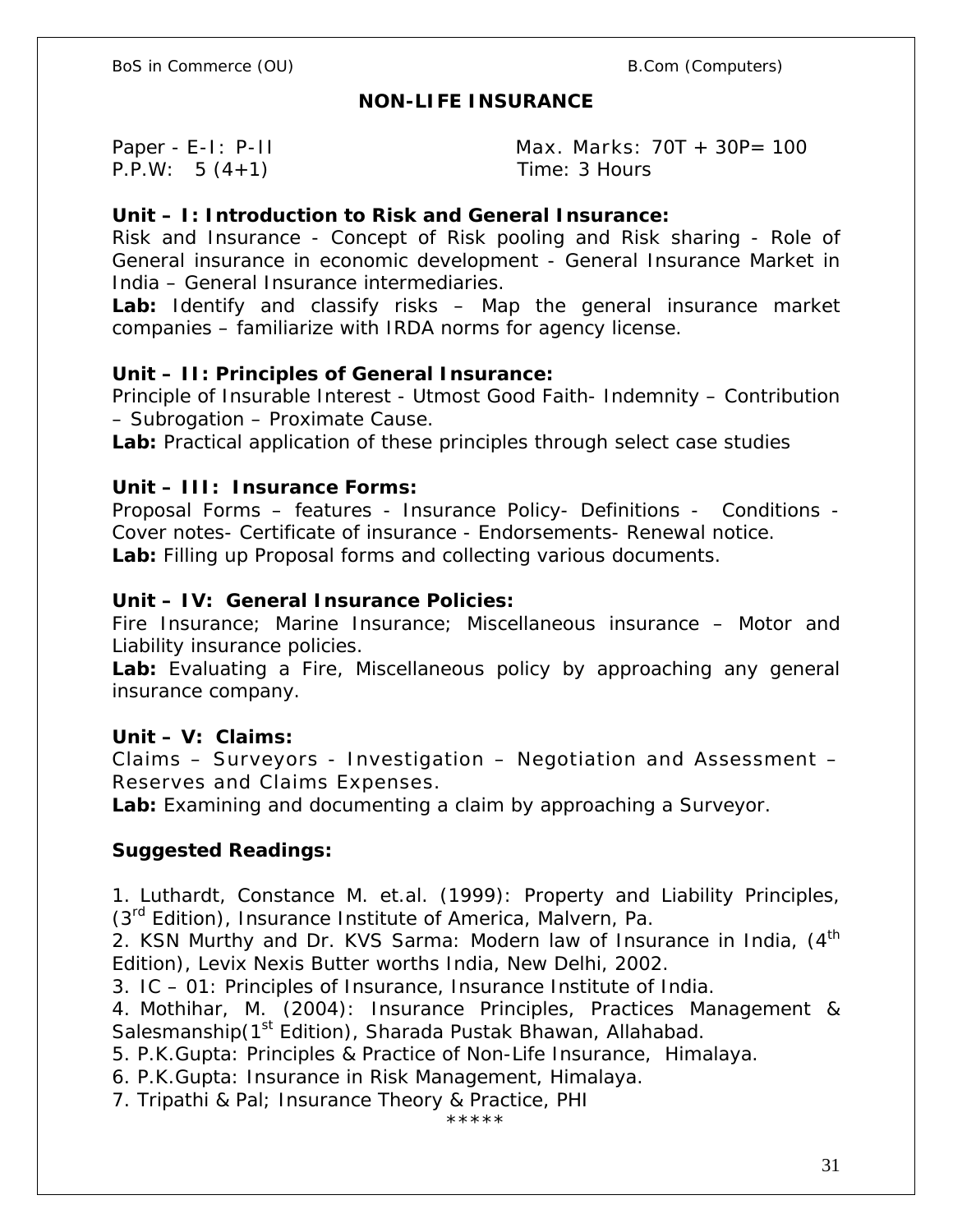# **ELECTIVE-II: BANKING**

# **Paper-I: BANKING IN INDIA**

# **Paper-II: COMPUTER APPLICATIONS IN BANKING**

# ----------------------------------------------------------------------------------

# **BANKING IN INDIA**

P.P.W: 5(4+1) Time: 3 Hours

Paper – E.II: P-I Max. Marks: 70T + 30P= 100

**UNIT-I: CENTRAL BANKING:** Meaning, Functions of a central bank - Role of a Central Bank in Developing economies like India – RBI and its structure. **Lab:** Prepare a report on the role of RBI on currency management.

**UNIT-II: MONETARY POLICY:** Objectives - Instruments of Monetary policy credit control methods- Quantitative credit control methods – Qualitative credit control methods. Monetary Policy in Planned economy of India.

**Lab:** Prepare a list of instances in which RBI initiated credit controls.

**UNIT-III: DEVELOPMENT BANKING:** Functions, objectives and operations of a development bank – Different types of Development banks. Role of development banks in developing economy of India.

**Lab:** Preparation of sectoral reports financed by developmental banks.

**UNIT-IV: COMMERCIAL BANKING:** IDBI: origin, objectives, functions, role and performance – ICICI: origin, objectives, functions, role and performance – HDFC: origin, objectives, functions, role and performance.

**Lab:** Prepare performance reports - NPA reports – Project appraisals.

**UNIT-V: PERFORMANCE EVALUATION OF STATE LEVEL DEVELOPMENT BANKS:** (1) State Financial corporation (SFC) (2) State Industrial Development Corporation (SIDCO) (3) Small Industries Development Bank of India (SIDBI) (4) State Small Industrial Development Corporation (SSIDC).

**Lab:** Prepare performance reports - NPA reports – Project appraisals.

## **SUGGESTED READINGS:**

- 1. S.N.Sen: Central Banking in underdeveloped Money Market
- 2. M.H.De Kock: Central Banking
- 3. C.R. Basu: Central Banking in a planned Economy
- 4. R.M. Srivstava: Management of Financial Institution in India
- 5. Vasanth Desai: Development Banks: Issues and Operations
- 6. O.P. Agrawal: Modern Banking in India
- 7. Paul: Management of Banking & Financial System
- 8. Sethi & Bhatia:Elements of Banking & Insurance
- 9. Muralidharan: Modern Banking: Theory & Practice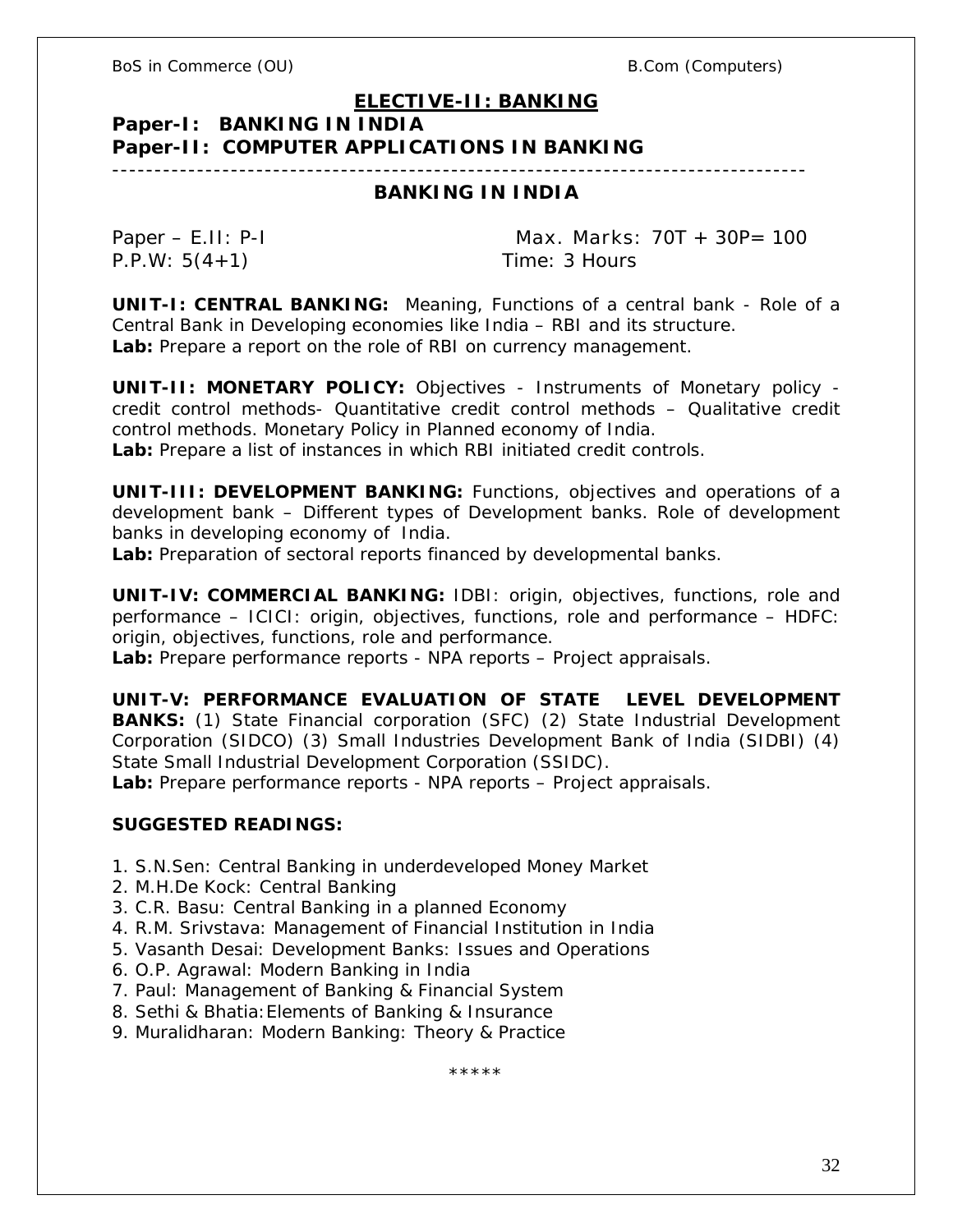#### **COMPUTER APPLICATIONS IN BANKING**

P.P.W: 5(4+1) Time: 3 Hours

Paper – E.II: P-II **Max. Marks: 70T** + 30P= 100

**UNIT I: Introduction:** Computers and Commercial world - Principles of Computer science with reference to banking operations - Different approaches to mechanizations - Security information systems - Audit of computerized banking systems.

**Lab:** A report is to be prepared on approaches to computerization of banking operations in Nationalized and private banks.

**UNIT II: Banking Reconciliation:** approaches to bank computerization computer in banks and Indian experiment - Process for withdrawing cash Teller machines at Bank counters - A TMS in India Electronic Commerce the emerging trends - Internet as a Network Infrastructure - Business of internet commercialization electronic Commerce and WWW consumer Oriented Electronic commerce Electronic Payment Systems - Advertising and Marketing on the internet, Software agents - Working of Credit Cards and Debit Cards in India.

**Lab:** "E-Commerce powered by E-Banking" be practically studied by selecting Commercial banks in India.

**UNIT III: Home Banking:** Telephone banking - Computerized corporate banking - Electronic funds transfer, importance of cheques clearing Magnetic Ink Character Recognition – RTGT – NFT - Optical Mark Recognition (OMR) - Computer output to Microphone (COM) - Facsimile transformation.

**Lab:** Indentifying lapses in security measures & laws- Rules & Regulations for on detection of fake currency.

**UNIT IV: Inter Branch Reconciliation:** Uses in foreign exchanges, documentation handling systems Cheque sorting and balancing systems (MICR arid OCK, etc.)' -Document storage and retrival systems (Micro films, etc.) - Documentation transmission systems (Fax etc.)

**UNIT V: Cash management systems in banks:** investment management Systems - Statistical analysis transmission - Magnetic Stripe.

**SUGGESTED READINGS:**

1. Sony and Agarwal: Computers and Banking.

2. Indian Institute of Bankers study material on 'Introduction to Computers in Banking Industry.

3. Ravi Kalakota & Andrew B. Whinston: Frontiers of Electronic Commerce, Addison Wesley Publications.

4. Dr. M. Sri Nivas: e-Banking Services in India, Himalaya.

5. Vasanth Desai: Bank Management, Himalaya.

6. Revathy Sriram:Core Banking Solution: Evaluation of Security & Controls, PHI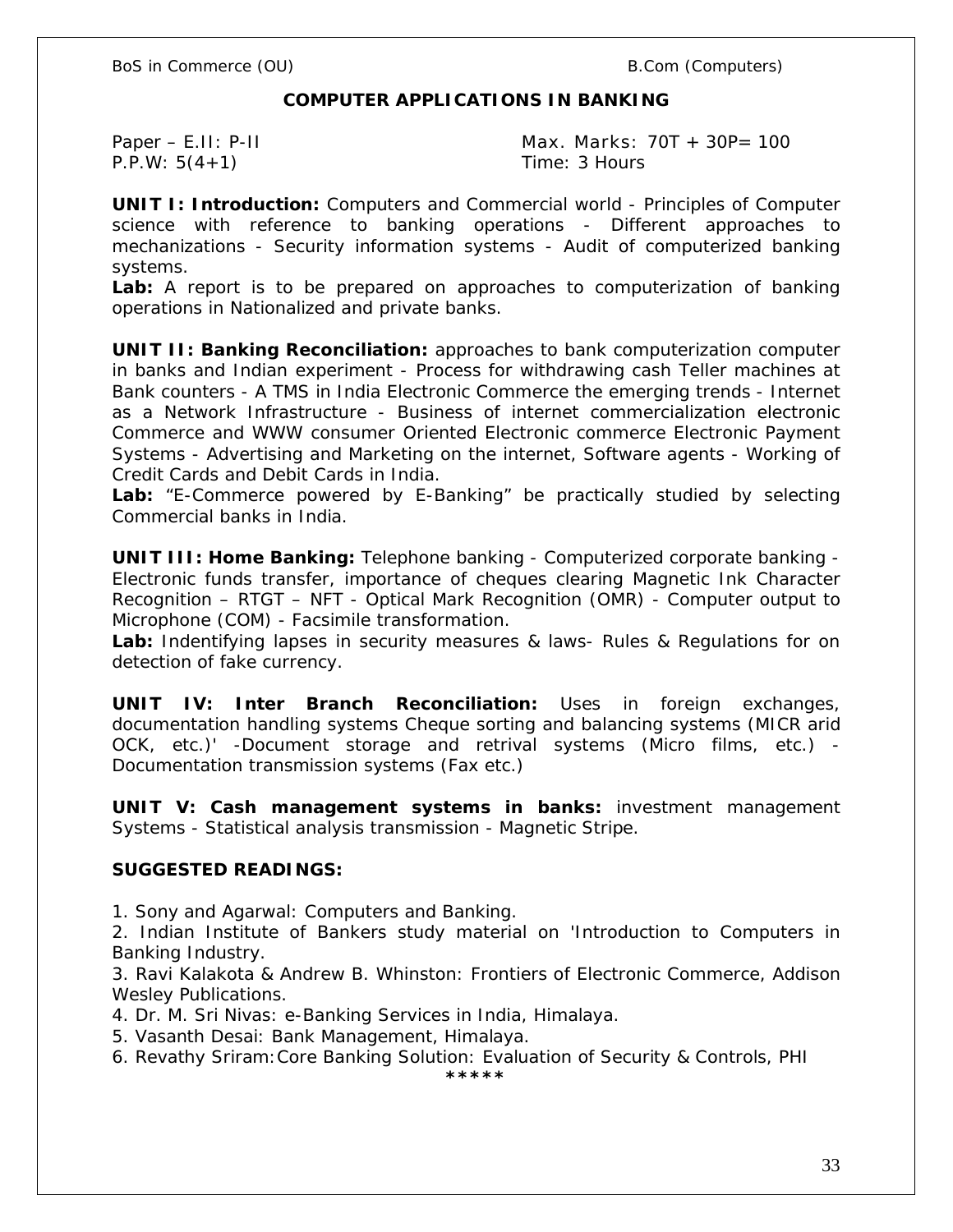#### **ELECTIVE - III: ACCOUNTANCY-II**

**Paper-I: COST ACCOUNTING**

**Paper-II: MANAGEMENT ACCOUNTING & CONTROL**

-------------------------------------------------------------------------------------

#### **COST ACCOUNTING**

P.P.W: 5 (4+1) Time: 3 Hours

Paper – E-III-II: P-I Max. Marks: 100 (70 + 30)

**UNIT-I: Introduction**: Nature and scope of Cost Accounting – Cost Accounting Vs. Financial Accounting – Advantages and limitations of cost accounting – Installation of costing systems – Cost concepts – Classifications of cost, preparation of cost sheet (including problems). **Lab:** Using Excel, prepare a cost sheet.

**UNIT-II: Elements of Cost**: Material Cost – Direct and indirect material cost – Meaning – Need and essentials of requisition for stores – Control – Functions of purchase department – Stores – Records – Issue of material for production – Pricing methods – Labor cost – Direct and indirect labour cost – Labour turnover – Time keeping – Time booking – Idle time – Over time – Methods of payment of wages – Incentive plans (Halsey, Rowan, Merrics Multiple Piece Rate System, Taylors Differential Piece Rate System). Overheads – Classification – Allocation, apportionment and absorption of overheads (including problems).

**Lab:** Preparation of stores Ledger, using Excel.

**UNIT-III: Methods of Costing**: Single or Output, Job / Contract and Process Costing (excluding equivalent production and inter-process profits). Operating costing (with reference to Transport Undertakings only). Reconciliation of Costing and Financial Accounts – Need for Reconciliation – Reasons for Disagreement in Profit, Preparation of Reconciliation Statement (including problems).

**Lab:** Using Excel, compute problems on contract costing, process costing and operating costing.

**UNIT-IV: Marginal Costing and Break Even Analysis:** Concept of Marginal costing – Variable and absorption costing – Benefits and limitations of Cost, Volume and Profit analysis – Break-even point – Margin of safety (including problems).

**Lab:** Using Excel, compute problems on marginal costing.

**UNIT-V: Standard Costing and Variance Analysis:** Standard costing and Historical costing – Establishment of cost standards – Steps involved in standard costing – Variance analysis – Material variance –Labour variances & Overhead variances (including problems).

**Lab:** Using Excel, compute problems on variance analysis.

**Suggested Readings:**

- 1. Cost Accounting: N.K.Prasad 2. Cost Accounting: P.K.Gosh
- 3. Cost Accounting: Jain and Narang 4.Cost Accounting: S.P.Jyengar
- 5. Cost Accounting: B.K.Bhar 6.Cost Accounting: M.N.Arora.
- 
- -
- 7. Cost Accounting: KS Thakur 8. Cost Accounting: Dutta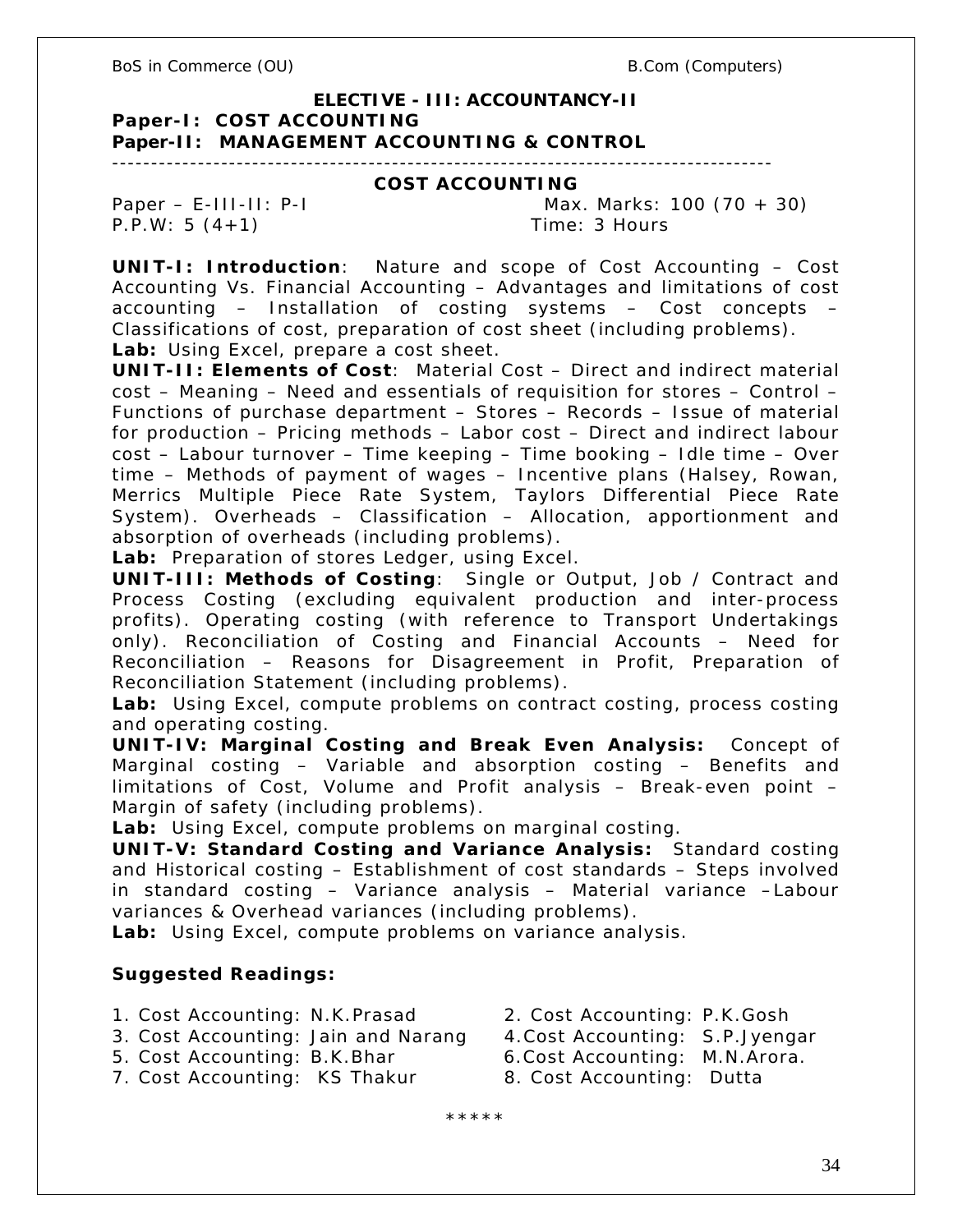**MANAGEMENT ACCOUNTING & CONTROL**

P.P.W: 5(4+1) Time: 3 Hours

Paper – E-III-II: P-II Max. Marks: 100 (70 +30)

**UNIT-I: Introduction:** Definition, Scope, Objectives of Management Accounting - Management Accounting Vs. Financial Accounting and Cost Accounting. Installation of Management Accounting System - Role of Management Accountant - Controller functions - Management Information System (Theory only).

**UNIT-II: Financial Statement Analysis:** Meaning, types, uses and limitations of financial statements. Meaning, process and techniques of analysis of financial statements – Comparative, common size statements and trend analysis (including problems).

**Lab:** Using Excel/ Accounting packages computation of problems on various techniques of financial statement analysis.

**UNIT-III: Ratio Analysis:** Meaning, classification, advantages and limitations of ratio analysis. Computation and interpretation of accounting ratios: Liquidity, Profitability, Activity and Solvency ratios (including problems).

**Lab:** Using Excel/ Accounting packages computation of problems on Ratio Analysis.

**UNIT-IV: Funds Flow & Cash Flow Analyses**: Concepts of fund and fund flow – Preparation of funds flow statement. Concepts of cash and cash flow - Preparation of cash flow statement as per Accounting Standard No.3 – Uses and limitations of funds flow and cash flow analyses (including problems).

**Lab:** Using Excel/ Accounting packages computation of problems on Cash Flow and fund flow statements.

**UNIT-V: Budgetary Control:** Introduction, objectives, essentials, organization of Budgetary control - Classification of budgets: Production budget, Sales budget, Cash budget, Overheads budget, Fixed budget, Flexible Budget – Advantages and limitations of Budgetary control. (including problems).

**Suggested Readings:**

- 1. Introduction to Management Accounting: Charles T, Horngren etal
- 2. Tools and Technique of Management Accounting: N.Vinayakam
- 3. Management Accounting: S.P.Gupta
- 4. Management Accounting: Manmohan & Goyal
- 5. Management Accounting: V.Krishna Kumar
- 6. Practical problems in Management Accounting: Dr.Kulsreshtha & Gupta
- 7. Management Accounting: J.R.Monga & M.Prabhakar Reddy
- 8. Management Accountancy: H. Premraja, Srihamsarala
- 9. Management Accountancy: Sudhindra Bhat.
- 10. Management Accounting: Bhattacharya
- 11. Management Accounting: Sharma Shashi K. Gupta
- 12. Management Accounting: MN Arora, Himalaya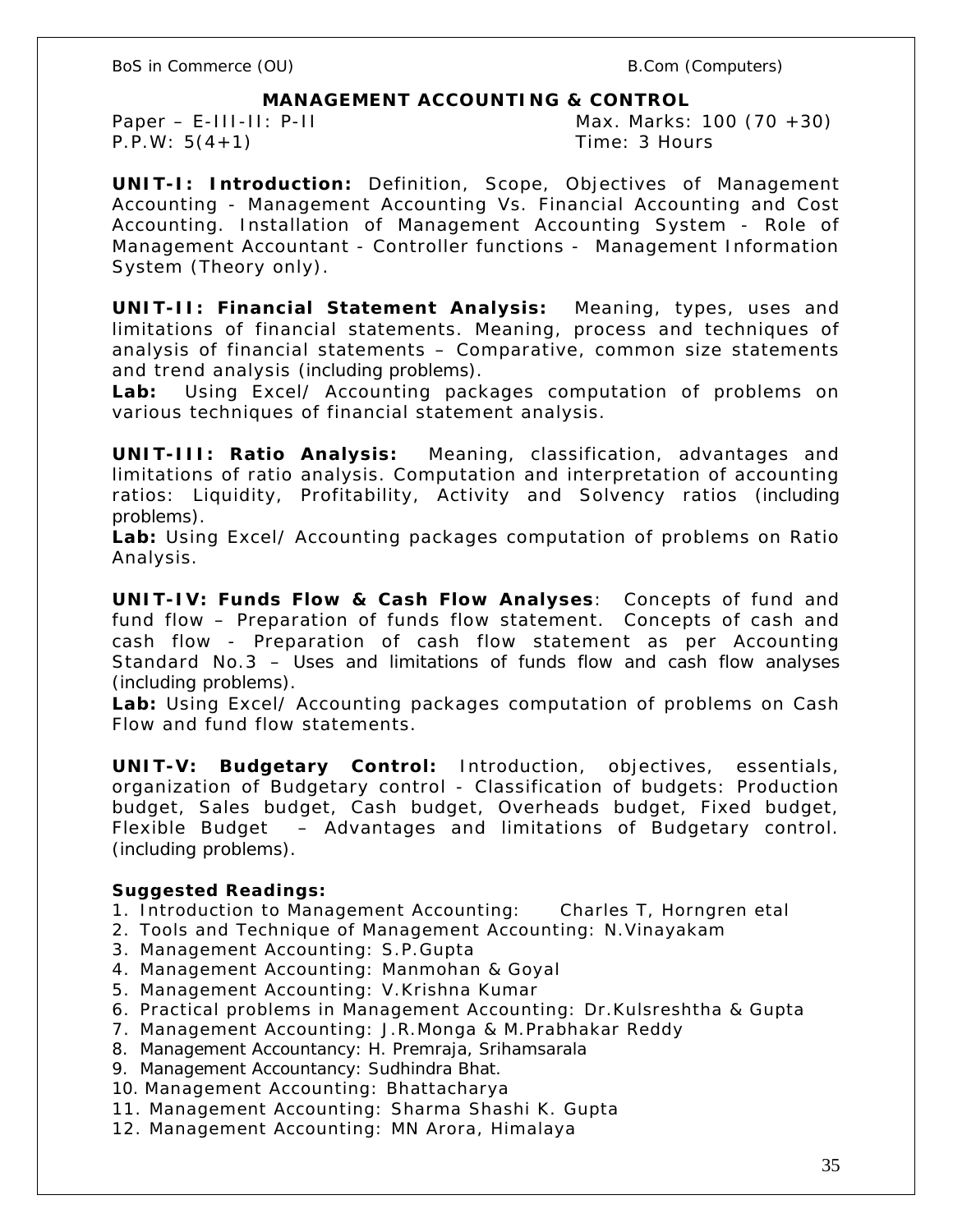#### **ELECTIVE –IV: RETAILING**

**Paper-I: Retail Management**

**Paper-II: Retail Marketing - Customer Relationship Management** 

-------------------------------------------------------------------------------------

#### **RETAIL MANAGEMENT**

P.P.W: 5 (4+1) Time: 3 Hours

Paper – E-IV: P-I Max. Marks: 70T + 30P= 100

**Unit-I:** Retailing – Definition & Importance – Indian vs Global Scenario – Types of Retailing – Store Retailing – Non Store Retailing – Types of retail formats – Franchising in retailing.

**Lab:** Reports to be prepared on various types of retailing.

**Unit-II:** Retail Marketing – Decisions relate to marketing mix - Retail consumer buying behaviour – types – factors influencing - buying behaviour – Segmentation – positioning. Retail organization structure – Major functional areas – careers in retailing.

**Lab:** Preparation of reports on retail organizations – Case studies relate to retailing outlets.

**Unit-III:** Retail Location – Factors affecting retail location decision – Site selection – Factors affecting site selection – Steps in selecting site – Location based retail Strategies. Store design – Interiors & exteriors - Store layout – Types of layouts – Factors affecting store layout – Retailing image mix – Store Façade.

**Lab:** Preparation of report of layout of retail stores, Departmentation, customer flow, strategic location.

**Unit-IV:** Retail supply management - Definition & Scope – Integrated supply chain Planning. Merchandising – Definition – Steps in merchandise planning – Merchandise hierarchy – Range planning – Buying process – Vendor development – Evaluating merchandise performance.

**Lab:** Preparing the report on supply chain management of different companies.

**Unit-V:** Category management - Definition & components – process – manufacturer's brands Vs private label brands. Store administration – Floor space management – Planogram – Managing store inventories – Quick response inventory Planning – Managing displays – Cashiering process – Managing in store promotions and events. Managing retail loss and inventory shrinkage – Shop lifting – Employee theft.

**Lab:** Preparing the reports on brand practices of various companies.

#### **Suggested Readings:**

1. Retailing Management – Swapna Pradhan; 2. Retail Marketing Management – Swapna Pradhan; 3. Retail Management – Gibson Vedamani; 4. Retail Management – Levy & Weitz; 5. Channel Management & Retail Management – Meenal Dhotre; 6. Retail Marketing Management – David Gilbert; 7. Retail Management – Ron Hasty & James Reardon; 8. The Art of Retailing – A.J. Lamba; 9. Retail Management – W. Steward; 10. Retail Management – Analysis, Planning & Control – David Walters; 11. Relationship Marketing - S.Shajahan; 12. Customer Relationship Management - Jagdish Seth, Atul Parvatiyar, G Shainesh; 13. Retail Management – RS Tiwari ; 14. Retail Management – Barry Berman.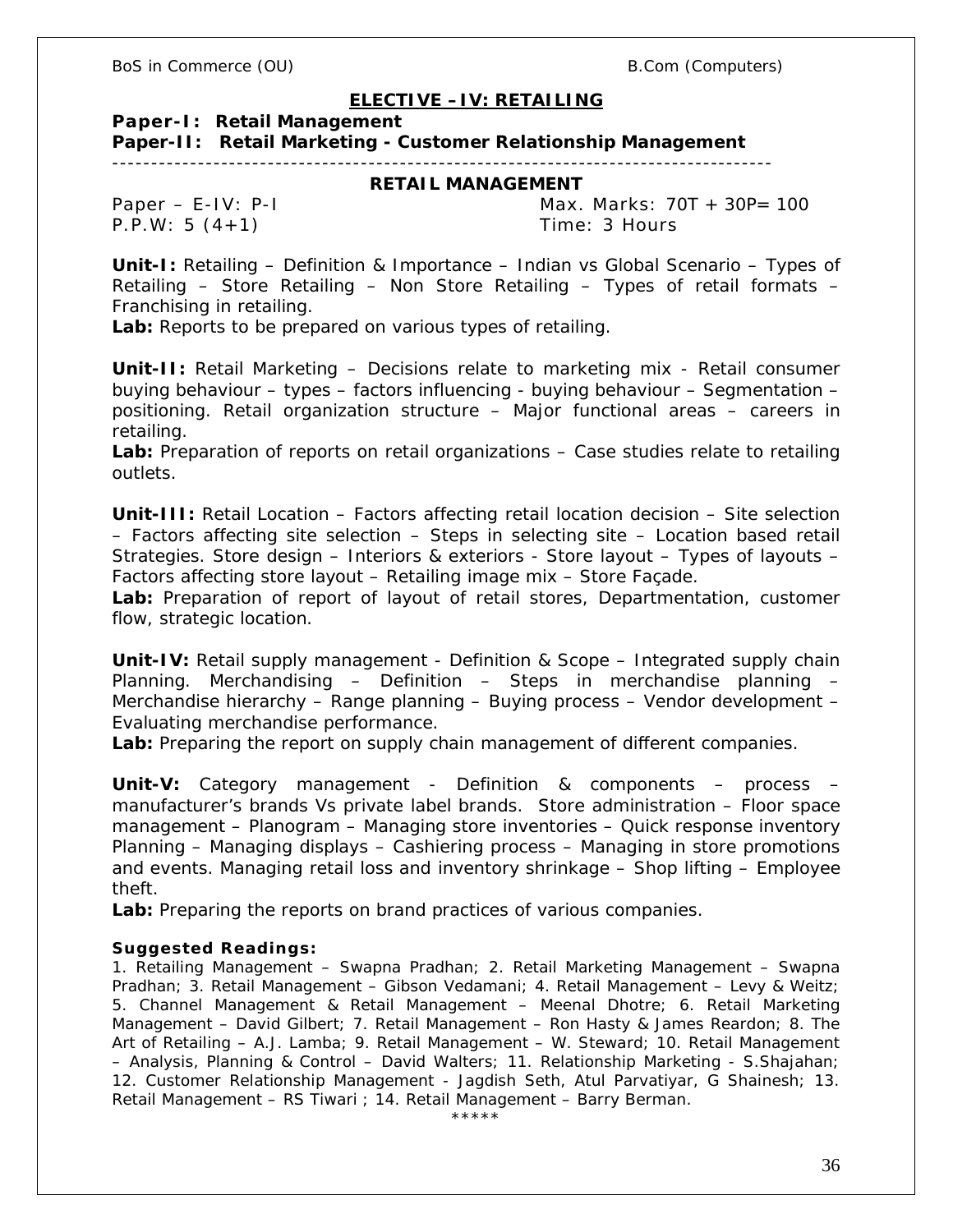**RETAIL MARKETING & CUSTOMER RELATIONSHIP MANAGEMENT**

P.P.W: 5 (4+1) Time: 3 Hours

Paper – E-IV: P-II Max. Marks: 70T + 30P= 100

**Unit-I: Retail Communication mix**: Sales promotion – Advertising - Public relation – Personal Selling – Steps in planning retail communication. Retail Strategies – Differentiation strategies – Growth strategies – Expansion Strategies – Pricing strategies.

**Lab:** Preparing the reports on the various promotion strategies.

**Unit-II: Role of IT in retailing**: Electronic data exchange – bar coding – RFID – Electronic payment systems.

**Lab:** Cases/ Case lets to be studied.

**Unit-III: Relationship marketing:** Conceptual foundation of Relationship Marketing, evolution of relationship marketing, its significance in Indian context - Relationship marketing of Services Vs. Relationship marketing in Consumer markets - Buyer seller relationships. Relationship marketing in Mass markets, relationship marketing and marketing Strategy.

**Lab:** Preparing the reports on mass markets.

**Unit-IV: Sales force automation tools & Relationship marketing:** Role of Information Technology in building, maintaining and enhancing relationships Customer profitability design and analysis CRM in retailing – process – planning and implementing loyalty programs.

**Lab:** Preparing the reports on Distribution channels of the products.

**Unit-V: Customer satisfaction & Service quality in service marketing**: Service Encounter -Role of HR & Internal Marketing - Monitoring and Measuring customer satisfaction –SERVQUAL & GAP model - Handling complaints effectively - Service Failure – Recovery

**Lab:** Cases/ Case let's to be studied.

**Suggested Readings:**

- 1. Retailing Management Swapna Pradhan
- 2. Retail Marketing Management Swapna Pradhan
- 3. Retail Management Gibson Vedamani
- 4. Retail Management Levy & Weitz
- 5. Relationship Marketing-S.Shajahan
- 6. Customer Relationship Management Jagdish Seth,Atul Parvatiyar, G Shainesh
- 7. Retail Management RS Tiwari, Himalaya.
- 8. Retail Management Barry Berman, Pearson
- 9. Electronic Customer Relationship Management Fjemestad & Romano, Jr. (Eds)
- 10. Channel Management & Retail Management Meenal Dhotre
- 11. Retail Management Ron Hasty & James Reardon
- 12. The Art of Retailing A.J. Lamba
- 13. Retail Management W. Steward.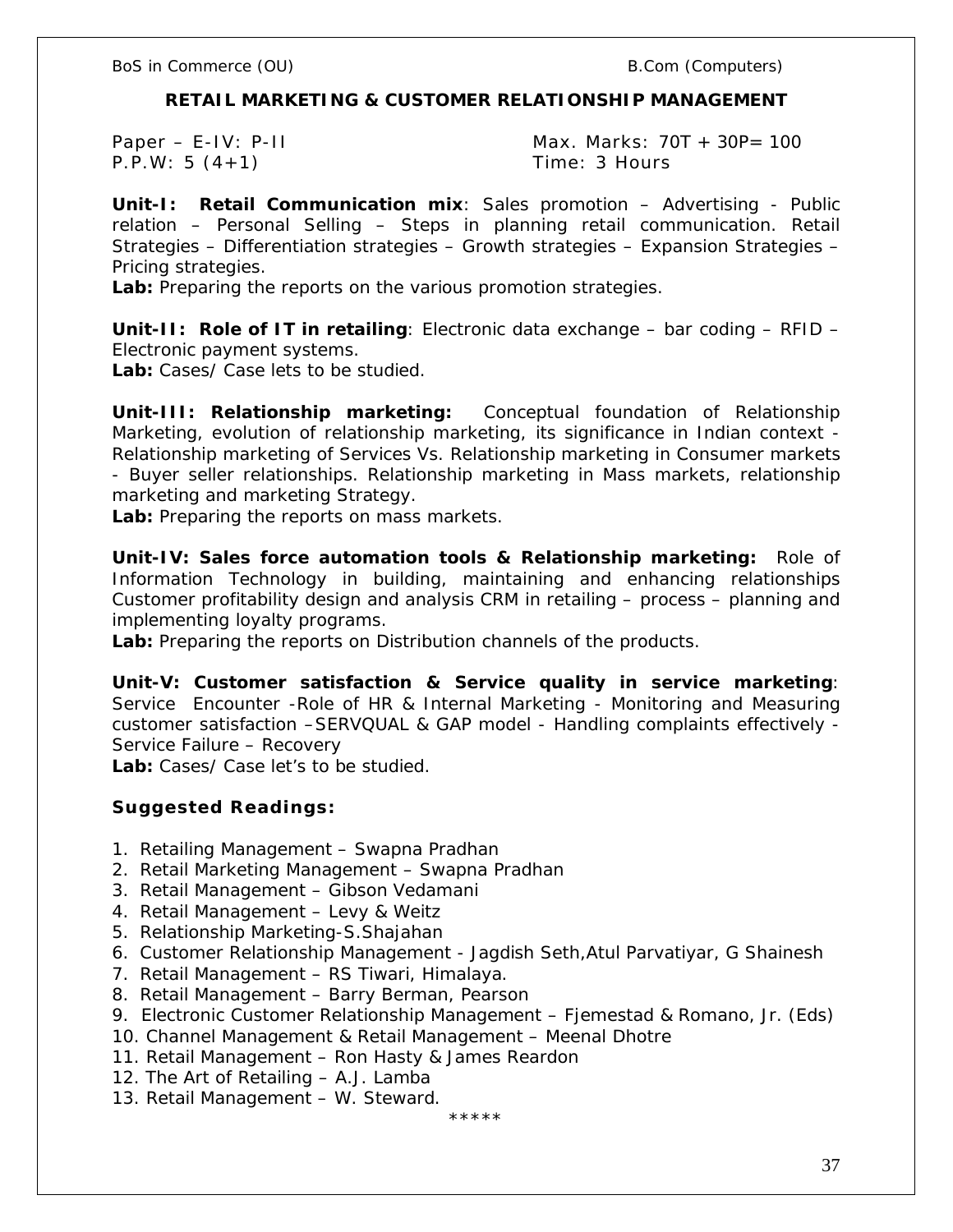# **ELECTIVE - V: TAXATION**

**Paper -I: DIRECT TAXES Paper -II: INDIRECT TAXES** -------------------------------------------------------------------------------------

**DIRECT TAXES**

P.P.W:5 (4+1) Hrs Time: 3 Hours

Paper – E-V: P-I  $\mu$  Max. Marks:  $(70T+30P)=100$ 

# **A. INCOME TAX:**

**UNIT-I: ASSESSMENT OF INDIVIDUAL**- Share of Income from HUFShare of Income from a Firm - Remuneration or Interest received from a Firm - Income of Other Person included in the Income of Individuals - Computation of Taxable Income - Computation of Tax payable - (Theory and Problems).

**UNIT-II: ASSESSMENT OF HINDU UNDIVIDED FAMILY**: Meaning of HUF under Hindu Law and Under Income Tax Act - Schools of Hindu Law - Share of Income from HUF Property - Ancestral Property - Coparcener - Conversion of self acquired property into Joint Family Property - Partition of HUF - Computation of Total Income of HUF - (Theory and Problems) . **UNIT-III: ASSESSMENT OF FIRMS AND ASSOCIATION OF PERSONS:** Meaning of Firm, Partner and Partnership-Essential Conditions for Firm assessed as such (PFAAS)- Change in the Constitution of Firm and Succession of Firm - Remuneration and Interest Payable to Partners - Provisions regarding Set-off and Carry - Forward of losses by Firm - Conditions for assessment of firm as Association of Persons (PFAAOP) – Tax Planning in respect of conversion of firm into a company Computation of Tax liability of PFAAS and PFAAOP - (Theory and Problems) .

**UNIT-IV: ASSESSMENT OF COMPANIES:** Meaning of Domestic Company, Foreign Company, Indian Company, Widely Held Company and Closely Held Company - Minimum Alternate Tax (MAT)Tax on Distributed Profits - Carry Forward and Set off of losses - Computation of Tax liability of Companies - (Theory and problems)

**B. WEALTH TAX:**

**UNIT-V: CHARGEABILITY:** Valuation Date - Location of Assets - Meaning of Asset - Deemed Assets - Exempted Assets Debt Owned - Computation of Taxable Net Wealth - Valuation of Assets - (Theory and Problems) . **Lab Work:** Filling necessary proformas for computation and payment of taxes.

**Suggested Readings:**

- 1. Bhagwati Prasad: Law and Practice of Income Tax , Navman Prakashan
- 2. Vinod K. Singhania: Direct Taxes Law and Practice, Taxmann's
- 3. B. B. LAL: Elements of Income Tax, Konark.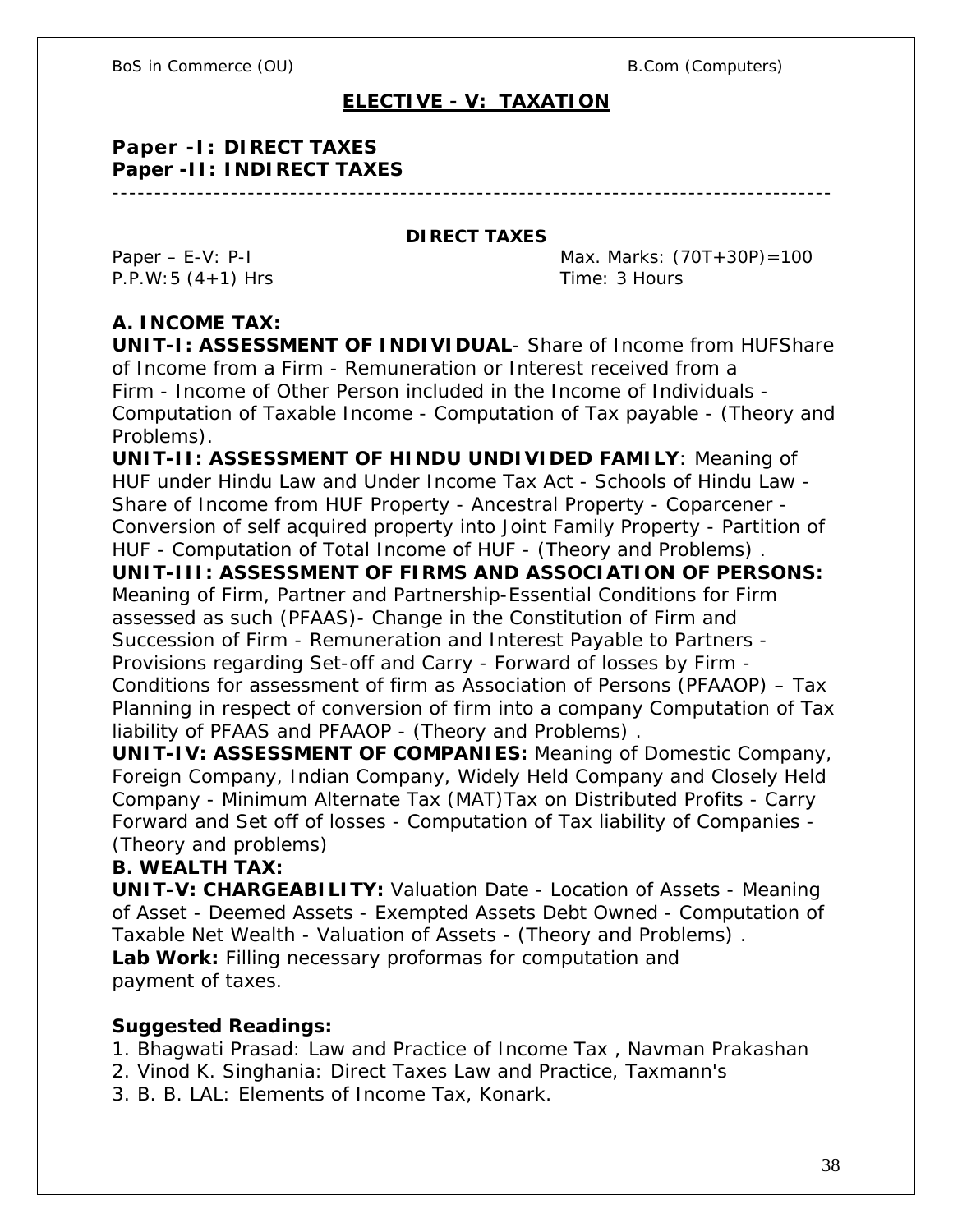# **INDIRECT TAXES**

P.P.W: 5 (4+1) Hrs Time: 3 Hours

Paper – E-V: P-II Max. Marks: (70T+30P)=100

**UNIT-I: CUSTOMS DUTY:** Chargeability - Important Terms and Definitions - Procedure for Imports - Procedure for Exports - Customs Tariff Act - Warehousing - Baggage - Stores - Postal Imports - Powers of Customs Authorities (Theory and Problems).

**UNIT–II: CENTRAL EXCISE:** Chargeability - Meaning of goods and excisable goods - Deemed Manufacture - Manufacturer - Central Excise Tariff Act - Principles of Classification - Valuation of Excisable goods - Specific duty vs. Advalorem duty - Maximum Retail Sale Price - Cenvat Credit - Registration Procedure, Penalties and Prosecution - Appeals (Theory and Problems).

**UNIT–III: CENTRAL SALES TAX**: Historical Background - Important Terms and Definitions - Meaning of Inter State Sale – Sale outside the State - Sale in the course of Import or Export Determination of Taxable Turnover - Registration - Declared Goods - Offences and Penalties - (Theory and Problems).

**UNIT–IV: APVAT:** Historical Background - Important Terms and Definitions - Statement of Objects and Reasons - Incidence, Levy and Collection of Tax - Returns and Assessments - Payment and Recovery of Tax - Refund of Tax - Appeals and Revisions Records - Offences and Penalties - Determination of tax liability - (Theory and Problems).

**UNIT–V: SERVICE TAX:** Chargeability - An overview of specified taxable services - Registration - Valuation - Cenvat Credit - Offences - Penalties and Prosecution (Theory Only).

**Lab Work:** Filling necessary proformas for computation and payment of taxes.

**Suggested Readings:** 

- 1. Indirect Taxes : V. K. SAREEN and MAY SHARMA, Kalyani.
- 2. APVAT: T.V.R.SATYAN PRASAD, Asia Law House.
- 3. Guide to Service Tax: P. VEERA REDDY, Asia Law House.
- 4. Indirect Taxes: V.S.DATEY, Taxmann.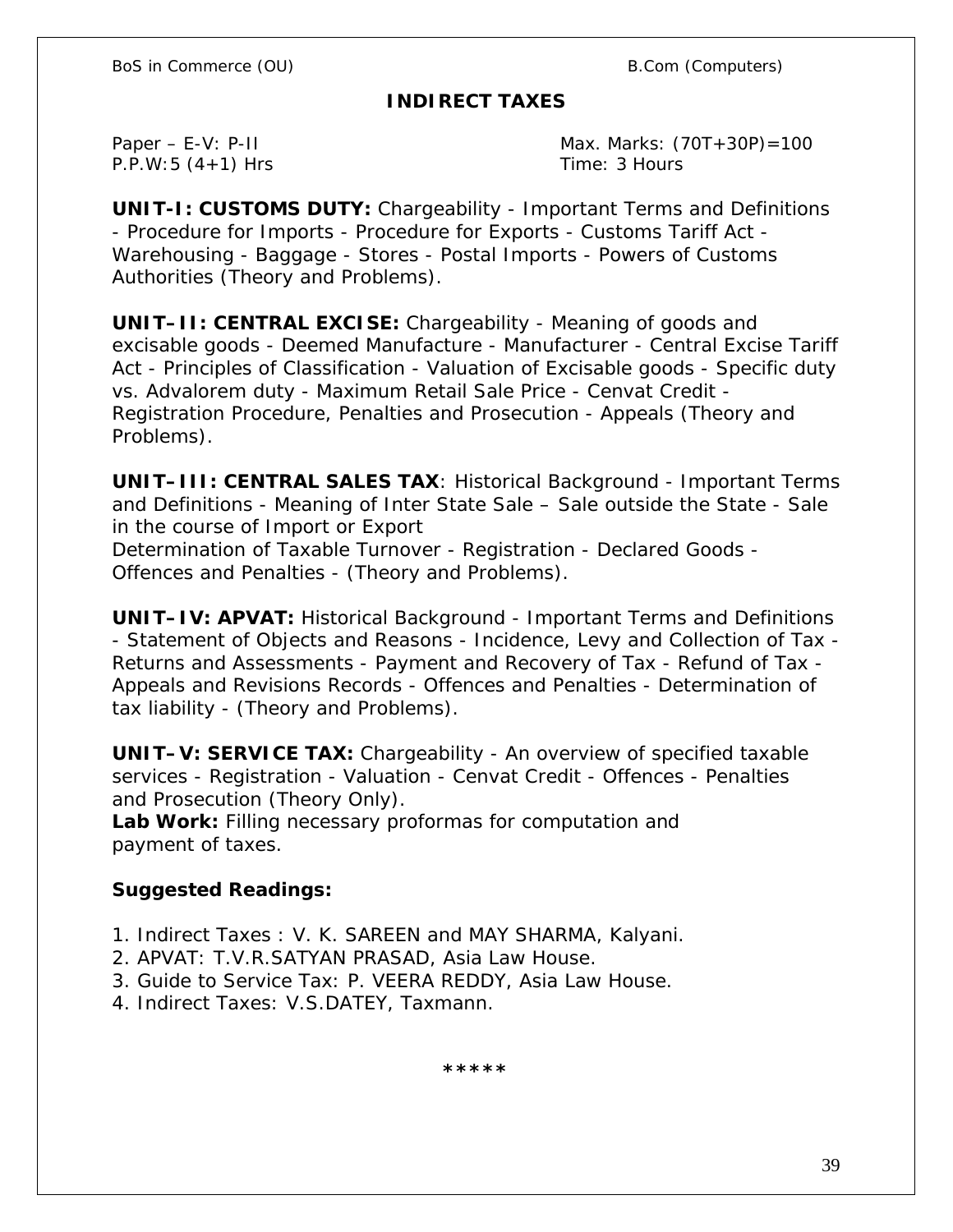# **ELECTIVE-VI: FINANCE**

# **Paper-I: FUNDAMENTALS OF FINANCIAL MANAGEMENT Paper-II: MICRO-CREDIT AND FOREIGN TRADE FINANCE**

#### -------------------------------------------------------------------------------------

# **FUNDAMENTALS OF FINANCIAL MANAGEMENT**

P.P.W: 5 (4+1) Time: 3 Hours

Paper – E-VI: P-I Max. Marks: 70T + 30P= 100

**Unit–I: Introduction to Financial Management & Investments:**

**Financial Management:** Meaning, need and importance, Objectives, Scope and Functions of Financial Management – Profit maximization, wealth maximization, implications of wealth maximization – Financial decisions – Basic considerations – Liquidity Vs. Profitability (Theory only).

**Investments:** Types of Investments and their features – Meaning and importance of a portfolio of investments - Security risk – Portfolio risk - Risk classification – Concept of Risk Vs. Return trade off in finance & investments – Choice of an investment (Theory only)

**Unit–II: Time Value of Money and Capital Budgeting:**

**Time Value of Money:** Valuation concept - Future value of a single cash flow - Multiple flows and annuity; Present value of single cash flow - Multiple flows and annuity (simple problems)

**Capital Budgeting**: Meaning, Need and significance of Capital Budgeting – Importance of Cash Inflows and Cash Outflows – Risk in Capital Budgeting – Simple Capital Budgeting Evaluation Techniques: Pay back period (Need, importance, and computation), ARR (Need, importance and computation), NPV(Need, importance and computation) and IRR (Need, importance and computation). (simple Problems).

**Lab work:** The students are required to compute the problems of time value of money and capital budgeting using EXCEL functions.

**Unit–III: Capital Structure and Cost of Capital:**

**Capital structure**: Meaning, need and importance of Capital structure – Optimum capital structure - **Leverages**: Financial leverage - Operating leverage – Combined leverage; EBIT-EPS Analysis (simple problems) **Cost of Capital**: Meaning, need, importance of the concept and significance of Cost of Capital, specific cost of Capital for various sources of finance, cost of debt, cost of Preference Shares, cost of equity, Cost retained earnings. Weighted average cost of capital, Book value vs. market value weight. (simple problems)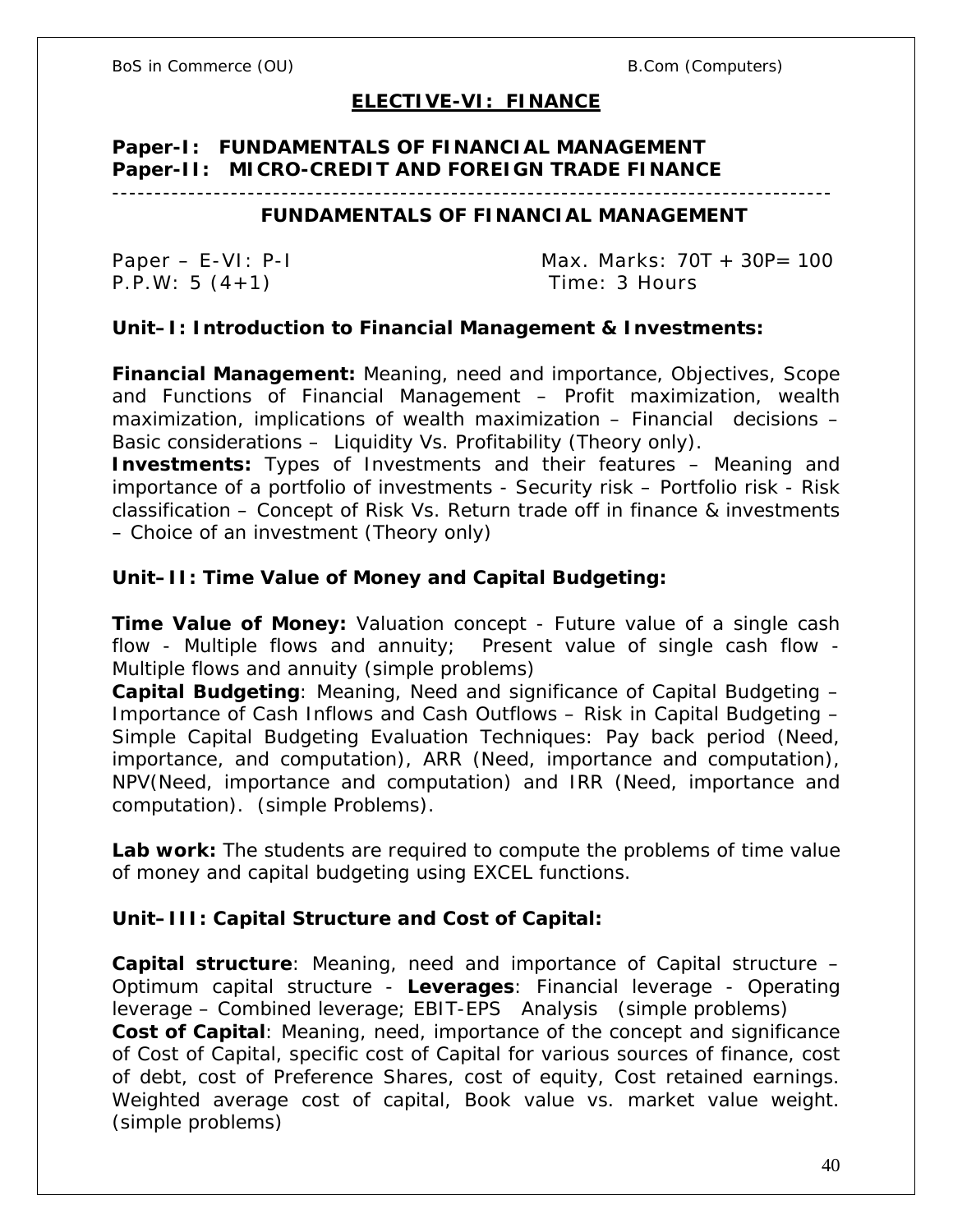**Lab work:** The students are required to compute the problems of cost of capital using EXCEL functions.

**Unit – IV: Working Capital Management:**

**Working Capital Management:** An over view - Determinants of working Capital, Operating Cycle.

**Cash management:** cash forecasting and budgeting, management of receivables, optimum credit policy, aspects of Credit policy - Credit terms and Credit Standards, Inventory management (simple problems of cash, receivables and inventory).

**Lab work:** The students are required to compute the problems using EXCEL functions.

**Unit – V: Dividend Decision:**

Meaning, need and significance of dividends – Types of dividends – Dividend Policy of corporations - Factors Influencing divided Policy - Dividend theories: a) Walter's model b) Gordan's Model c) MM Hypothesis (Theory only).

**Lab work:** The students are required to compute the problems of EBIT - EPS analysis using EXCEL functions.

# **Suggested Reading:**

- 1. Maheshwari S.N. Element of Financial Management 2. R.P. Ruastogi Galgotia Publishing House. 3. Khan & Jain **Financial Management** 4. Pandey I.M. **Financial Management** 5. Van Horne J.C. Financial Management and Policy 6. Van Horne J.C. Fundamentals of Financial Management
- 
- 
- 
- 
- 
- 
- 
- 
- 7. Levy H & M Sarnat Principles of Financial Management 8. Chandra Prasanna Financial Management 9. Kulkarni & Satyaprasad: Financial Management 10. Vyuptakesh Sharan: Fundamentals of Financial Management 11. Banerjee: Fundamentals of Financial Management 12. Chandra Bose: Fundamentals of Financial Management 13. Van Horn & Wachowicz, Jr.: Fundamentals of Financial Management.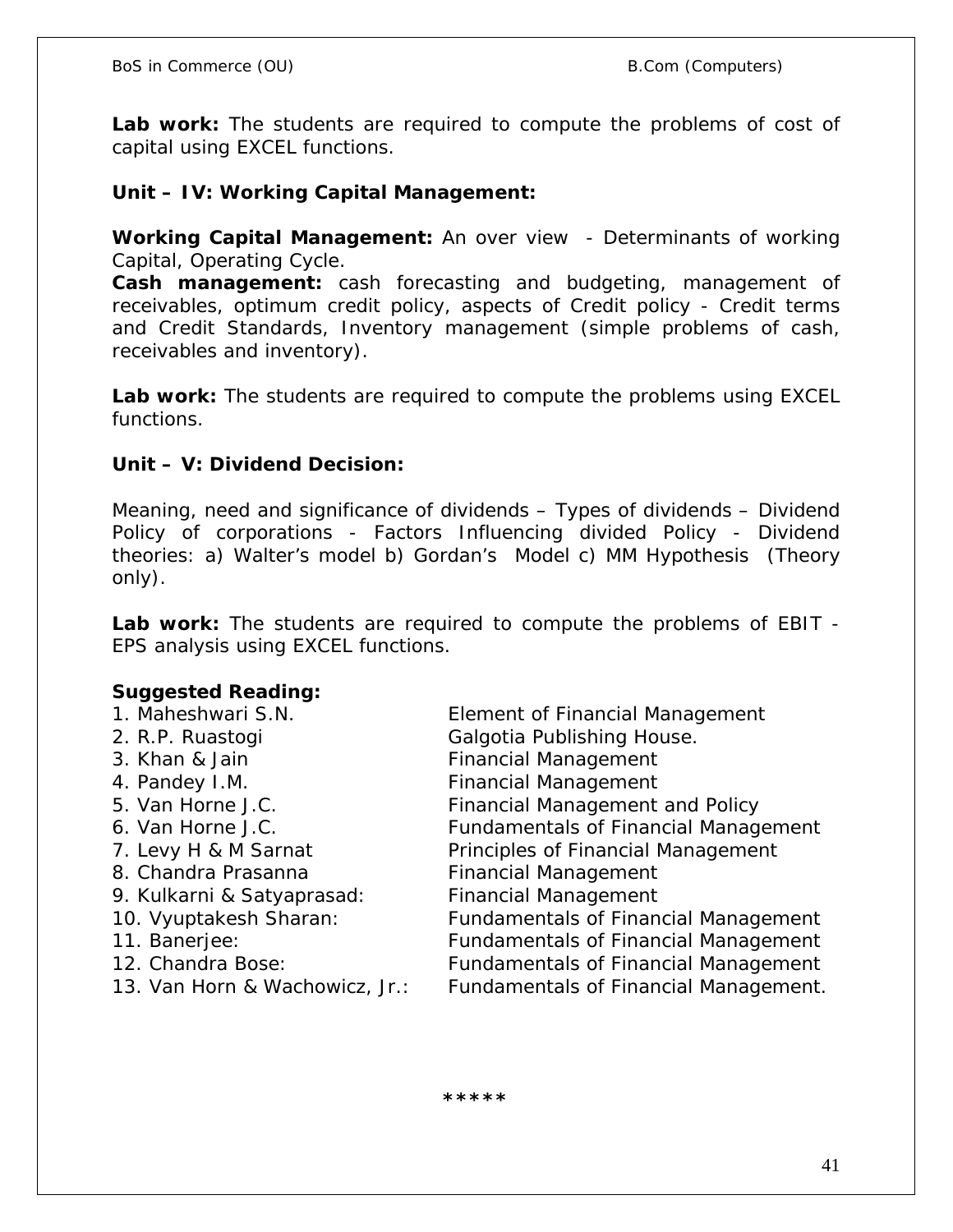BoS in Commerce (OU) example and the set of the B.Com (Computers)

# **MICRO-CREDIT AND FOREIGN TRADE FINANCE**

P.P.W.: 5 (4+1) Time: 3 Hours

Paper – E-VI: P-II Max. Marks: 70T + 30P= 100

**UNIT- I: Bank Lending and Credit Management Services:** 

Business of lending – Credit risk and its types – Types of Bank lending and their advantages – Types of borrowers – Requirements for lending – Credit creation – Qualities of a good borrower – Principles of good lending – Credit cycle – Client risk rating – Advantages of client risk rating - Guidelines on fair practices code for lending. Credit policy in Banks – Objectives – Purposes – Regulatory requirements setout by RBI.

**Lab work:** I. Students are required to know the following: 1. Guidelines of RBI on fair practices code for lenders; 2. Credit Investigation Report; 3. Contents of a typical credit policy.

II. Each student is required to prepare a 'Credit Investigation Report' of an individual (assuming that he/she is a borrower) from within the College or outside, with the co-ordination and support of banker.

#### **UNIT- II**: **Micro-Credit Finance:**

Rural Financing in India: Financial problems faced by Rural people in India; Meaning of Micro Finance – Need and Emergence - growth of Micro -finance at global level –– Origin and growth of Micro Finance in India - Micro-credit financing Institutions – Role of NABARD in Micro Finance - Self-help groups (SHGs) and their formation – Objectives – RBI Support Policy - SHGs and Bank Finance - Significance of Micro-credit finance for SHGs – Micro credit finance plus services provided to SHGs - Models of Linkage - Micro-Financial Institution Grading Scheme (CRISIL Grading Scale). (Theory only).

**Lab work:** Students are required to expose themselves to the following:

1. SHG Bank Linkage documents; 2.NABARD Refinance schemes; 3. Skill up gradation and capacity building of SHGs; 4. SHGs graduating into income generating activities; 5. Success stories of SHGs.

**Unit- III**: **Foreign Exchange Market -I**:

Features of Foreign exchange market – Purposes of transacting in foreign exchange market – Purchase and sale transactions – Types of transactions – Types of quotations – Settlement of transactions – Forward rates quotations (With simple problems) Determination of Exchange rates – Factors determining spot exchange rates – Meaning, concept and classification of exchange risk.

**Lab work**: 1. The students are required to expose themselves to various Foreign Exchange related documents (forms and formats); 2. The students are also required to understand the key terms and concepts (based on the forms and formats) involved in this unit-III.

## **Unit- IV: Foreign Exchange Market – II**:

Foreign exchange transactions of a Bank with its customers (Exporters and Importers) – Purchase and sale of foreign exchange – Foreign exchange rate quotations (Basis, exchange margins prescribed by FEDAI) – Types of buying rates and their calculations ( in US Dollars) – Types of Selling rates and their calculations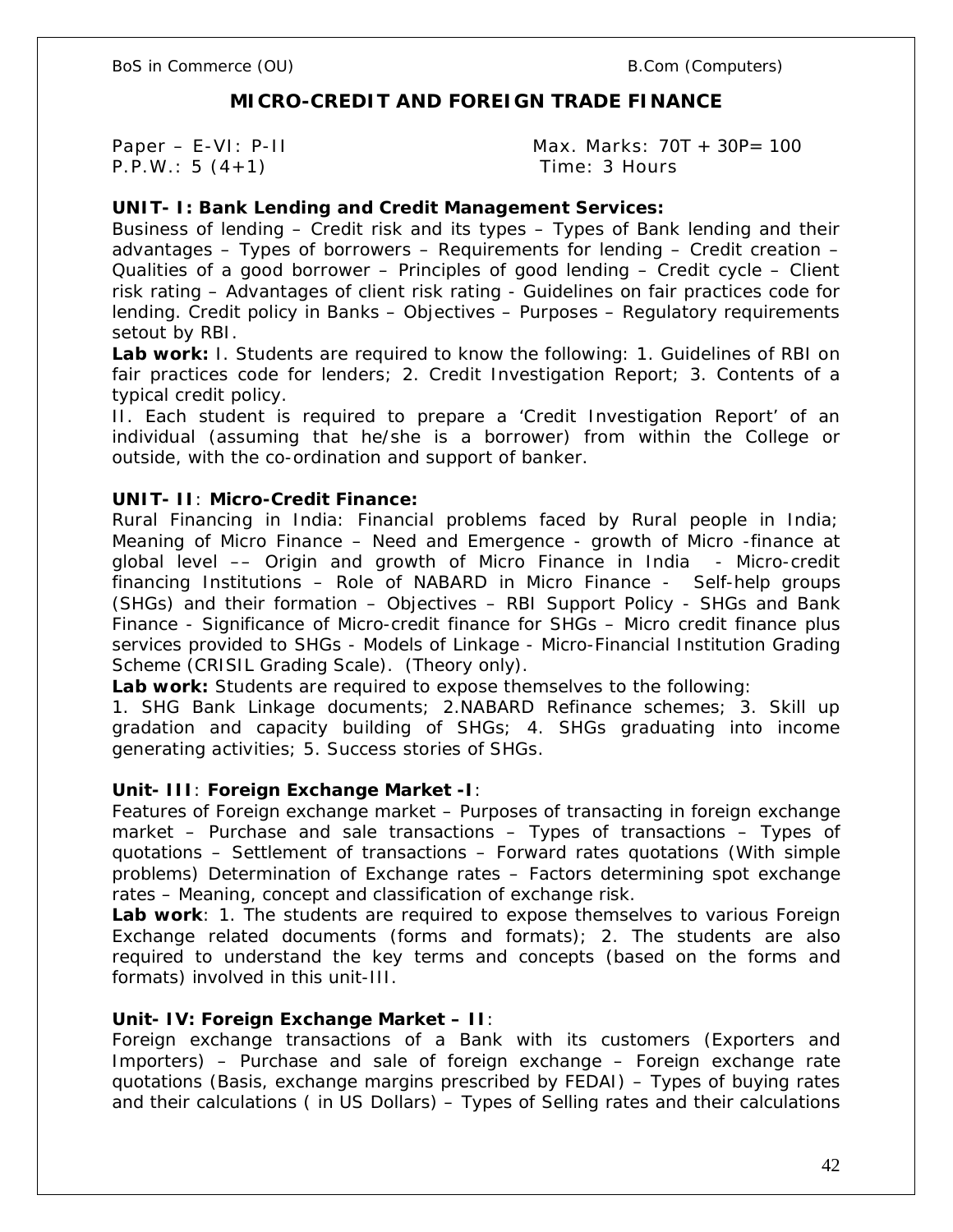( in US Dollars) - Calculation of exchange rates based on Cross rates (Euro and Pound Sterling) - Buying rates – Selling rates. (with simple problems).

**Lab work**: 1. The students are required to expose themselves to various Foreign Exchange related documents (forms and formats); 2. The students are also required to understand the key terms and concepts (based on the forms and formats) involved in this unit-IV.

# **UNIT- V: Export Procedure:**

International trade transactions – Regulatory framework (Foreign Trade(Development and Regulation)Act, Foreign Exchange Management Act, Customs Act) – Foreign trade policy administered by Director General of Foreign Trade (DGFT) – Steps and procedure of getting established as an exporter – Steps and procedure of entering into an export contract – Contents of export contract – Steps and procedure of execution of export order – Letter of Credit (L/C.) – Types of L/C. – Mechanism of Opening L/C. – Post-shipment procedure – Methods of payment for the International trade.

**Lab work**: 1. The students are required to expose themselves to various DGFT related documents for export procedure(forms and formats); 2. The students are also required to understand the key terms and concepts (based on the forms and formats) involved in this unit.

# **Suggested Readings:**

1. C.Jeevanandam: Foreign Exchange and risk Management; Sultan Chand & Sons

2. Murali, S. and K.R.Subbakrishna: Bank Credit Management, Himalaya

3. Patel shah, Vimalo: Rural Economy; Himalaya U.C.Patnaik, R.N.Mishra: Rural Banking in India, Anmol Publication

4. Khemani and Dr. B. Yerram Raju: How and Why of Rural Banks

5. Armendariz & Morduch: Economics of Microfinance, PHI

6. Berk: Financial Management

7. Other publications: NABARD publications, Bank Journals, IIB Journals, Yojana.

8. Karmakar, K.G: Rural credit and self help groups: Micro finance needs and concepts in India; Sage publications India Pvt. Ltd.

9. Mahajan, Vijay and Bharti Gupta Ramola: Financial services for rural poor in India: Access and Sustainability (Journal of International Development, 8(2), pp. 211-224.

10.www.microjournal.com

11.www.microfinance.com

12.www.mfc.oW.pl

13.www.gdrc.org/icm

11. www.nabard.org/microfinance/assessmentmethods.asp

12. RBI websites.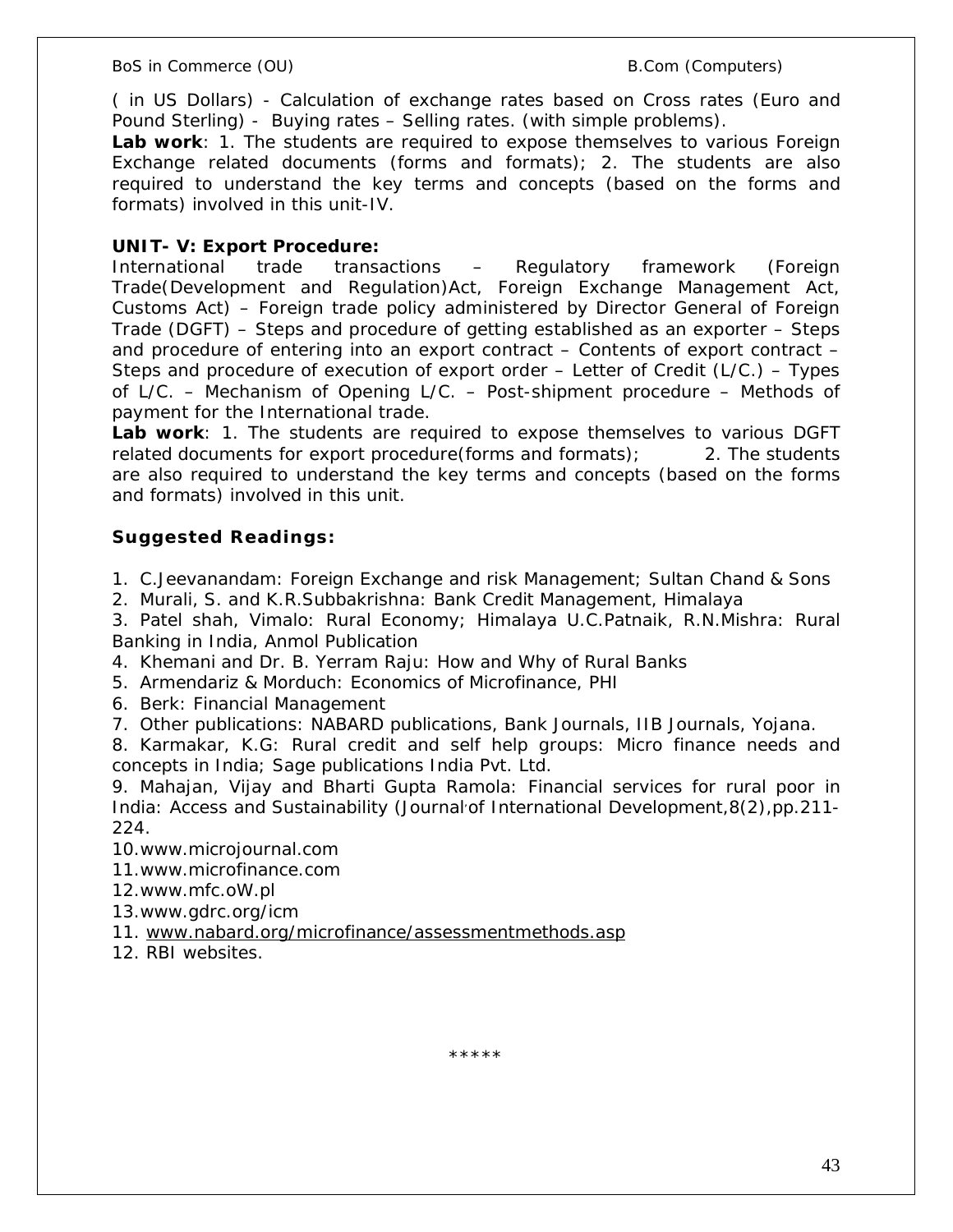# **ELECTIVE - VII: MARKETING**

**Paper-I: PRINCIPLES OF MARKETING Paper-II: RURAL MARKETING ----------------------------------------------------------------------------------------**

#### **PRINCIPLES OF MARKETING**

P.P.W.: 5(4+1) Time: 3 Hours

Paper – E-VII: P-I Max. Marks: 70T + 30P= 100

**UNIT - I: INTRODUCTION:** Nature and scope of marketing; Importance of Marketing as a business function, Importance of marketing in Indian context, Marketing concepts - Selling vs. marketing; Marketing mix; Marketing environment.

**Lab:** Preparation of reports on Marketing environment of different FMCG's or retailing companies.

**UNIT - II: CONSUMER BEHAVIOUR AND MARKET SEGMENTATION:** Nature, scope and significance of consumer behavior, consumer behavior theories, Market segmentation concept and importance; Bases for market segmentation.

**Lab:** A report preparation on changing life styles in different walks of life creating demand for new companies / sectors.

**UNIT - III: PRODUCT:** Concept of product, Types of products, New product development; packing role and function, Brand name and trademark; After sales services, Product life cycle concept.

**Lab:** Stages of product life cycle (PLC) for different companies – NPD stages for imaginary products.

**UNIT - IV: PRICE:** Importance, price as marketing mix; Factors influencing price determination of a product / service; Discount and rebates.

**Lab:** Report on factors influencing price fixation for different products in selected sectors in the recessionary period.

**UNIT - V: DISTRIBUTION CHANNELS AND PHYSICAL DISTRIBUTION:**  Distribution channels - concept and role; types of distribution channels; Factors affecting choice of distribution channel; Retailer and wholesaler; Physical distribution of goods, Transportation; Warehousing; Inventory control; Order Processing.

Promotion: Methods of promotion; Optimum promotion mix; Advertising media their relative merits and limitations.

**Lab:** Report on promotional mix for different FMCG products.

## **SUGGESTED READINGS:**

1. Philip Kotler: Marketing, Prentice Hall

2. William M. Pride and O.C Ferrell: Marketing; Houghton - Mafflin Boston

3. Stanton W.J. et al: Fundamentals of Marketing, McGraw H

4. Lamb Charless W. et al: Principles of Marketing; South Western Publishing

5. Cravens David W et al: Marketing Management; Richard D. Irwin

6. Kotler Philip and Armstrong Gary: Principles of Marketing; Pearson

7. Fulmer RM: The New Marketing McMillan, New York

8. McCarthy J.E: Basic Marketing - a Managerial Approach; McGraw Hill, New York.

9. Cundiff, Edward W et al:Basic Marketing - Concepts, Decisions & Strategties; PHI

10. Bushkirk, Richard H: Principles of Marketing; Dryden Pren, Illinois.

11. S.A.Sherlekhar: Marketing Management, Himalaya

12. Govindarajan: Marketing Management:Concepts, Cases, Challenges&Trends,PHI

13. Chandra Bose: Modern Marketing, PHI.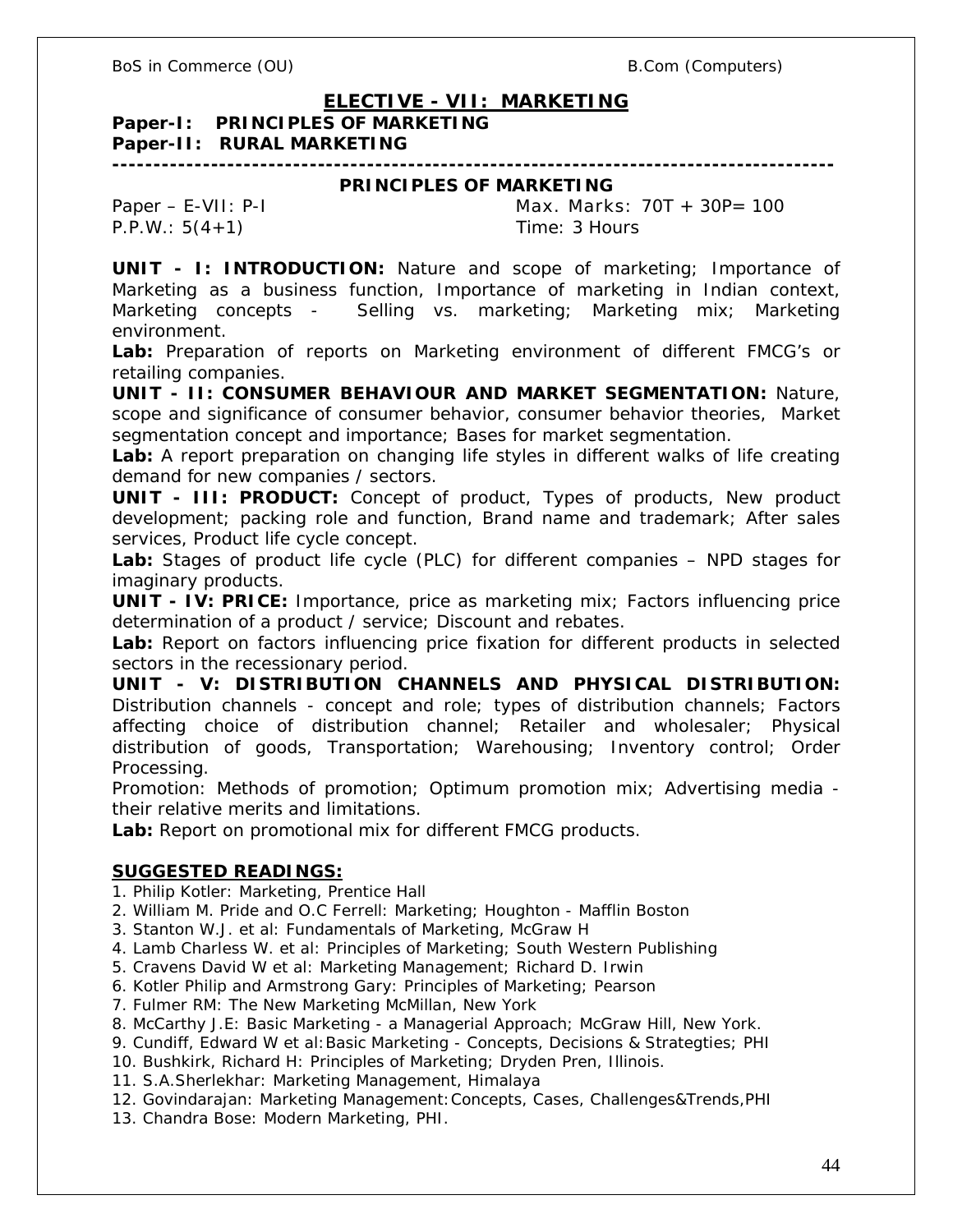#### **RURAL MARKETING**

P.P.W.: 5(4+1) Time: 3 Hours

Paper – E-VII: P-II Max. Marks: 70T + 30P= 100

# **UNIT-I: RURAL MARKETING:**

Definition of rural area, Importance of rural marketing, nature and scope of rural marketing, size of rural market, Distinction between Rural and Urban Marketing. **Lab:** A report preparation on the transformation for rural markets in India.

## **UNIT-II: RURAL MARKETING ENVIRONMENT:**

Geographical, economic, Scio-cultural and infrastructural factors. Factors influencing Rural marketing operations.

**Lab:** Preparation of the report on invisible forces influencing the rural markets in India.

## **UNIT-III: RURAL CONSUMER:**

Characteristics, product and brand awareness in rural marketing - Attitude and behavior, Buying patterns and influences; Segmenting rural markets.

**Lab:** A small survey conducted and report be prepared about the level of Brand Awareness in rural areas about Indian and MNC's branded products.

# **UNIT-IV: RURAL MARKETING STRATEGIES:**

Product Planning for rural marketing, quality and size; packaging and branding decisions, pricing decisions.

**Lab:** Exercises on redesigning the new products by keeping requirements of rural markets.

**UNIT-V: PROMOTION AND DISTRIBUTION IN RURAL MARKETS:** 

Media and Advertising copy decisions; Distribution channels and logistics in rural markets.

**Lab:** A report reparation on logistics management for rural market on existing products and markets.

## **SUGGESTED READINGS:**

- 1. Rajagopal: Management Rural Business; wheeler Publications, New Delhi
- 2. Neelameghan S: Marketing in India; Cases and Reading; Vikas Publishing House
- 3. Gopalaswamy T.P: Rural Marketing; Wheeler Publishers, New Delhi
- 4. Nayyar H., and Ramaswamy P: Globalization and Agricultural Marketing; Rawat Publications.
- 5. Moria CB: Agricultural Marketing: Himalaya Publishing House, New Delhi.
- 6. K.S. Habibur Rahman: Rural Marketing in India, Himalaya.
- 7. Krishnamacharyulu: Rural Marketing: Text & Cases, Pearson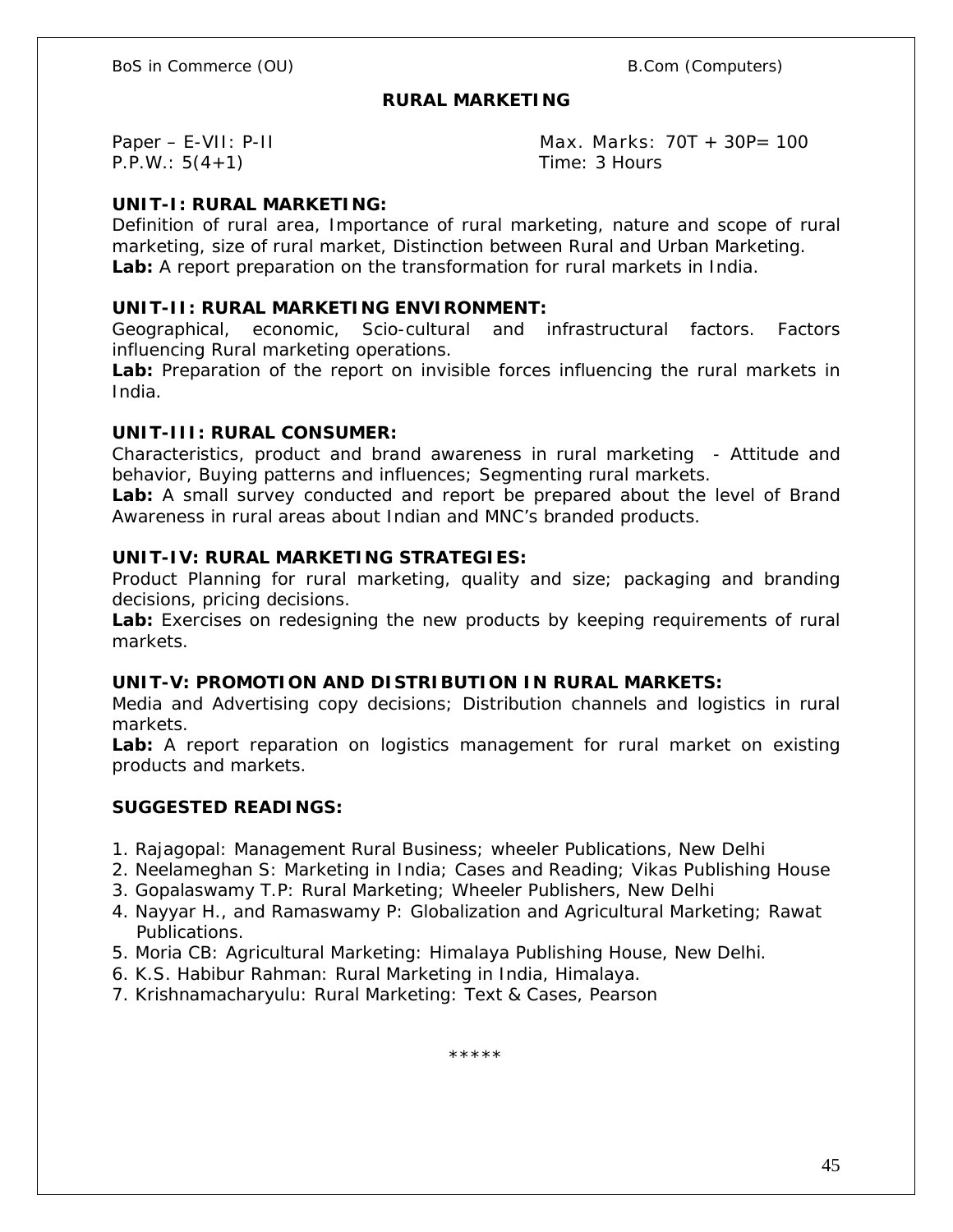**ELECTIVE – VIII: SECRETARIAL PRACTICE & OFFICE MANAGEMENT Paper-I: SECRETARIAL PRACTICE Paper-II: OFFICE MANAGEMENT**

#### ------------------------------------------------------------------------------------------------------- **SECRETARIAL PRACTICE**

P.P.W: 5 (4+1) Time: 3 Hours

Paper – E-VIII: P-I Max. Marks: 70T + 30P= 100

**Unit – I:** The Company Secretary - Definition of secretary – Types of secretaries – Meaning - Appointment – Qualifications – Legal Positions – Duties Rights and powers – Liabilities – dismissal.

**Lab Work:** Specimen form and agreement for the appointment of a Secretary, Specimen Resolution for conversion of Private Company into a Public Company, Specimen Resolution for conversion of Public Company into a Private Company, Specimen forms Certificate of Incorporation, Specimen forms of Commencement of Business.

**Unit – II:** Duties of the secretary at the company promotion incorporating at registration stage – duties at the capital subscription stage – duties at the commencement of business stage – secretarial procedure – alteration of the memorandum securities.

**Lab Work:** Specimen of Memorandum of Association and its alterations, Specimen of articles of Association and its alterations, Specimen of Prospectus, Remedies of its misstatements.

**Unit – III:** Role of the Secretary in conducting of company meetings & importance kinds of company meetings statutory meeting - secretarial duties relating to statutory meeting. – annual general meeting – extra ordinary general meeting – creditors meetings – board meeting – debenture holder meetings – meeting of creditors.

**Lab Work:** Forms of Notice of the Statutory Meeting, Statutory Report, Notice of the Annual General Meeting, Specimen of Directors' Report, Chairman's Speech, Admission Card, Form of Notice and Agenda of first Board Meeting and Subsequent Board Meeting.

**Unit – IV**: Company meetings – law, practice & procedure requisites of a valid meeting. Proper authorities – notice, quorum, chairman, agenda: procedure of discussion, motion, interrupting of debate amendments, formal motion, paints of order: validity methods of voting secretarial duties regarding poll: proxy: Resolutions – kind –circulations of members resolution registrations of certain resolutions and agreements minutes, kinds – difference between minutes and reports hints for writing minutes – statutory provision regarding minutes.

**Lab Work:** Agenda for the Statutory Meeting, General Meeting and Extraordinary General Meeting, Specimen of Polling Paper and Polling list, Form of Proxy, Specimen Ordinary Resolutions and Special Resolutions, Specimen Minutes of the Statutory Meeting, Annual General Meeting and Extraordinary General Meeting.

**Unit – V:** Secretarial procedure for accepting deposits – income taxes company deposits. Secretarial duties regarding payment of dividends – secretarial duties regarding issue of bonus shares – secretarial duties in connection with compromises or arrangements. Secretarial duties in connection with reconstructions or amalgamative transferee under falling and transferor under falling – principles of corporate governance.

Duties of secretary in respect of compressor winding up voluntary winding up – creditors voluntary winding up – winding up subject to supervision of the court.

**Lab work:** Specimen of Registered Debentures, Bearer Debentures, A specimen form of Advertisement in News Papers regarding Invitation and Acceptance of Deposits, Specimen form of Dividend List / Register, Notice and Warrant, Specimen of Declaration of Solvency.

#### **SUGGESTED READINGS:**

1) Secretarial Practice: Avatar Singh; 2) Secretarial Practice: N.D.Kapoor

3) Company Law & Secretarial Practice: Reddy, Appanaiah & Prabhudeva, Himalaya.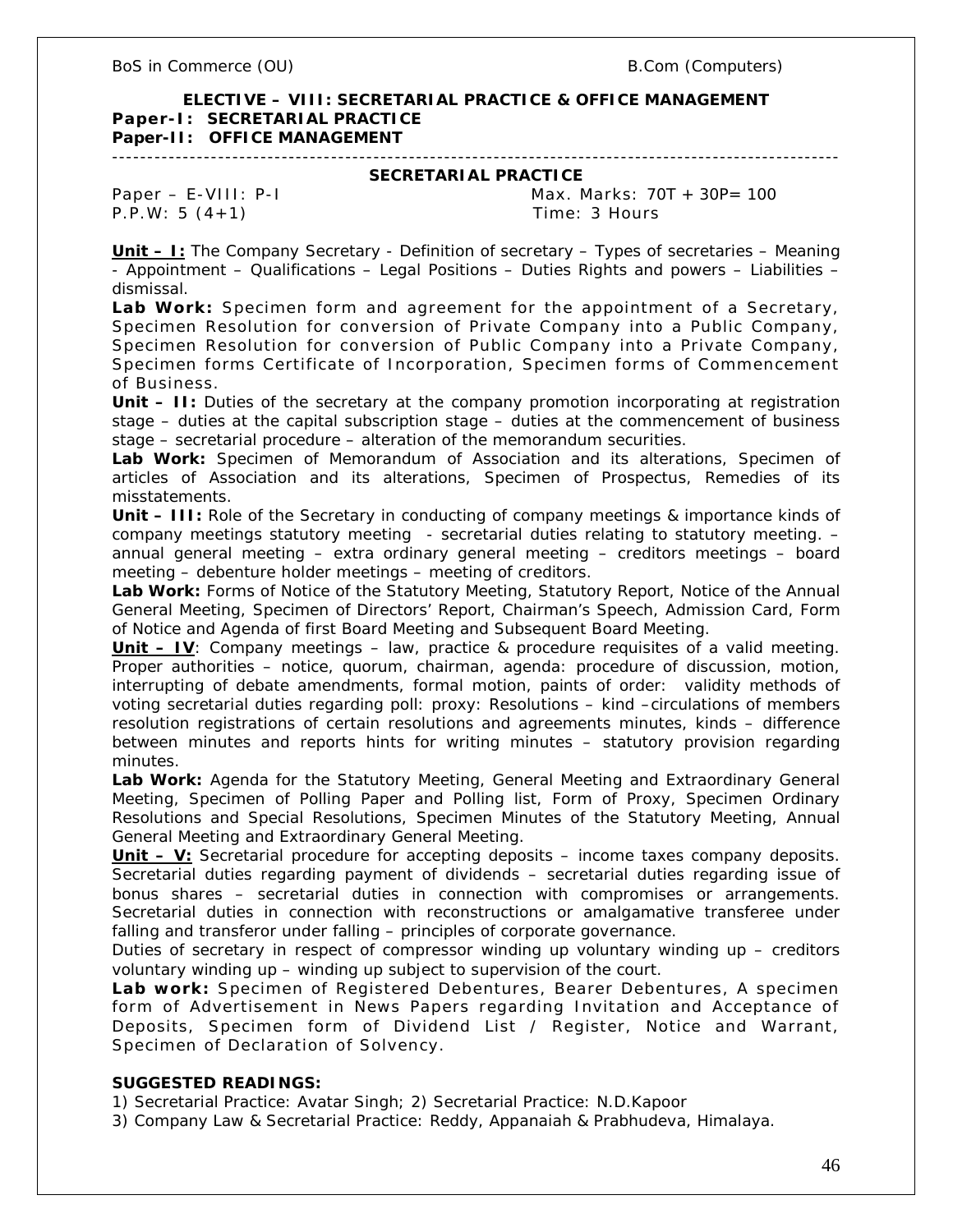BoS in Commerce (OU) and the set of the set of the B.Com (Computers) and B.Com (Computers)

#### **OFFICE MANAGEMENT**

P.P.W.: 5 (4+1) Time: 3 Hours

Paper – E-VIII: P-II Max. Marks: 70T + 30P= 100

**Unit–I:** Concept of Office Management – Introduction – Meaning of office – Functions of office – Relation of office with other Departments – Importance of office – Role of office Manager – Accommodation and Locations; Layout - Environment working conditions – Furniture, Fittings & Safety Arrangements – Office Systems – Operational items – Office Forms – Stationary – Systems & Procedures – Records Management – Filing and essentials of the filing systems; Indexing.

**Lab work:** Preparation of Relation charts in an office, Ideal Layout chart, Office Manual, Office Forms and Filing Index.

**Unit–II:** Principles of Office Organization – Office Organizations - Steps in organization – Sound Organization – Principle of Office Organizations – Types of Departmentalization – Organization Structure – Delegation of Authority - Its principles – problems in Delegation.

**Lab Work:** Preparation of different organization charts, delegation of authority chart.

**Unit–III:** Office correspondence - Internal and external office correspondence – (Internal)– essential features and structure of commercial letters – types of circular letters – Trade inquiries, purchase orders – (External) External correspondence – eliciting information about customers – complaint letters from customers – status enquiries & correspondence with banks, with Govt. Departments, with insurance firms - preparation of curriculum vitae – employment letters from - Recruitment to Terminations / retirement.

**Lab Work:** Drafting of Commercial letters viz. Circulars, Trade Enquiries, Purchase Orders, complaint letters, Status enquiries, correspondence with banks, Govt. Depts., Insurance firms and employment letters.

**Unit–IV:** Front Office Management - Front Office as Interior Management - Security and Fire Fighting Management – Office equipment and maintenance - Annual Maintenance Contracts of different equipments in the office – office locking and key management – Staff Attendance – Punch Card Management. Transport Management – Hotel Reservation and Accommodations Arrangements – Travel Arrangements.

**Lab Work:** Maintenance of Visitors log book, Preparations of Annual Maintenance Contract with its rules and regulations.

**Unit–V:** Fundamentals of Financial Management - Concept of Finance – Objectives of Finance Functions – Types of Capital – Fixed and Working Capital – Estimations of the Working Capital Requirements – Concepts of Financial Planning and Capital Structure – Methods and Source of Finance – Long Term Finances and Short Term Finances – Stock Market - Role of SEBI.

#### **SUGGESTED READINGS:**

1) Office Management: M.N.Arora; 2) Office Management:R.K.Chopra & AnkithChopra, Himalaya; 3) Professional Front Office Management: Woods, Pearson; 4) Business Process automation: Mohapatra, PHI.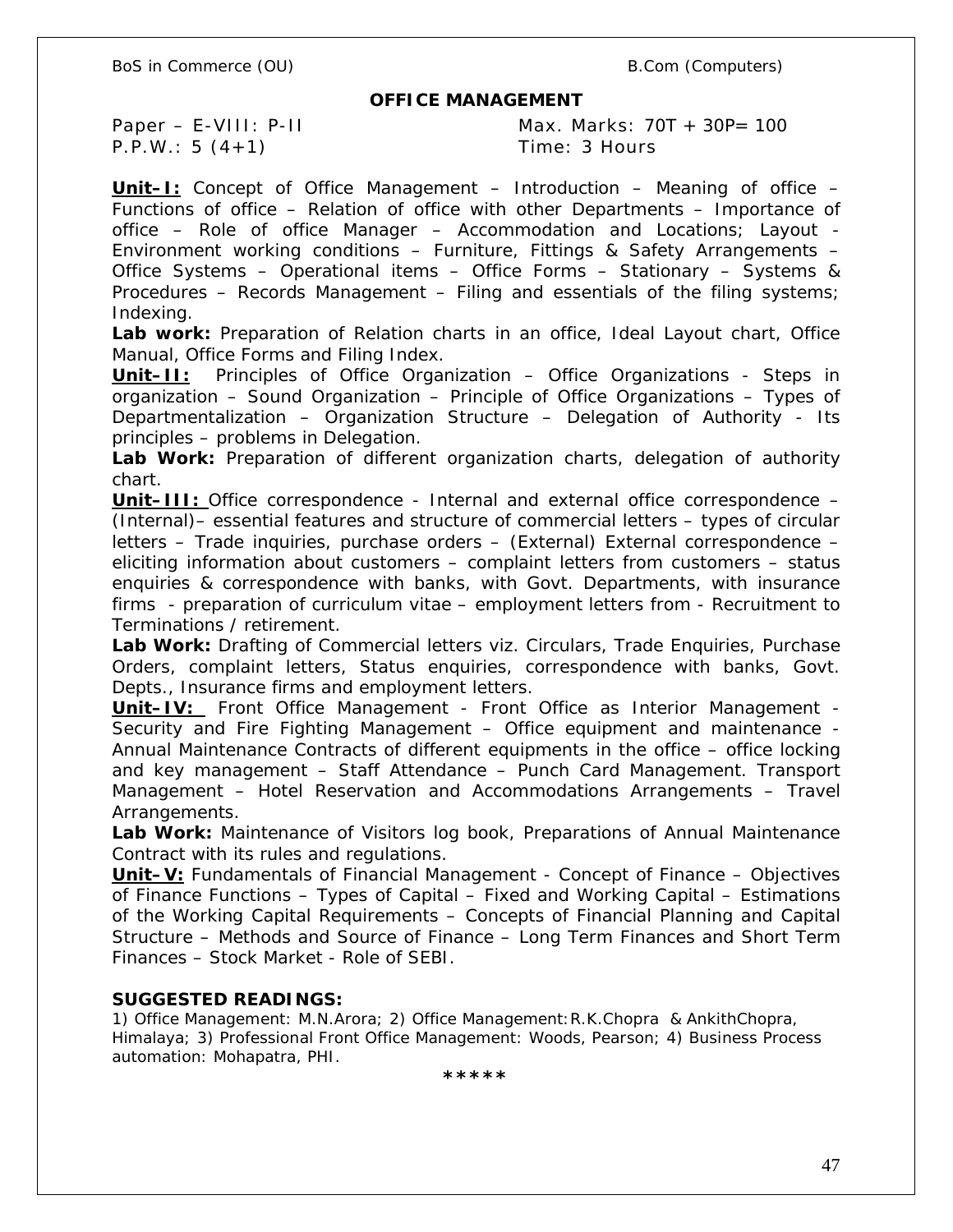**ELECTIVES –IX COMPUTER APPLICATIONS -II Paper-I : FUNDAMENTALS OF C++ Paper-II : FUNDAMENTALS OF JAVA** -------------------------------------------------------------------------------------

**FUNDAMENTALS OF C++**

Paper – E-IX – II: P-I Marks: 100 (70+30) P.P.W.: 5 (4+1) Time: 3 Hours

**Unit–1: Object Oriented Programming**

Introduction to OOP - Meaning of Object - Meaning of Class – LOOP characteristics: Creation of new Data Types, Giving importance to Class, Inheritance, Encapsulation, Abstraction, Polymorphism, Operator Overloading, Function Overloading, Function Defining, Software Reusability.

# **Unit–2: C Versus C++**

Comparison between C and  $C_{++}$  – Data Types: Integer Data Types. Char. Unsigned Char, Short, Unsigned Short, Int, Unsigned Int, Long, Unsigned Long. Floating Data Types . Input Statement (or) Input Function - Cin>> – Output Statement (or) Output Function - Cout>> – Arithmetic Operators - Logical Operators - Relational Operators.

**Unit–3: Arrays**

Introduction to Arrays - Declaration of Arrays - Different Types of Arrays : - One Dimensional Array, Two Dimensional Array. Array Examples on Variables – Array Examples on Constants.

**Unit–4: Programming Constructs**

Unary Operators - Increment Operator (++), Prefix Notation, Postfix Notation, Decrement Operator ( -- ). Conditional Constructs - Switch .Case Construct, Break Statement, Default Keyword, Conditional Operator. Loop Construct - While Loop, Do. while Loop, For loop. Examples on Programming Constructs.

**Unit –5: Important Features of C++**

Classes - Objects – Structure – Pointers - Enumerated Data Types – Constructors - Destructors.

**Lab:** Using Turbo "C".

**Suggested Readings:**

- 1) Object Oriented Programming with C++ by E.Balagurusamy .
- 2) Introduction to Object Oriented Programming with C++ by Yashavant Kanetkar.
- 3) Programming with  $C++$  by D. Ravichandran.
- 4) Let Us C++ by Yashavant Kanetkar.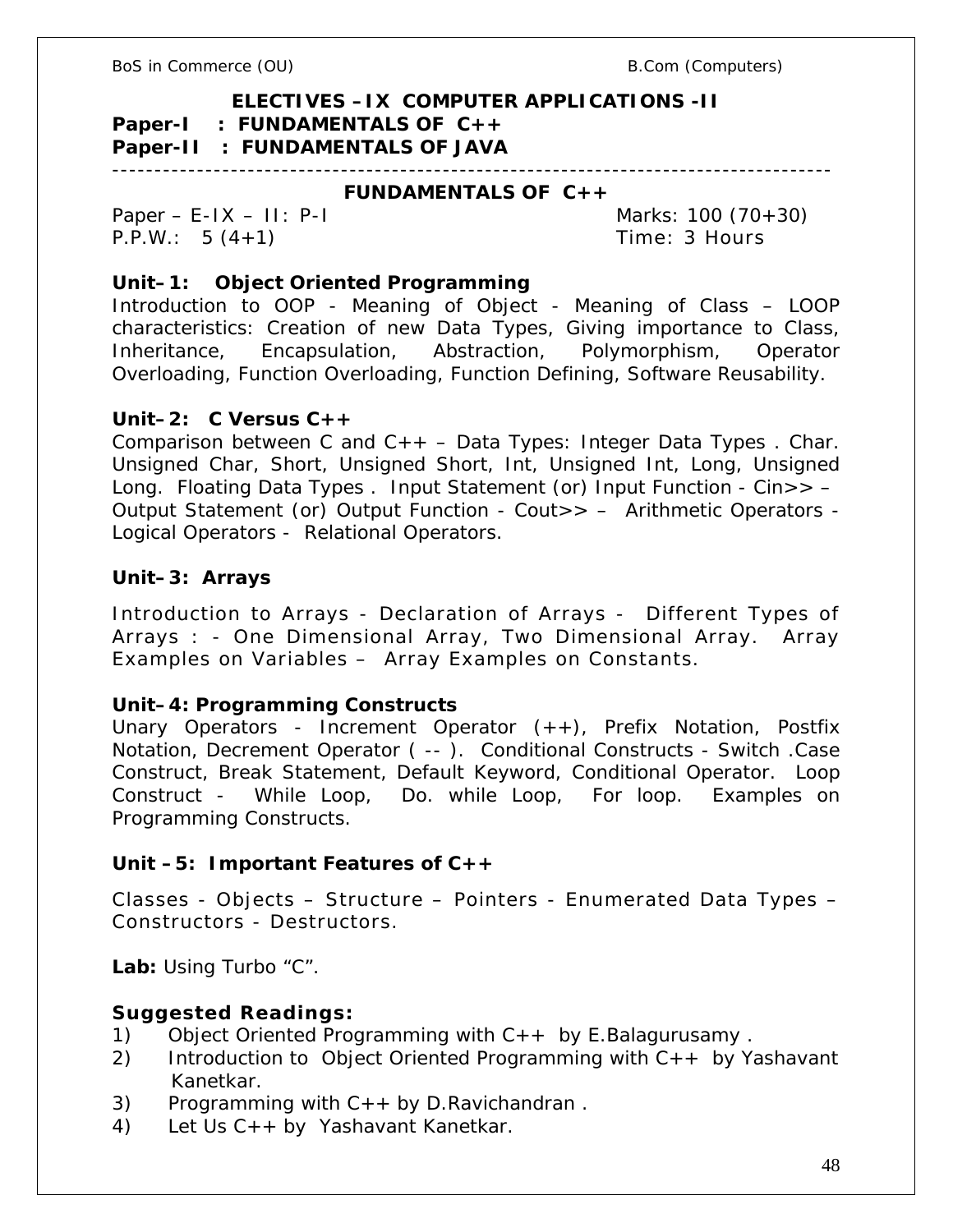BoS in Commerce (OU) example and the set of the B.Com (Computers)

# **FUNDAMENTALS OF JAVA**

Paper – E-IX – II: P-II  $\sim$  Marks: 100 (70+30) P.P.W.: 5 (4+1) Time: 3 Hours

**Unit–1: Fundamentals of Java**

Introduction to Java - History of Java - Properties of Java :- CREATE and PUT values in a table, STORE properties table in a file, LOAD properties from a file, Use DEFAULT properties, CONSTRUCTOR and METHOD. Comparing Java with  $C_{++}$  – OOP concepts supporting Java: – Class, Object, Method , Inheritance, Encapsulation , Abstraction , Polymorphism . Comparison between Compiler and Interpreter.

**Unit–2: Java Developer Kit** Java Compiler - Java Interpreter - Java Debugger - Applet Meaning - Applet Viewer

**Unit–3: Fundamental Concepts**

Identifier - Literals :- Integer Literals - Character Literals - Boolean Literals - Floating Point Literals - String Literals - Null Literals - Operators :- Assignment Operator( = ), Arithmetic Operators( + ,  $-$ ,  $*$ ,  $/$ ,  $\%$ ), Unary Operators(  $+, -, ++, -, -, !$ ), Equality and Relational Operators( = =, ! =  $, >, > =, <, < =$ ), Bit wise Operators( &(AND),  $\land$  (EXCLUSIVE OR), | (INCLUSIVE OR ) ), Conditional Operator (  $& 8$  (AND)),  $| \cdot |$  (OR)). Variables - Keywords - Data Types

**Unit–4: Programming Constructs**

If..else statement - Break statement - Switch statement - Return statement - While statement - Do..while statement - For loop - Continue statement - Constructors

**Unit–5: Importance of Java** Classes – Objects - Fields - Access Controls – Interfaces - Exceptions :– Interrupted, Runtime, Arithmetic, Null Pointer. Threads - Strings

**Lab:** Using Core JAVA.

**Suggested Readings:**

1) Programming with Java by E.Balagurusamy .

2) Your Brain on Java by Kathy Sierra and Bert Bates .

3) Java Complete Reference by Herbert Schildt .

4) Programming with Java by Bhave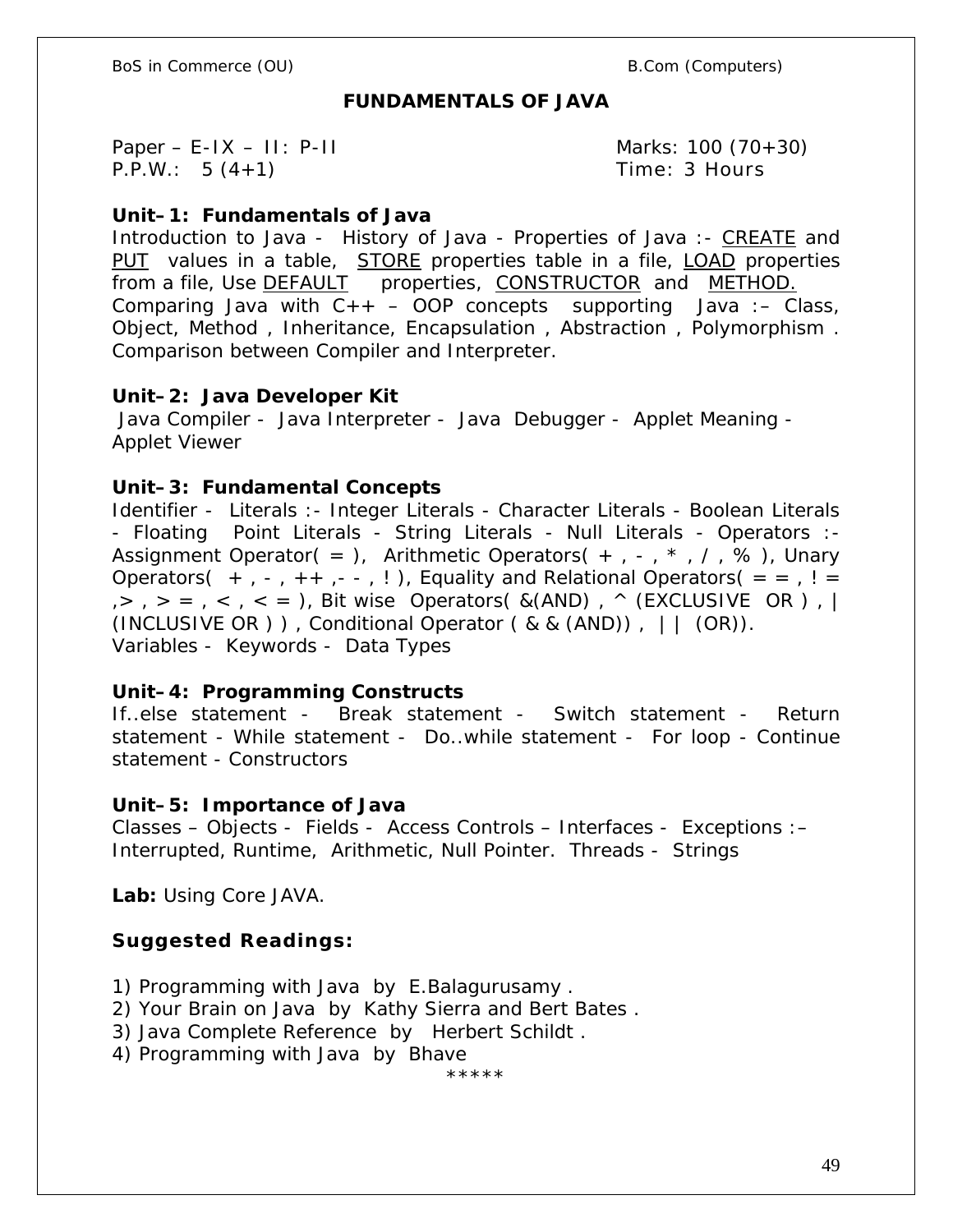# **ELECTIVE -X: MATHEMATICS**

## **Paper-I : Business Mathematics-I Paper-II: Business Mathematics-II**

**--------------------------------------------------------------------------------- BUSINESS MATHEMATICS-I**

P.P.W : 5 (4+1) Time: 3 Hours

Paper – E-X: P-I Max. Marks: 70T + 30P= 100

# **UNIT-I:**

Set Theory – Sets, Types of Sets – Operations on Sets – Venn Diagrams – De Morgan Laws – Applications of Set Theory.

**Lab:** Calculation of Sets values & Venn diagrams using Excel.

# **UNIT-II:**

Laws of Indices – Progressions – Arithmetic Progression – Geometric Progression – Harmonic Progression.

**Lab:** Calculation of the values of progressions and matrices over M.S.Excel

# **UNIT-III:**

Matrix – Meaning & Operations, - Matrix Algebra – types of Matrices – Matrix Multiplication – Matrix Determinants, Minors and Co-factors Matrix Inverse. **Lab:** Application of Addition, Multiplication, conditional probabilities and distributions using MS. Excel

# **UNIT-IV:**

Probability – Approaches to Probability – Classical, Empirical, Subjective & Axiomatic approaches – Theorems of Probability – Additional, Multiplication, Conditional laws of probability, Bayes theorem and Mathematical expectation.

# **UNIT-V:**

Theoretical Distributions – Binomial, conditions, Fitting of a Binomial Distribution, Poisson - conditions, Fitting of a Poisson Distribution, and Normal Distributions – Characteristics of a Normal curve, Central Limit theorem, Fitting of a Normal Distribution – Areas Method Only.

# **SUGGESTED READINGS:**

- 1) Business Mathematics: P.N.Arora, Allied publishers
- 2) Business Mathematics: Quazi Zmiruddin, Vikas Publishers

3) Business Mathematics: J.K.Sharma, Anne Books

- 4) Business Mathematics: Garg, Galgotia publishers
- 5) Business Mathematics: Ak Singh, Himalaya
- 6) Business Mathematics: Amarnath Dixith & Others, Himalaya
- 7) Business Mathematics: Trivedi, Pearson